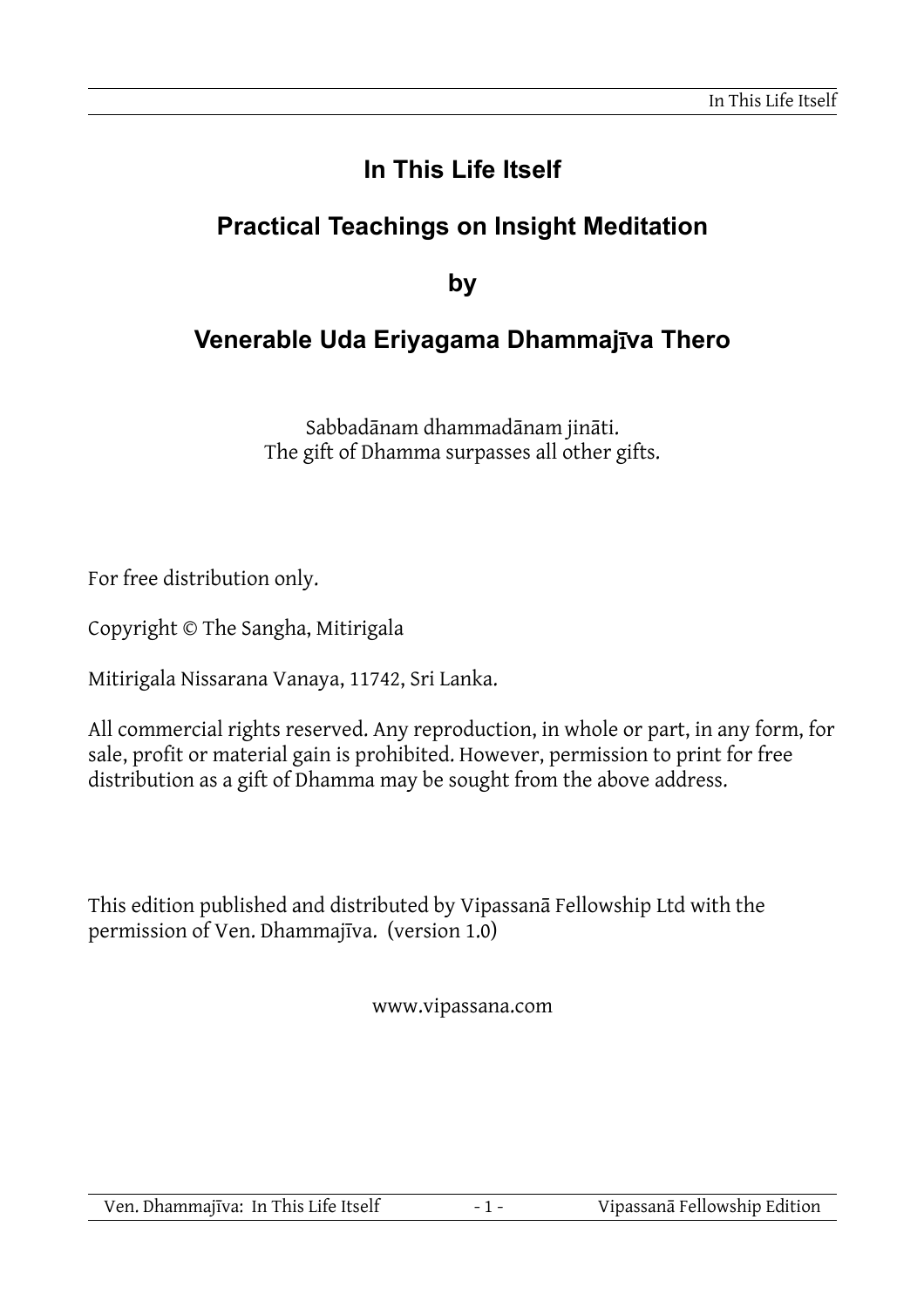## **Contents & Foreword**

|           | Acknowledgement<br>Foreword<br>About Venerable Uda Eriyagama Dhammajīva Thero                                                                                                                                                                                                                                                                                                         |
|-----------|---------------------------------------------------------------------------------------------------------------------------------------------------------------------------------------------------------------------------------------------------------------------------------------------------------------------------------------------------------------------------------------|
| Chapter 1 | Introduction to the Satipațțhana sutta<br>Benefits of the Satipațțhana practice<br>Preconditions to be met before commencing the practice<br>What is mindfulness (sati)?                                                                                                                                                                                                              |
| Chapter 2 | Establishing mindfulness<br>Exertion of effort<br>Exerting effort to establish mindfulness of the breath<br>Labelling, Noting and Knowing<br>Developing confidence in the practice Benefits of Mindfulness                                                                                                                                                                            |
| Chapter 3 | Sitting Meditation (ānāpānasati bhāvanā)<br>Preparing for sitting meditation<br>Observing the breath<br>Noting the length of the in-breath and the out-breath<br>Observing the totality of the in-breath and the out-breath<br>Calming down the mind and settling the breath<br>Noting personality traits<br>Concentration meditation and insight meditation<br>Questions and Answers |
| Chapter 4 | Walking Meditation (cankamana)<br>Benefits of walking meditation<br>Preparing the path for walking meditation<br>Preparing to walk<br>Practising walking meditation<br>Advancing in the practice of walking meditation                                                                                                                                                                |
| Chapter 5 | Clear comprehension (sampajañña)<br>The four aspects of sampajañña<br>Maintaining clear comprehension from one activity to the next<br>Progressive unfolding of clear comprehension<br>Questions and Answers                                                                                                                                                                          |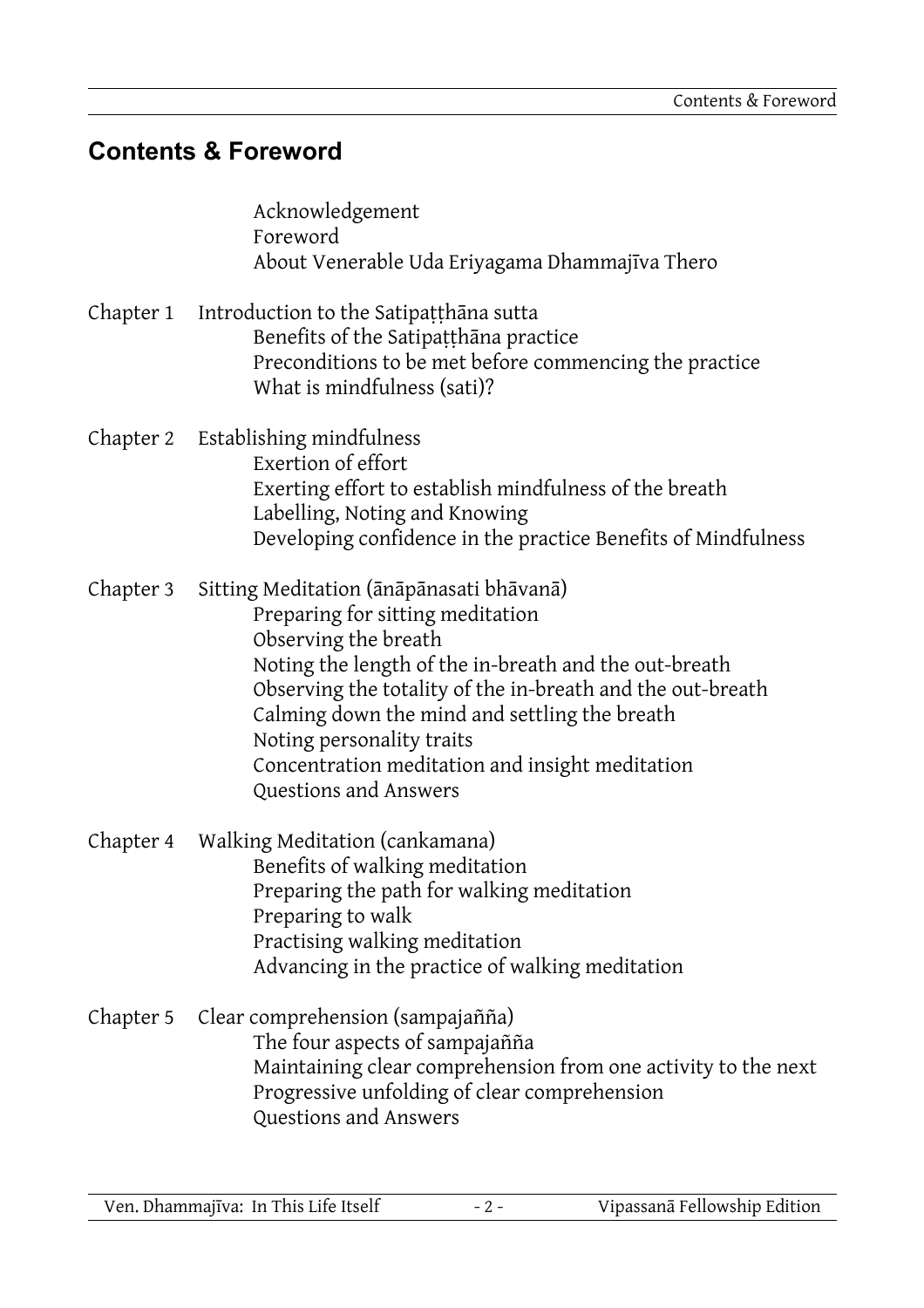| Chapter 6 | Contemplating the anatomical parts of the body (patikkula manasikara)<br>Three types of body contemplations<br>Contemplating the anatomical composition of the body<br>Dismantling the notion of a "self"<br>Questions and Answers |
|-----------|------------------------------------------------------------------------------------------------------------------------------------------------------------------------------------------------------------------------------------|
| Chapter 7 | Contemplating the body as elements (dhātu manasikāra)<br>Observing the four elements in the breath<br>The impermanent nature of a being<br>Instant death<br>Contemplating death<br>Questions and Answers                           |
| Chapter 8 | Contemplating on feelings (vedanānupassanā)<br>Neutral feelings<br>Material and Immaterial feelings<br>Questions and Answers                                                                                                       |
| Appendix  | Instructions for sitting meditation, walking meditation and<br>establishing mindfulness in daily affairs                                                                                                                           |

#### *Acknowledgement*

The editor is indebted to Bhikkhuni Kusuma of Ayya Khema Meditation Centre, Sri Lanka and Kenneth Morris and Barbara Janus of the Saddhamma Foundation, USA for their suggestions, corrections, inspiration and criticism in reviewing a draft of the original print version of this book.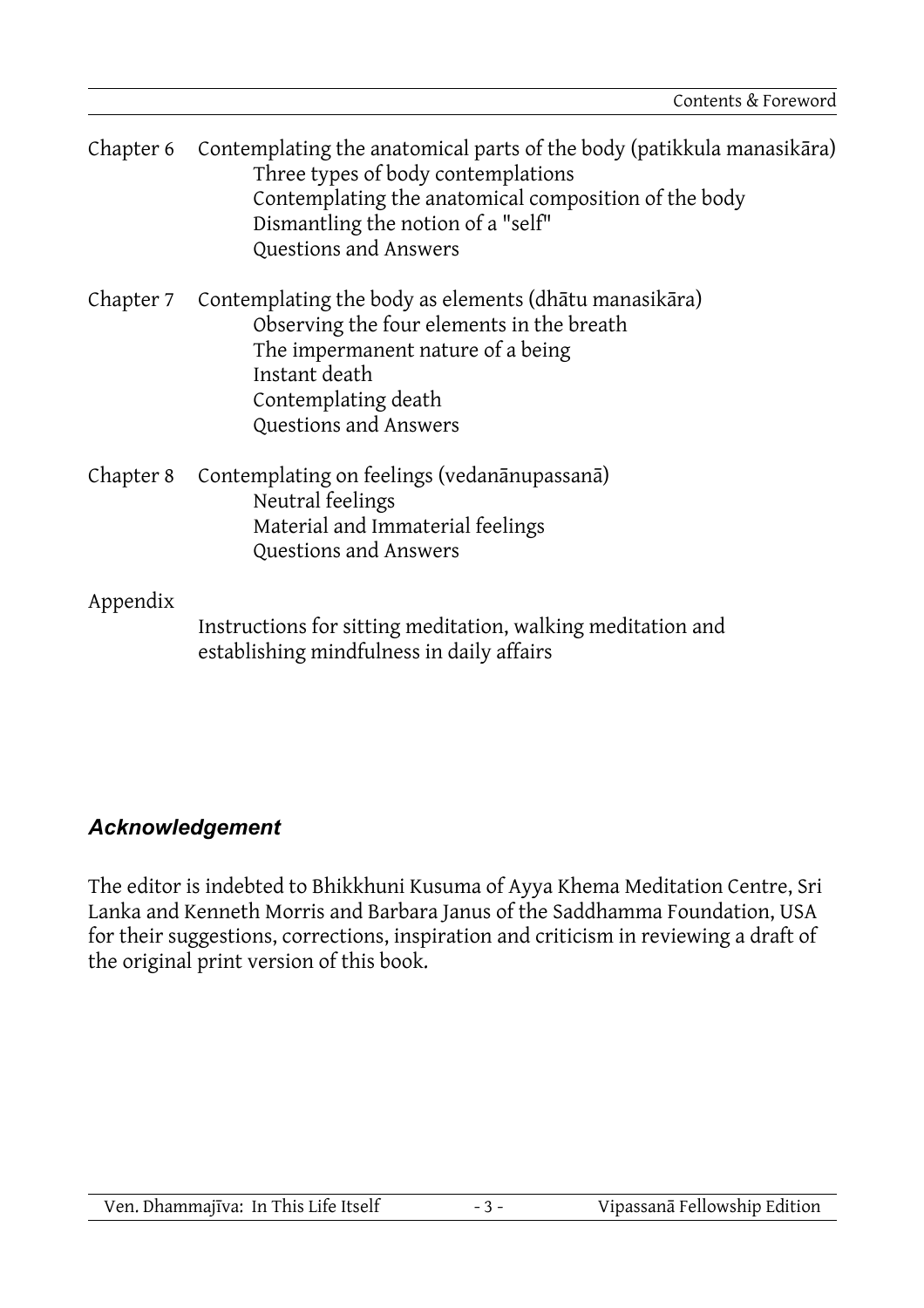## *Foreword*

Venerable Uda Eriyagama Dhammajīva is a rare and dexterous teacher who teaches us that final liberation is attainable in this life itself. His teachings offer a simple, yet precise guide to the Satipaṭṭhāna practice and show us that insight into final liberation could unravel in this very moment, in one breath or in one touch of a foot step.

In This Life Itself is a compilation of discourses given on the Satipatthana sutta at the Dharmasarana Buddhist Temple, Melbourne, Australia, during a visit between October 2006 and January 2007. It begins with the benefits of the Satipatthana practice and then introduces the yogi to establishing mindfulness in the sitting posture, during walking meditation or in day to day affairs. It then goes on to discuss the Buddha's teachings on contemplating the body (kayānupassanā) and gives detailed instructions on the stages of ānāpānasati meditation and how the Buddha offers insight into the nature of the body in one's own breath. Moment-tomoment examination of the in-breath and the out-breath is linked to the Buddha's teachings contained in the Satipatthana sutta.

A separate chapter is devoted to the contemplation of the body during walking meditation. Emphasis is then placed on the Buddha's teachings on the anatomical constitution of the body and its composition by the four elements. Finally, In This Life Itself offers insight into the contemplation of feelings (vedanānupassanā) and introduces the yogi to the three types of feelings discussed by the Buddha.

Throughout the teachings, Venerable Dhammajīva draws on his own personal experience and offers direct and practical instructions to overcome problems that the yogi may encounter as insight progressively develops in practice.

When Venerable Dhammajīva visited Victoria, the lay community had only known of his reputation as a meditation master with direct knowledge of the Buddha's teachings. It was in the most unexpected circumstances that the Victorian lay community was informed of his visit.

In ways that could not have been imagined nor anticipated, during Venerable Dhammajīva's visit, his teachings, instructions and his presence opened many doors and yogis were able to traverse through unknown territories and encounter unexpected meditative experiences. He gave us instructions to deepen our insight and finesse the subtleties of the practice, and translated the timeless words of the Buddha in a way that gave us confidence that the desired results can be attained in

| Ven. Dhammajīva: In This Life Itself<br>$-4-$ | Vipassanā Fellowship Edition |
|-----------------------------------------------|------------------------------|
|-----------------------------------------------|------------------------------|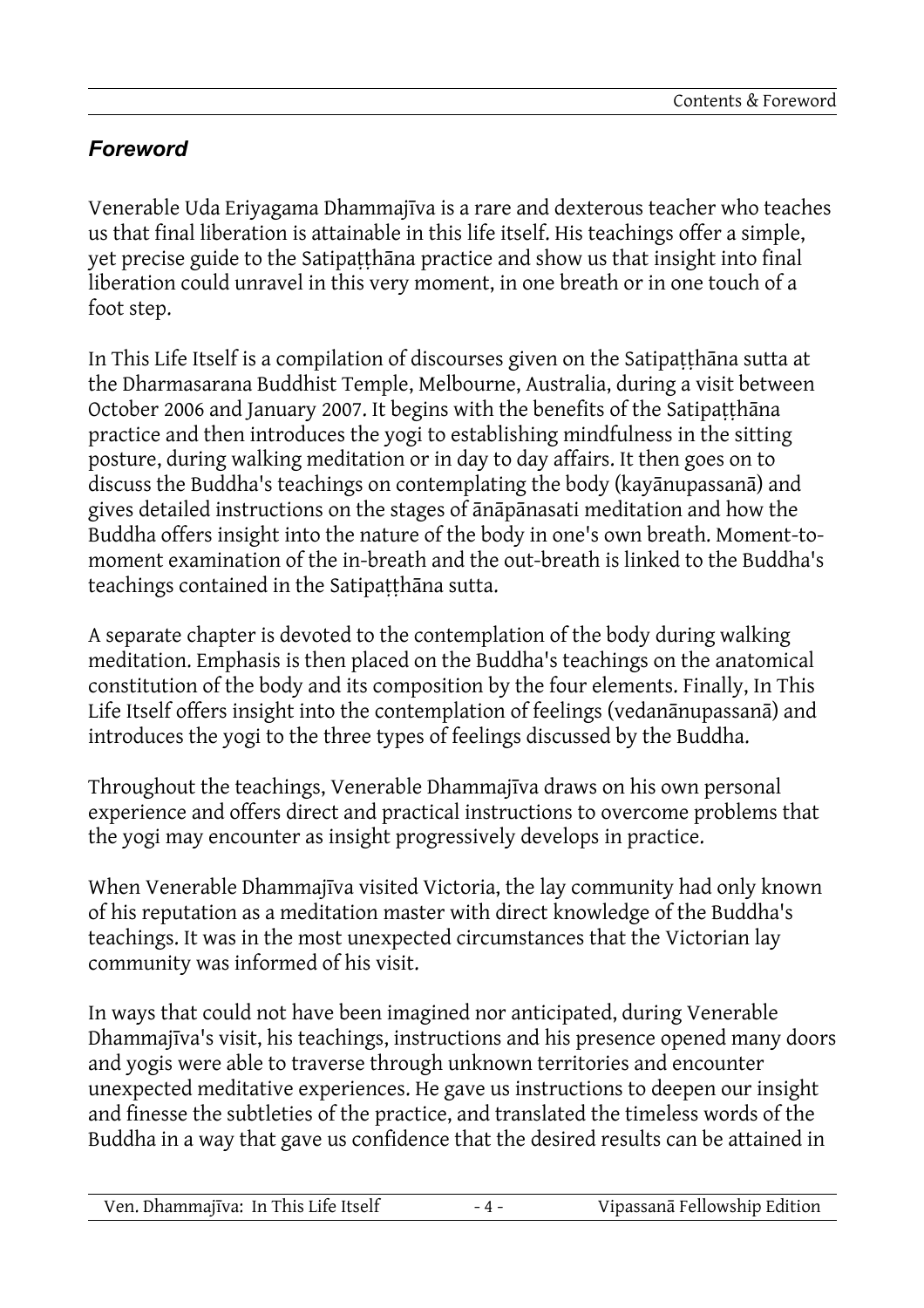this life itself.

This book has been compiled by a lay disciple who visited the Dhammasarana Buddhist Temple during Venerable Dhammajīva's visit to Australia. It is a rare moment in samsāra that one meets a teacher who can insightfully summarize the intricacies of the Dhamma in a span of just three-months. In This Life Itself has been compiled to celebrate the wisdom of a skilled and experienced meditation master and his sincerity, dedication and respect in teaching the Dhamma to his disciples.

The reader will note that Pāli terms appear throughout the text. The Pāli terms have been included to introduce a precision of meaning that is not available in English and is only possible in the Buddha's teachings. The Pāli words have been incorporated as they are necessary for an understanding of the meditative practice. The richness of the discourses as given by Venerable Dhammajīva has, however, been lost to some extent as a result of the editing process.

*The Editor (a disciple from Melbourne)*

## *About Venerable Uda Eriyagama Dhammajīva*

Venerable Uda Eriyagama Dhammajīva has practised as a meditation master for over ten years and is presently the meditation teacher and Deputy Abbot of the Mitirigala Nissarana Vanaya, a monastery in the strict forest tradition in Sri Lanka. It is one of Sri Lanka's most respected meditation monasteries. It was found in 1968 and was led under the guidance of the great Venerable Mātara Sri Gnānārāma Mahathera.

Venerable Dhammajīva also spent several years of training under Ovadacariya Sayadaw U. Panditābhivamsa, a leading Burmese meditation master who follows the lineage of the great Venerable Mahāsi Sayadaw.

Venerable Dhammajīva is fluent in Sinhalese, English and Burmese and has translated many meditation guide books from Burmese to English and to Sinhalese.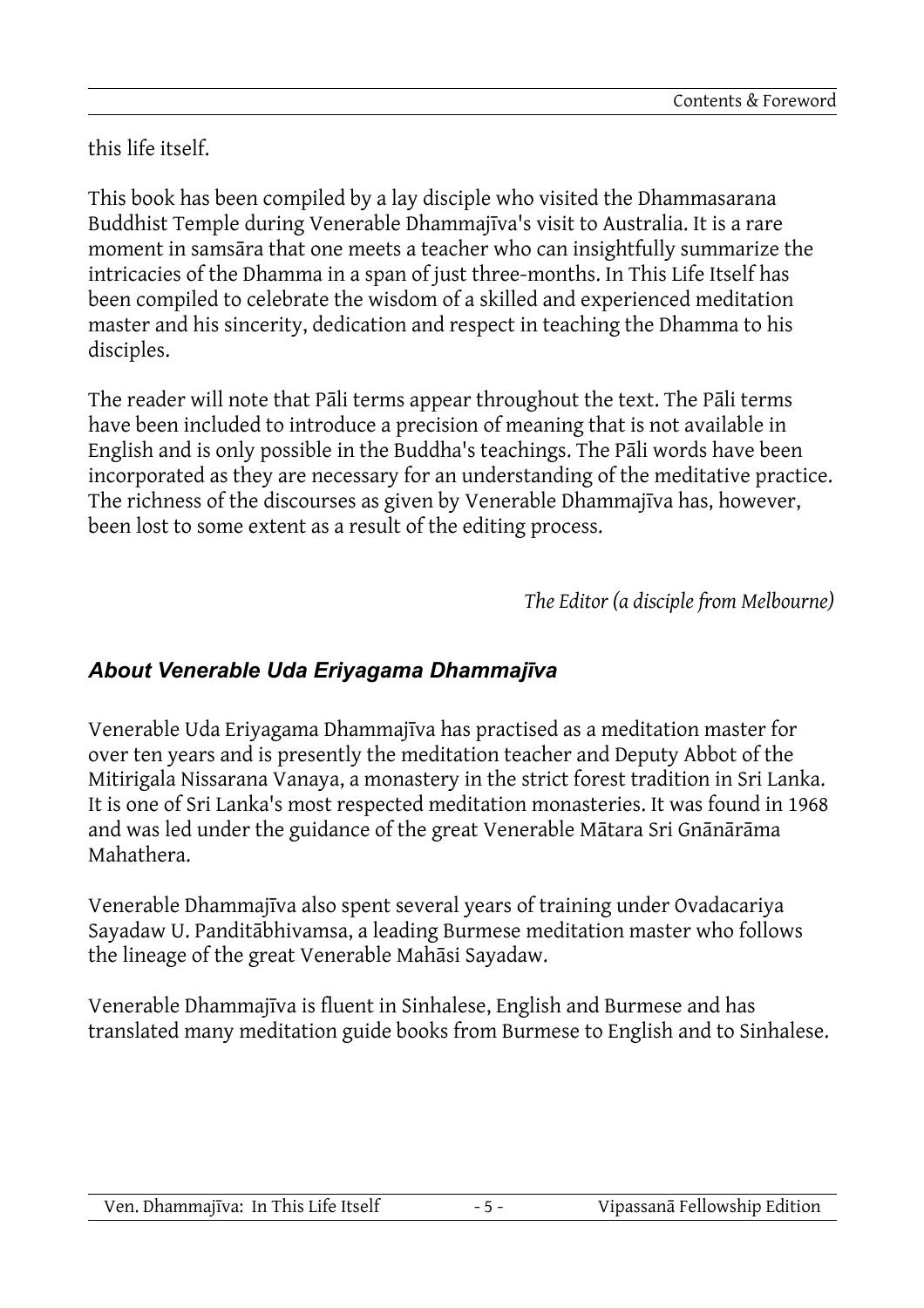## **Chapter 1**

## **Introduction to the Satipatthana Sutta**

Namo tassa bhagavato arahato sammā sambuddhassa (Homage to the blessed one, worthy and fully enlightened)

> Ekāyano ayan bikkhave maggo Sattānam visuddhiyā Soka Pariddavānam Samathikkamāya Dukkhadomanassānaṁ Atthangamāya Ñyāyassa Adhigamāya Nibbānassa Sachikiriyāya Yaddidam Cattāro Satipaṭṭhāna Kathame Cattāro Idha bikkhave bikkhu Kaye kayānupassi viharati, Atapi sampajdno sati Vinneya loke abhijjhd domanassam Vedandsu vedandnupassi viharati, Ātāpi sampajāno satimā Vinneya loke abhijjhā domanassam, Citte cittānupassi viharati Ātapi sampajāño satimā Vinneya loke abhijjhā domanassaṁ, Dhammesu dhammānupassi viharati, Ātapi sampajāno satimā Vinneya loke abhijjhā domanassaṁ

'Satipaṭṭhāna sutta' can be translated as the 'four foundations of mindfulness'. Its practice is commonly referred to as Insight meditation.

The Satipaṭṭhāna sutta was preached by the Buddha at a town named Kammāsadhamma, in the 'kuru' district. This area is presently located near New Delhi and is called 'Sant Town'. It has been preserved as an archaeological site. Kammāsadhamma was a wealthy area at that time. The monks and the laity living there were in very good physical and mental health. They were also of very good moral conduct. Accordingly they had the requisite conditions to learn the Dhamma expounded in the Satipaṭṭhāna sutta.

#### **Benefits of the Satipatthāna Practice**

As preached by the Buddha, seven benefits can be gained from the practice of Satipaṭṭhāna.

First, the practice of Satipaṭṭhāna leads to a purification of the being (sattānaṃ

| Ven. Dhammajīva: In This Life Itself | $-6 -$ | Vipassanā Fellowship Edition |
|--------------------------------------|--------|------------------------------|
|--------------------------------------|--------|------------------------------|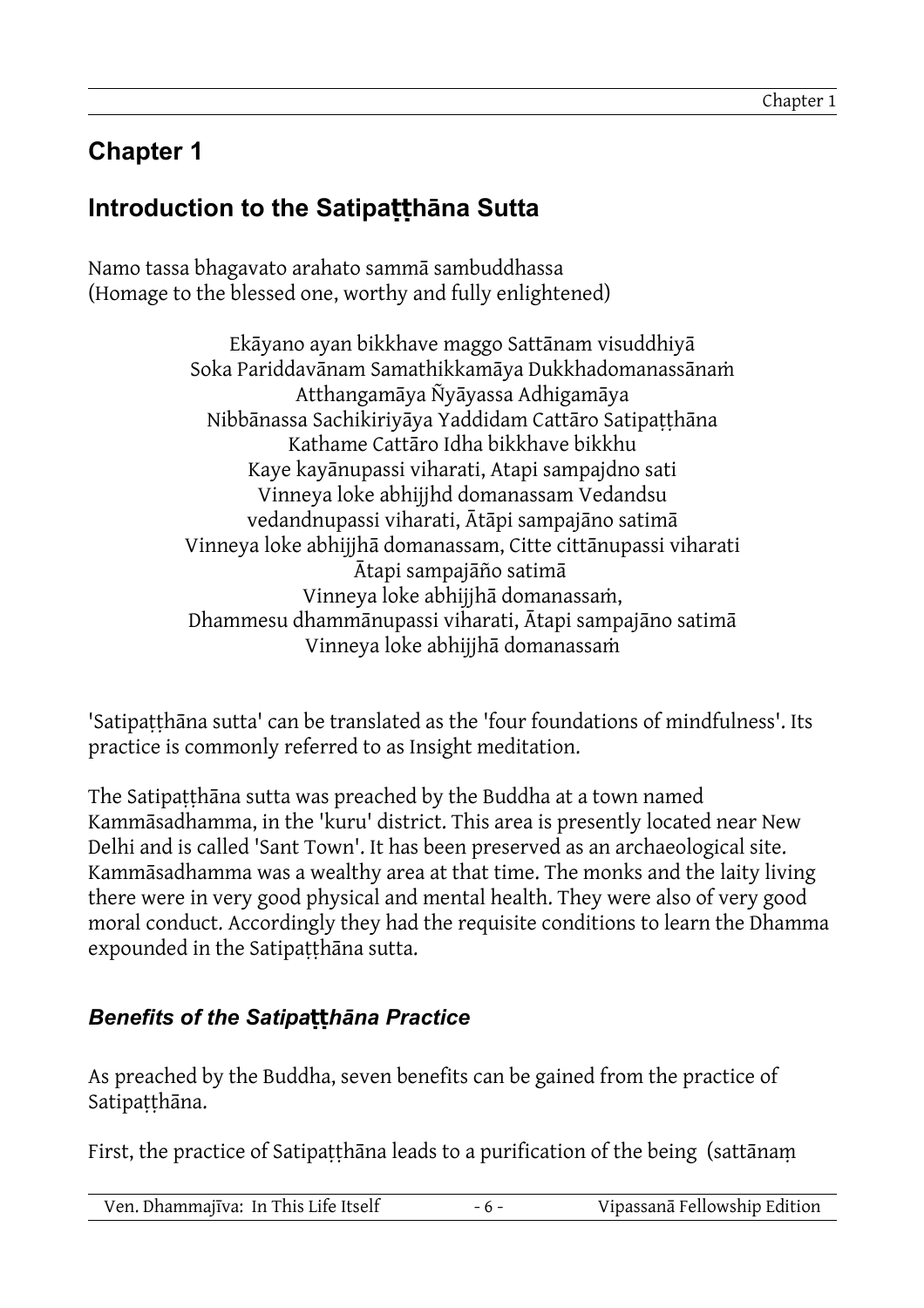visuddhiyā). Proceeding along the path of purification does not demand a belief in the Buddha. Rather, the Satipaṭṭhāna sutta assumes a level of autonomy on the practitioner and prescribes that purification of oneself rests in one's own hands.

This autonomous path of purification prescribed by the Buddha was a revolutionary statement because at the time Indian philosophy was centreed on a view based on a creator. There was a belief that the world was created by an omnipotent god. Although Indians believed in kamma and vipāka (action and its result or causality), their salvation was vested in a creator - the Brahma.

The Buddha preached that there is only one way (ekāyano maggo) to purify the mind. In this path of purification, establishing mindfulness is of fundamental importance. Until recently, Buddhist practice centreed on rituals and the perfection of merits or on an aspiration for a future Buddha to liberate them. It is only as of late that the importance of mindfulness in Buddhist practice has gained prominence.

By purifying the mind, a person is able to overcome, sorrow and lamentation (soka pariddavānaṃ samatikkamāya). These are the second and third benefits. The world is inundated with grief, suffering and lamentation and society presents us with many methods and alternatives to cope with these states of mind. But, the results are temporary and superficial. On the other hand, the practice of Satipatthana leads to a complete eradication of grief, sorrow and lamentation. The fourth and fifth benefits are overcoming of physical and mental pain (dukkha domanassānaṃ atthangamāya).

By practising Satipaṭṭhāna, a yogi gradually enters the correct path to liberation (ñyāyassa adhigamāya). This is the sixth benefit. At a theoretical level, the Buddha has prescribed the noble eightfold path as a means to attain final liberation. But in practice, the yogi must assimilate his or her own path. This is a trial and error process. By maintaining moral conduct and developing mindfulness, a yogi develops the most conducive method for his or her own liberation. Interviews with advanced yogis are important in assimilating this path. All mistakes, experiences and advancements should be noted by the yogi and discussed with an experienced meditation teacher.

By listening to the Satipatthāna teachings, logically reasoning its content and practicing it, the yogi will be led towards a purification of the mind. By becoming acquainted with the Satipaṭṭhāna sutta and its practice, yogis will see the results of their own purification - an internal transformation within their own personality traits, background and environment will take place.

| Ven. Dhammajīva: In This Life Itself |  | Vipassanā Fellowship Edition |
|--------------------------------------|--|------------------------------|
|--------------------------------------|--|------------------------------|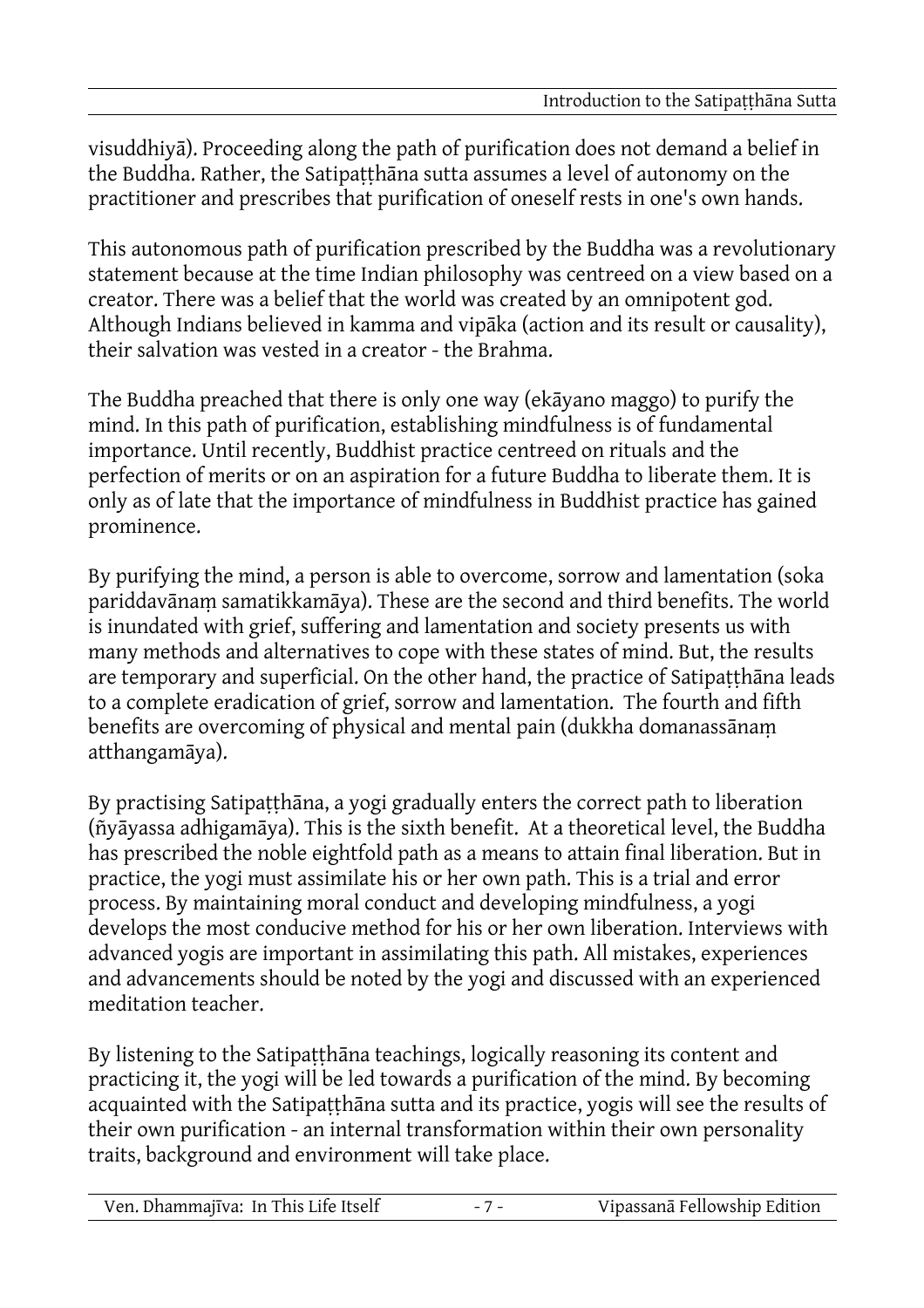Our capacity to practice is always challenged. We get old, our faculties fade, we get sick and die. It is difficult to practice when we are sick or disabled because we need our physical strength to meet the challenges faced in the practice. But, if we practice when we are mentally and physically sound, we will be able to meet the challenges encountered in the Satipatthāna practice quite comfortably.

Regular and consistent practice will increase our confidence in the Satipaṭṭhāna practice and its results. Gradually, we will gain an understanding of final liberation (nibānnanassa sacchikiriyāya). This is the final and seventh benefit. There is no magical formula for this attainment. One must simply strive towards one's own purification.

### *Preconditions to be met before Commencing the Practice*

A yogi must have purified virtues and a view that is direct and straight (ādimeva visodhehi kusalesu dhammesu) to practice Satipaṭṭhāna. Having a direct view means that the yogi does not believe in a creator or a god, but instead in kamma and vipāka (causality). Thus, the yogi must become responsible for his or her actions. Through an understanding of kamma and vipāka a deeper moral conscience and confidence in physical, mental and verbal conduct will develop.

Without purified morality (sīla visuddhi), a yogi should not undertake the Satipatthāna practice. Lay people should aim to have a basic level of sīla, which consists of maintaining the five precepts: refraining from taking life, refraining from taking what is not given, refraining from sexual misconduct, refraining from verbal misdeeds, and refraining from taking intoxicants. These human qualities must be mastered before commencing the Satipaṭṭhāna practice.

Sīla is not a set of commandments handed down by the Buddha. Rather, it derives from a basic sense of humanity. The Buddha preached to criminals and murderers and in spite of their past behaviour they were able to purify themselves and attain enlightenment. We can purify our moral conduct at any moment. As humans we are able to distinguish good from bad. This mental state is unique to humans. Animals simply react and act on instinct.

Once morality is well established, the yogi must practice with diligence, exert ardent energy (ātāpi) and strive in the practice of Satipaṭṭhāna. The yogi must have faith in the benefits of the practice. Striving is an essential characteristic of the Satipatthāna yogi.

| Ven. Dhammajīva: In This Life Itself | $-8-$ | Vipassanā Fellowship Edition |
|--------------------------------------|-------|------------------------------|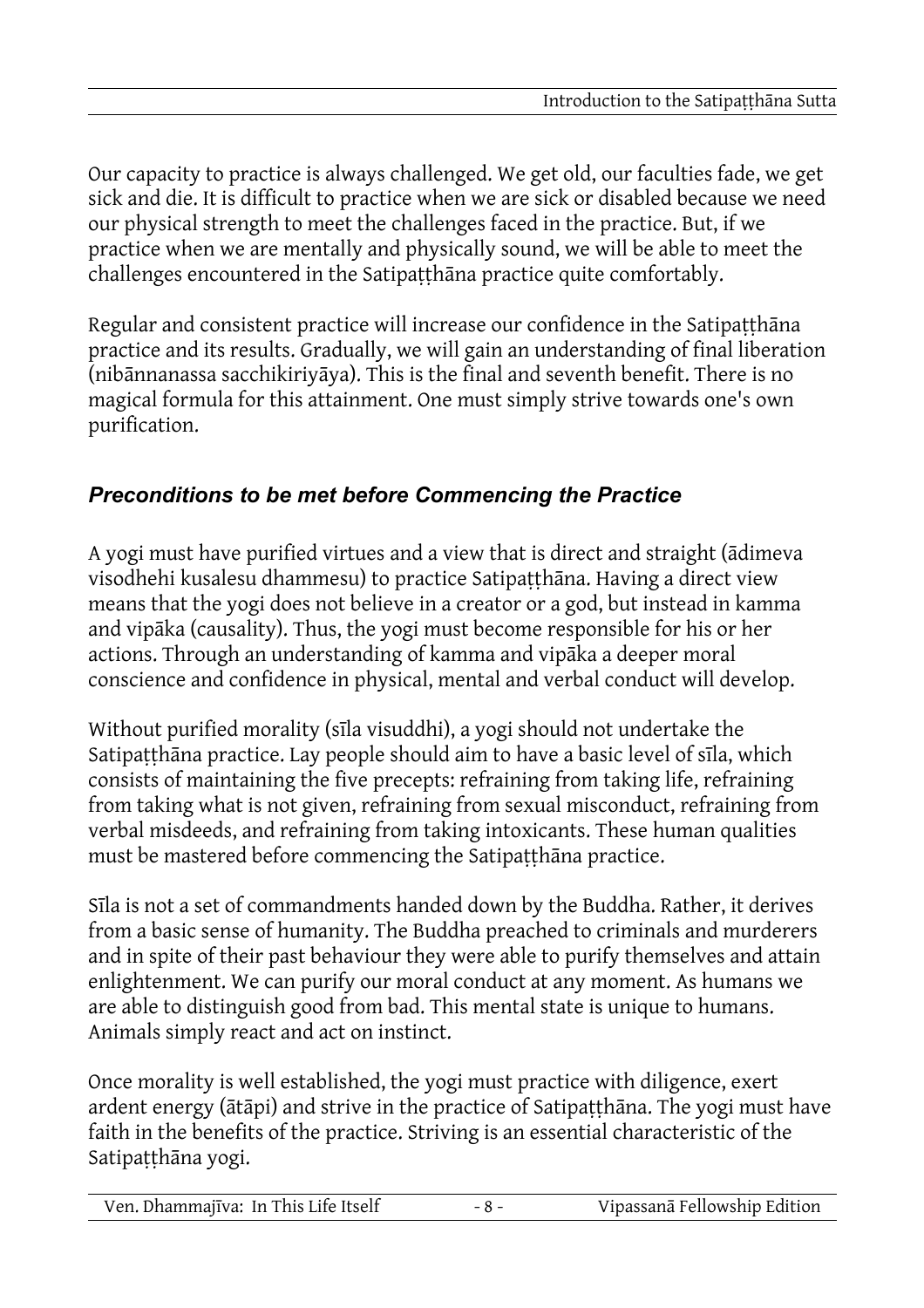By applying mindfulness (sati), one is able to have clear comprehension (sampajañña). Mindfulness is the core element to attain clear comprehension and gain a direct knowledge of the natural characteristics of phenomena. When contemplating on the breath and its movement, the changing of postures, the anatomical constitution of the body or the four elements comprising the body, mindfulness is the key element that should be mastered.

### *What is Mindfulness (Sati)?*

In the practice of Satipatthana, mindfulness is applied to four objects:

- i. the body (kāya)
- ii. feelings and sensations (vedanā)
- iii. states of consciousness (citta); and
- iv. mental objects (dhamma).

Mindfulness is a process of bringing one's mind to the present moment. When we try to bring our mind to the present moment, we observe its true nature - how it habitually wanders around, day-dreams and fantasizes. We are always preoccupied with the past and the future. The mind is rarely in the present. It is like a mad monkey that jumps from one branch to another. It is swift and jumps around. It is always in a state of flux. It is impossible to observe the mind's true nature, unless we pause with mindfulness.

By focusing our attention on one object at a particular moment, we are able to really observe its wandering nature. For example, when we read a book, the mind wanders off. Although our eyes are focused on the contents of the book, the mind will remain immersed in thoughts, past memories or future plans. The mind is circumstantial and unpredictable. This aspect of the mind can be clearly observed when an object of meditation is introduced. It simply becomes unruly and obstinate.

It is therefore important that a yogi should take particular care and diligently practice at the very early stages of the meditation. The yogi must be patient and be aware of the mind's nature. Because the mind jumps from one object to another, it never has the opportunity to understand the characteristics of one particular object when it arises. The Buddha has described this mind as superficial. It is like a cork that is put into water simply wobbling around. It never penetrates. But if you put a piece of stone exactly at the point it touches the water, it will sink to the

| Ven. Dhammajīva: In This Life Itself | $-9-$ | Vipassanā Fellowship Edition |
|--------------------------------------|-------|------------------------------|
|--------------------------------------|-------|------------------------------|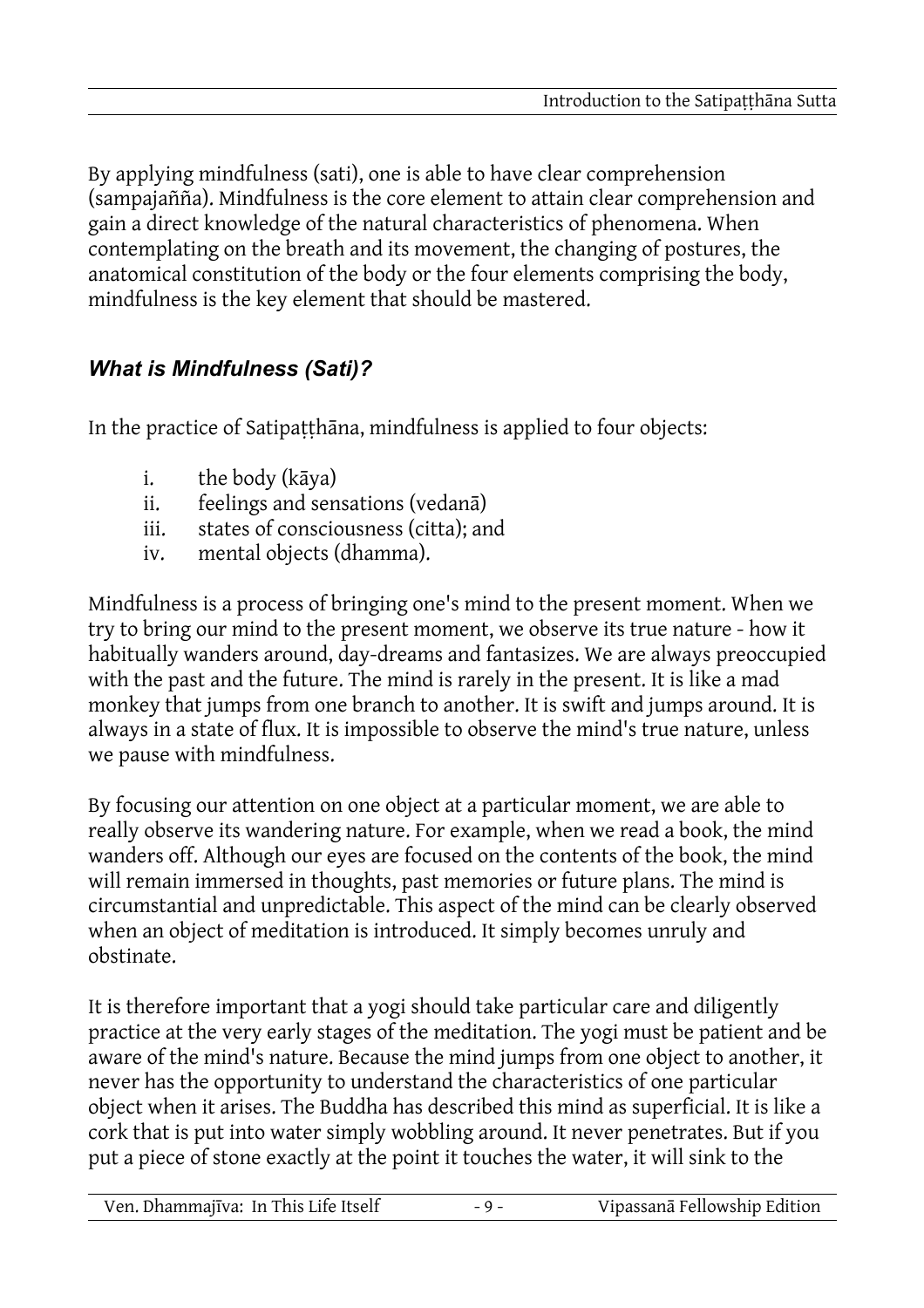bottom. Similarly, when mindfulness is effective, whatever the object may be, it will penetrate into its characteristics. This is why the yogi must repeatedly apply the mind to the object of meditation.

The yogi's mindfulness on the in-breath and the out-breath during sitting mediation will be somewhat superficial at the beginning. But with repeated application, the mind will gradually focus on the object of meditation. With well established mindfulness, a yogi will have sustained attention on the in-breath and the out-breath. Throughout the period of meditation, the noting and observing mind will be directly focused on the object. In each sitting, with strong determination, a yogi must strive to bring the mind directly in line with the object. When mindfulness is aligned with the object, a yogi has a certain level of security and hindrances such as sensual desire (kāmacchanda), anger (vyāpāda), sloth and torpor (thīna middha), doubts (vicikicchā) and restlessness and worry (uddhacca kukkucca), will no longer be present, because the mind is now occupied with the object of meditation.

To strengthen the perception (tirasaññā padaṭṭhāna), the yogi must note the movement and touch of each and every in-breath and out-breath. By noting the phase of the process mindfulness is retained and awareness is not impinged by external distractions such as thoughts. As the strength of the perception increases, the yogi will have the security of a strong and continuous mindfulness.

A yogi with perfected moral conduct and a direct view to practice diligently will seethe results of his or her own purification in this life itself. This is not a religious, but a technical exercise. It is a process through which one goes against the grain.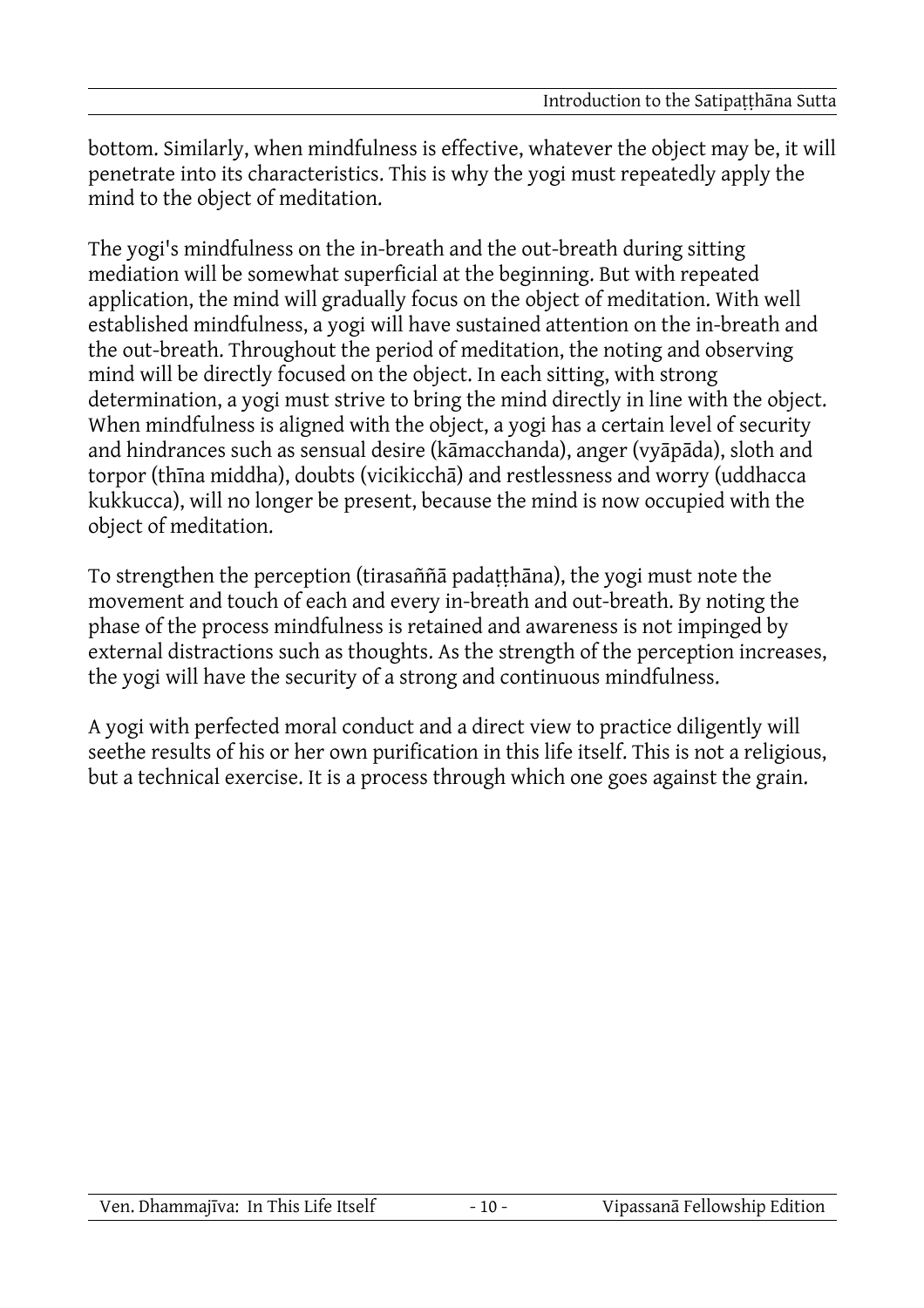## **Chapter 2**

## **Establishing Mindfulness**

Idha bhikkhave bhikkhu Kāye kāyānupassī viharati Ātāpi sampajāno satimā Vineyya loke abhijjhā domanassānam

Essentially, the Satipaṭṭhāna sutta can be characterised as a discourse on 'mindfulness'.

Mindfulness can be established in three ways:

- i. During sitting meditation being mindful of the breath (ānāpānasati bhāvanā) this is an intensive method
- ii. During walking meditation being mindful of the movement and the touch of the feet (cankamana) this is a semi-intensive method; and
- iii. Being mindful in day to day affairs; this is an extensive method.

Sitting meditation is relatively rapid to establish, but at the beginning, many yogis find that thoughts, sound or pain interfere with their mindfulness of the breath. With repeated practice, a yogi may be able to establish the desired level of mindfulness and concentration. Maintaining mindfulness after a session of sitting meditation is however difficult.

During walking meditation your eyes are open, your body is active and you are mindful of the movement of the feet. The mindfulness gained during walking meditation is therefore much more durable because it is developed amidst activity.

Paying attention to daily affairs will be comparatively difficult at the beginning and it will take a long time to cultivate mindfulness from one moment to the other. In spite of these perceived difficulties, a yogi must strive to practice all three methods of establishing mindfulness.

So how does one become mindful of one's own body (katañca bhikkhave bhikkhu, kāye kāyānupassi viharati)? According to the Satipaṭṭhāna sutta, a bhikkhu contemplates the body in its totality. In our daily lives, we look at the body through various perspectives. We see it as an object of beautification, a sexual object, a lever or an object of strength. We rarely see the body as it is. To see the body and its true

| Ven. Dhammajīva: In This Life Itself |  | Vipassanā Fellowship Edition |
|--------------------------------------|--|------------------------------|
|--------------------------------------|--|------------------------------|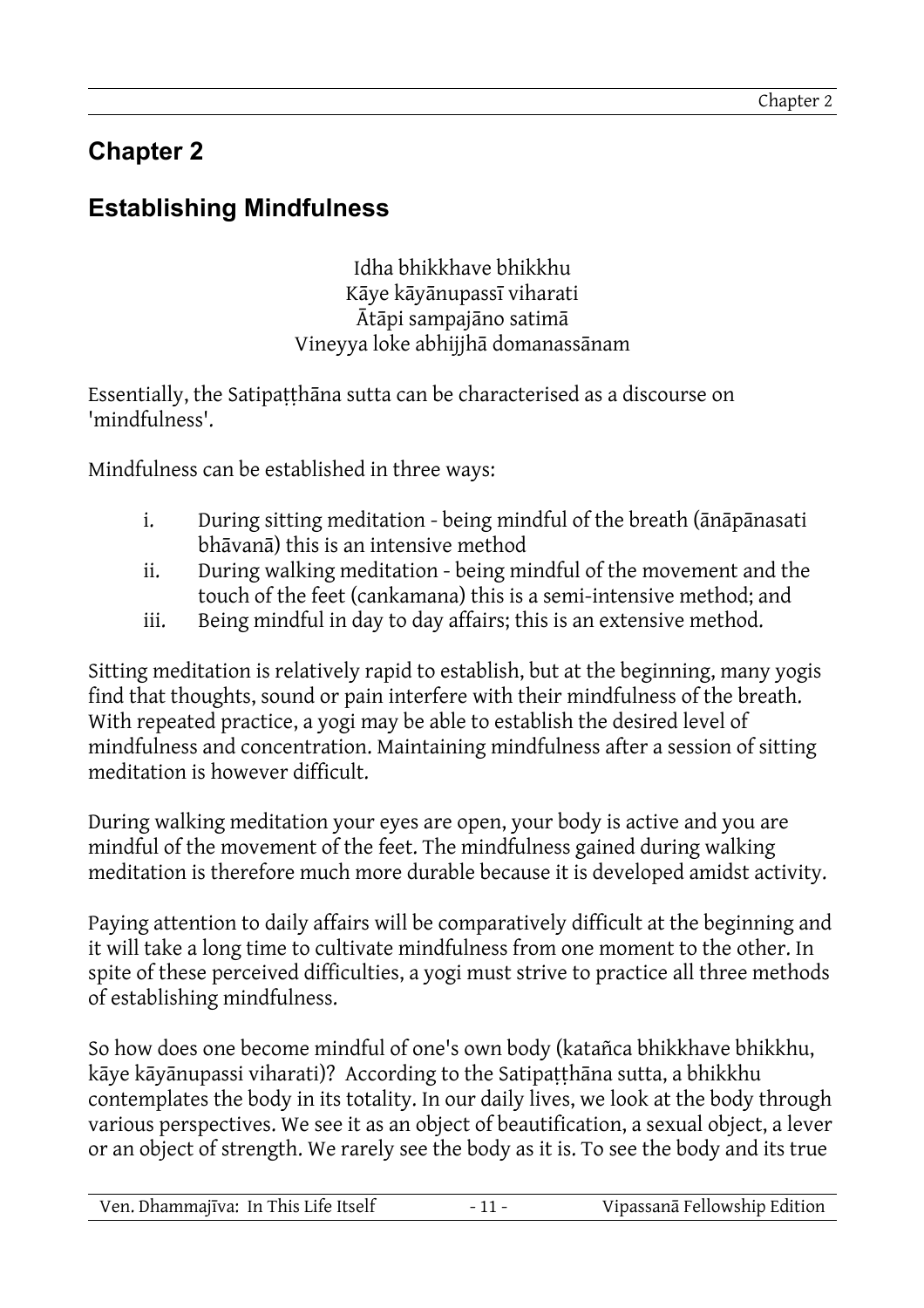nature, we must exert ardent effort and mindfully see its activities in totality.

As stated in the Karaniya metta sutta, one must be mindful when one is standing (titīaṃ), walking (caram), sitting (nissinnovā) and lying down (sayānovā) (titīam caram nissinnovā sayānovā yāvaṭṭhassa vigatamiddho etam satim adhiheyya). A yogi becomes mindful of the body by being in the present moment and contemplating the body as it is.

Without mindfulness, we will forever go on through samsāra, the cycle of repeated birth and death. The samsāric cycle can be stopped only if we pause with mindfulness. We are caught up in our personal preferences, perceived through a conditioning process. It is only by being mindful from one moment to the next that we can de-condition this process.

### *Exertion of Effort*

The most proximate cause for establishing mindfulness is the exertion of ardent energy (ātāpi). Viriya (effort) is the energy aspect of the mind. Ātāpi or padhāna viriya is the exertion of ardent energy in the practice. Without energy, the yogi will be in a dull state of mind experiencing sloth and torpor. To establish mindfulness, the yogi must exert ardent energy and diligently strive in the practice.

When establishing mindfulness, energy must be exerted in three ways:

- i. by way of initial application;
- ii. sustained application; and
- iii. fulfilling application.

The initial application involves restraining of the faculties, the purification of virtues, keeping precepts and being morally responsible for our conduct. By having control of the senses and sensual pleasures, we develop a moral conscience. Otherwise, we simply harm ourselves and others.

By establishing mindfulness, we stop the arising of defilements which have not yet arisen in our stream of consciousness (anuppanānam pāpakānaṃ akusalānaṃ dhammānaṃ anuppādāya). This is an important turning point of the samsāric journey, because we make a conscious effort and a determination to restrain defilements from arising with an understanding of the vicious nature of the samsāric journey. When we are not morally responsible, we attribute all mishaps to others, the past or the future. Gradually, with mindfulness, we begin to see

| Ven. Dhammajīva: In This Life Itself | $-12-$ | Vipassanā Fellowship Edition |
|--------------------------------------|--------|------------------------------|
|--------------------------------------|--------|------------------------------|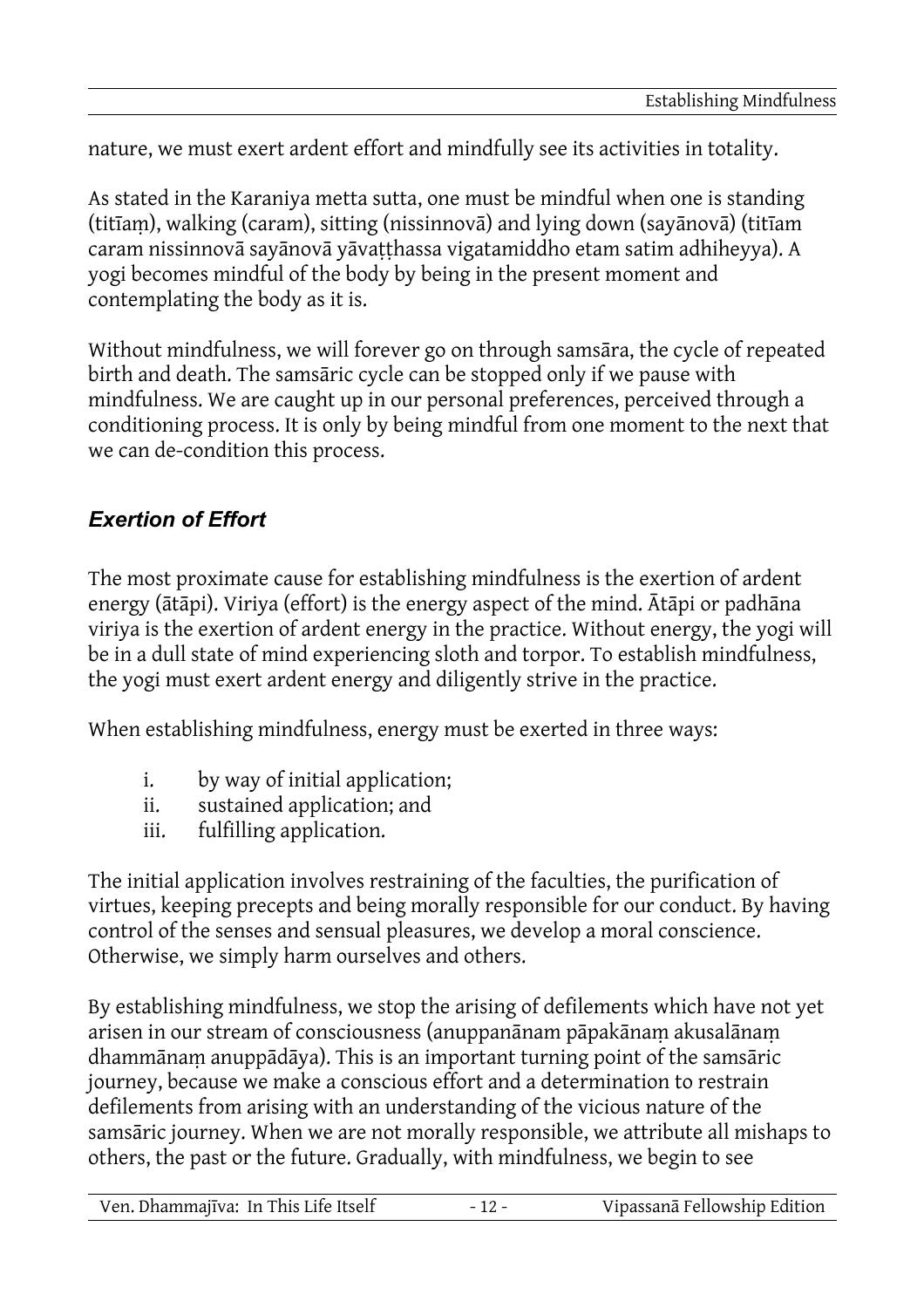causality, that all actions and their results are our own responsibility (kamma and vipāka). With an understanding of causality, moral shame and fear (hiri ottappa) will set in.

#### *Exerting Effort to Establish Mindfulness of the Breath*

Once seated in an erect, symmetrical and balanced posture, with the alignment of a pyramid in Cairo, the yogi will come to the present moment and become aware of the posture and the body. Gradually, you will note the natural in-breath and the out-breath and silently and choicelessly, observe the most prominent point where the breath manifests. It may be around the tip of the nose or towards the top of the lips, the throat, solar plexus etc. As the breathing continues in an involuntary and natural manner, you must aim to retain your focus on the breath and exert a certain level of energy. Otherwise, thoughts will arise and your attention will be taken away towards external objects.

To retain mindfulness, the yogi must patiently observe the in-breath and the outbreath, understand and experience the difference between the in-breath and the out-breath and carefully observe the phase of the process by maintaining a steady attention on the breath, from the beginning, through the middle, and to the very end. Gradually, the meditative mind will be drawn to the breath and the yogi will no longer be disturbed by sounds, thoughts or bodily pains that arise during sitting meditation. Clarity will set in. To achieve this precise alignment, the yogi must see the in-breath and the out-breath in their entirety. By remaining alert, being attentive, vigilant, diligent and exerting ardent energy, the yogi will have continuous attention on the phase of the in-breath and the out-breath. Continuous attention on the breath is only possible with the application of sustained energy. By exerting sustained energy, you will have continuous attention on the primary object (the breath) without interferences from thoughts, sounds and bodily pain.

#### *Labelling, Noting and Knowing*

During sitting meditation, if an external object impinges strongly on the awareness so as to draw it away from the primary object, it must be promptly and clearly noted. If you hear a sound, direct your attention towards the sound as soon as it arises and become aware of it as a direct experience. You must identify and label it as "hearing, hearing, hearing". When the sound fades away and is no longer predominant, you can bring your attention back to the primary object.

| Ven. Dhammajīva: In This Life Itself |  | Vipassanā Fellowship Edition |
|--------------------------------------|--|------------------------------|
|--------------------------------------|--|------------------------------|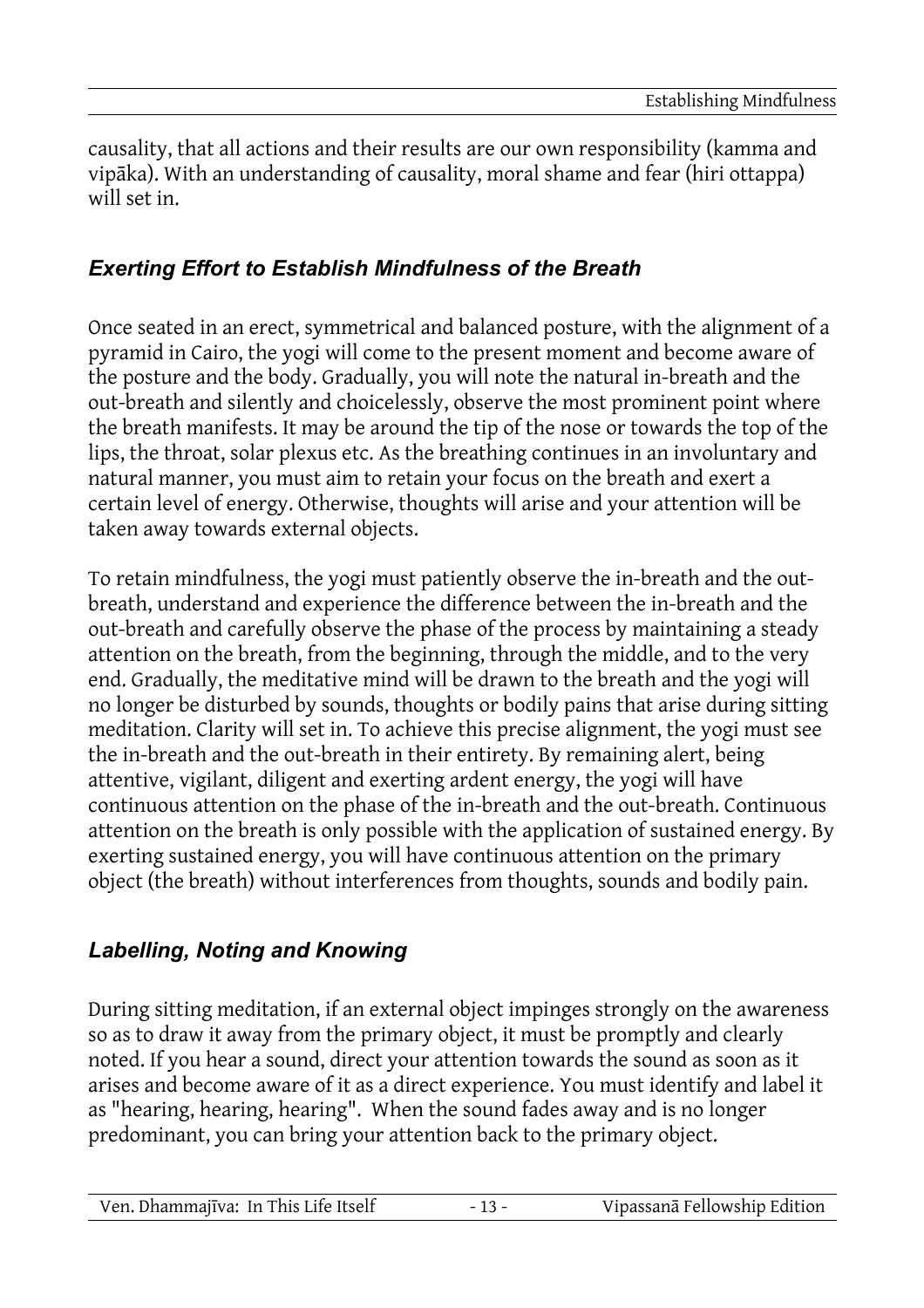By labelling, naming or noting, it is possible to maintain continuous mindfulness on the primary object. With every in-breath, you note it as "in". When an out-breath occurs, you note it as "out". When a thought arises, you note it as "thinking, thinking, thinking", "wandering, wandering, wandering" or "day-dreaming, daydreaming,day- dreaming". When pain arises, your focus will shift to the place of pain and you will note it as "pain, pain, pain".

By noting, all transactions taking place in your consciousness will be recorded. By recording all transactions during a session of meditation, you can assess its profitability - whether you spent your time being distracted by external disturbances, or by being mindful of the primary object.

By noting you can recollect and report the meditation experience to a teacher. For example, you will report that at the beginning, the attention was on the tip of the nose and an in-breath occurred. Noted as 'in' and it appeared as an inward rubbing sensation. When the out-breath occurred, you noted as 'out' and that it appeared warmer and longer than the in-breath. Then you wandered off and started thinking. You noted it as"thinking,thinking". When the thought ceased, your attention went back to the breath etc.

Further, by noting, you will be able to discern your personality traits during meditation and seek the appropriate remedies from your teacher by accurately reporting your experiences.

Maintaining consistency during meditation demands sustained energy. By noting and labelling, you are able to exert sustained effort and have control of the process. The technique of labelling and noting is particularly useful for yogis who are frequently distracted by thoughts, sounds and pain during sitting meditation. By noting the object, you will become attentive and see the natural characteristics of the in-breath and the out- breath. As you observe the in-breath and the outbreath in a discrete manner, you will have continuous attention on the primary object during sitting meditation. In spite of any sounds or pain arising, you will continue with mindfulness on the breath if possible.

Noting, labelling or naming is called vitakka. The knowledge or knowing gained is called vicāra (the analytical mind). Knowing is the result of noting. Noting the object is your investment and your effort. By exerting sustained energy and noting the objects that arise in the stream of consciousness, knowing will take place. With mindfulness and noting, all defilements entering the stream of consciousness will be noted and neutralised.

| Ven. Dhammajīva: In This Life Itself | Vipassanā Fellowship Edition |
|--------------------------------------|------------------------------|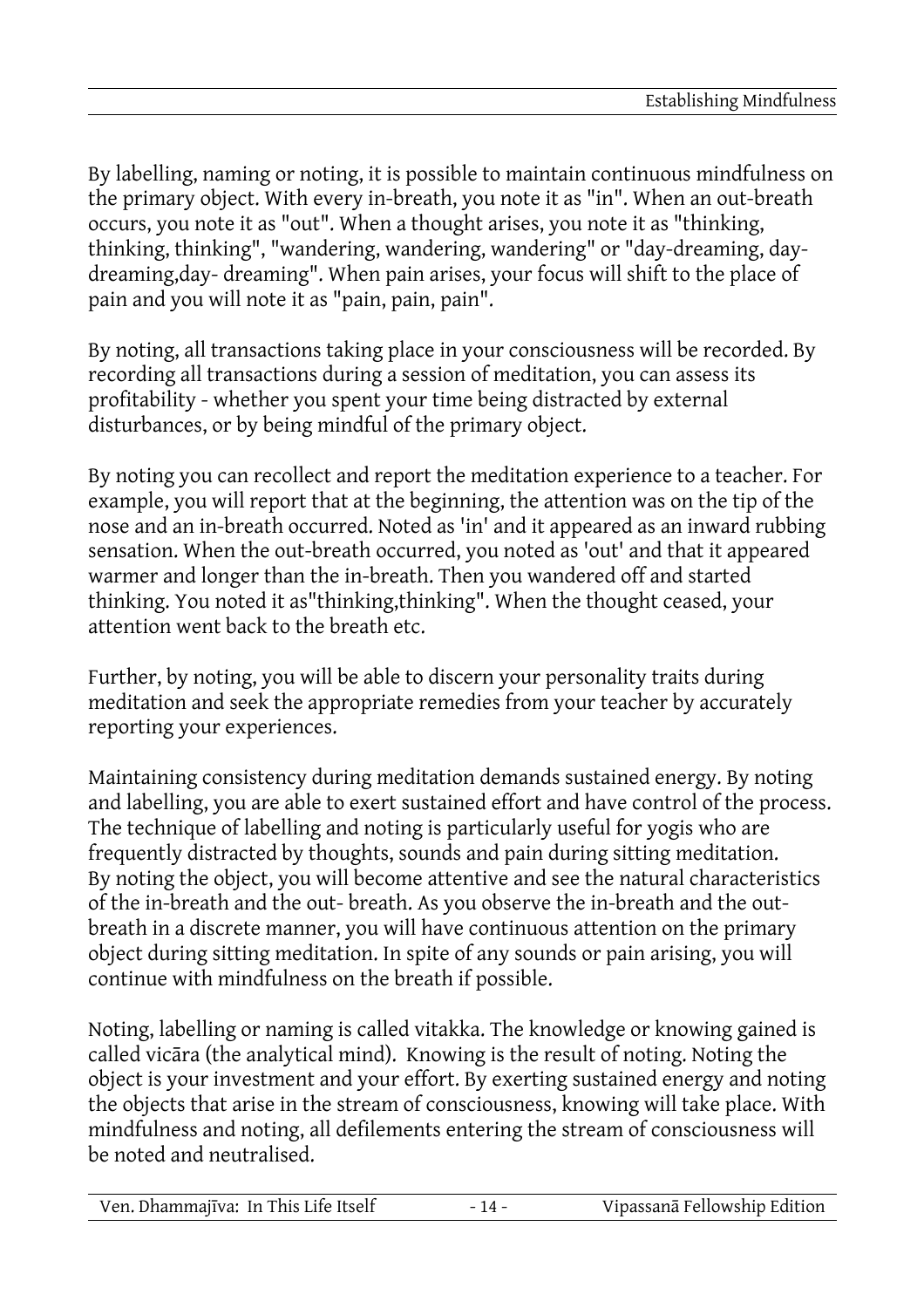With mindfulness, defilements that have arisen in the stream of consciousness will be erased off (uppanānan pāpakānan akusalānan dhammānan pahānāya). As stated by the Buddha, the first benefit of the Satipatthana practice is the purification of the being (sattānam visuddhiyā). As the momentum of the purification increases in the practice, the yogi overcomes grief, sorrow and lamentation (soka pariddavānam samathikkamāya) and eradicates mental and physical pain (dukkhadomanassānam atthangamāya).

Whether the yogi establishes mindfulness in day to day activities, walking meditation or the rising and falling of the abdomen during sitting meditation, he or she must strive to be with the object of meditation. Simply remain choicelessly and silently aware of the object and note it.

Continuous mindfulness will lead to concentration. Concentration will calm the mind and enable the yogi to see all natural phenomena unfold as they are. With well established concentration, the yogi will focus his or her attention from one object to another, undisturbed, and see the beginning, the middle and the end of each event clearly.

### *Developing Confidence in the Practice*

A purified stream of consciousness will enable wholesome states of mind to arise (anuppannānaṃ kusalānaṃ dhammānan uppādāya, chandaṃ janeti vāyamati viriyaṃ ārabhati cittan pagganhāti padahati). With increased mindfulness, your consciousness will become free from defilements. This purification process will increase the faith in the practice and the yogi will gain confidence that with continuous effort, the desired results can be attained in this life itself or in this very moment. This confidence will give way to an increased faith in the Buddha, the Dhamma and the Sangha.

Through the purification of virtues and the results of your practice, a penetrative form of faith will arise. Generally, we increase or restore faith as we sit in front of an image of the Buddha or go to a spiritual place. But this faith is superficial. The faith gained from our experience in the practice and it's result is not superficial. It will be a penetrative form of faith (okkappana saddhā).

By effectively noting every in-breath and out-breath, a yogi experiences less and less defilements and develops continuous mindfulness and concentration. Faith in the practice will develop. With increased faith, you will exert more energy and this

| Ven. Dhammajīva: In This Life Itself | $-15-$ | Vipassanā Fellowship Edition |
|--------------------------------------|--------|------------------------------|
|                                      |        |                              |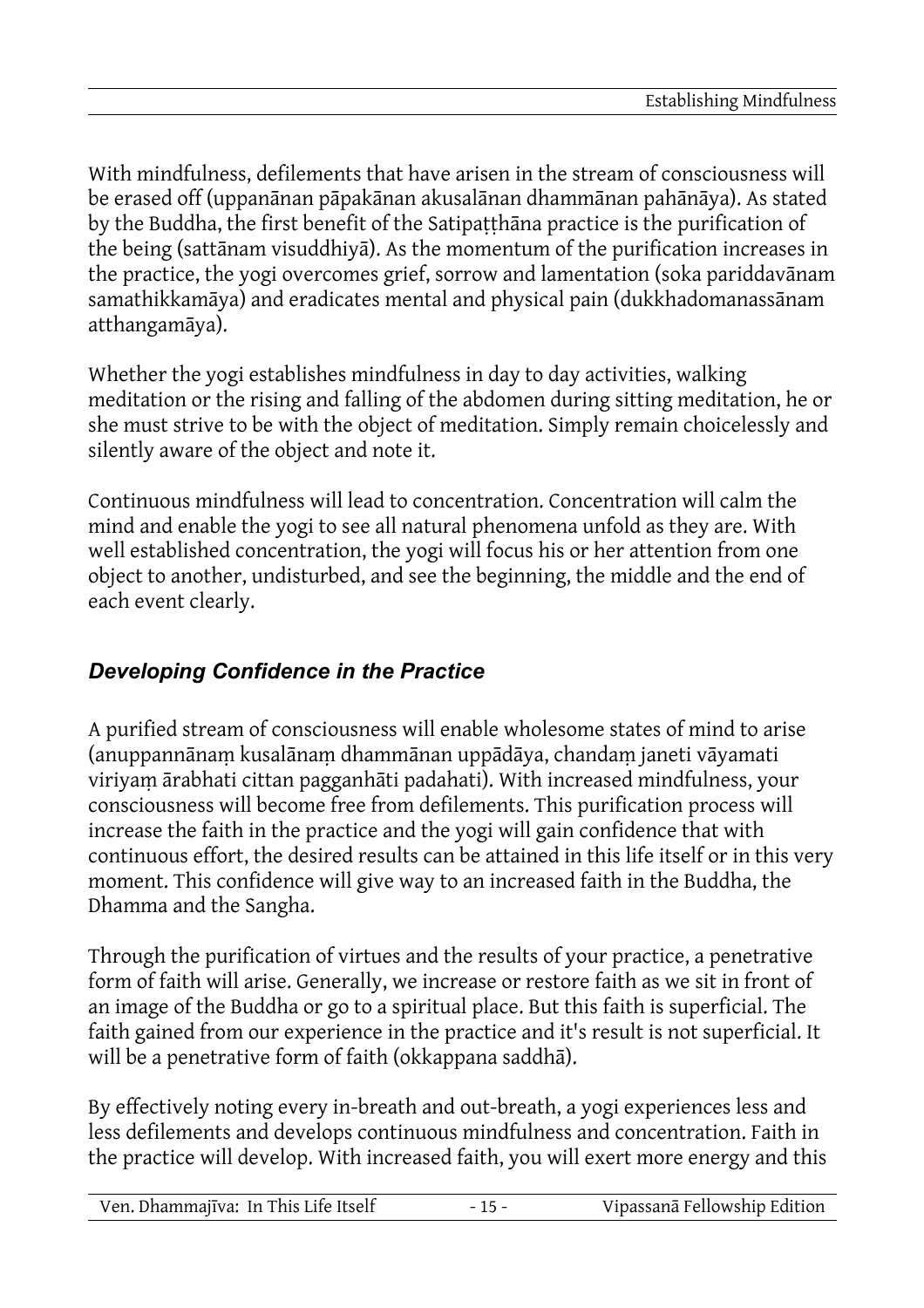in turn will lead to continuous mindfulness. This process will develop as a chain reaction.

#### *Benefits of Mindfulness*

When the mind is directly facing the object of meditation,lust (rāga), hatred (dosa) or ignorance (moha) will not arise. To clearly note the benefits of mindfulness, the momentum of the practice must come to the correct proportion to enable the yogi to see things as they are. By developing mindfulness in sitting meditation, the yogi can extend it to day to day affairs too. Further, with continuous mindfulness during sitting meditation, the yogi can cleanse the stream of consciousness from potential defilements. This will lead to concentration, which in turn will give way to wisdom. With continuous mindfulness, the yogi will become aware of the present moment.

By being in the present moment we experience "living". Generally, we are imagining, caught up with past disappointments and the excitements of the future. This robs us from being in the present moment. In the same way that a child engages with a toy, an artist with a painting or a butterfly with a flower, with continuous and sustained attention on the primary object, the yogi's meditation experience becomes more vivid. By establishing mindfulness and clearing the consciousness from defilements, we are able to remain in the present moment and see things as they are.

If we are mindful, we can deal with all mishaps in life with skill and confidence. We will make instead of reactions, lasting decisions which are based on facts arising out of our observations.

We ourselves must attain our own liberation. The Buddha has expounded the Dhamma and has mapped the path, but each one of us must practice and attain final liberation. With diligence, we must exert ardent energy and regularise the practice. Once the meditation gathers in momentum, concentration will set in. With developed concentration, wisdom will arise and the wheel of Dhamma will be set in motion. If we practice in this manner, we will see irreversible changes in this life itself.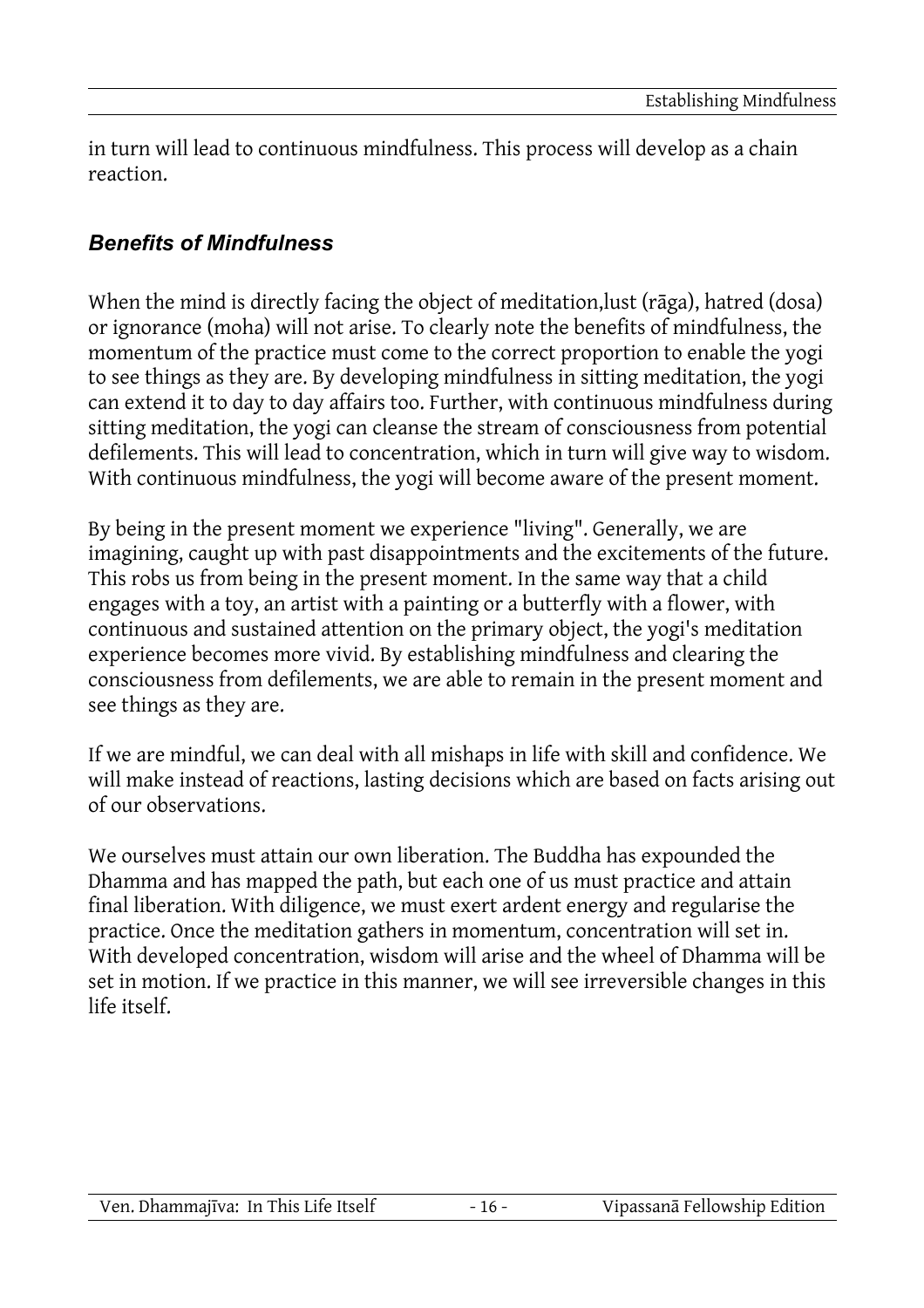## **Chapter 3**

## **Sitting Meditation (Ānāpānasati Bhāvanā)**

Katañca bhikkhave bhikkhu, kāye kāyānupassi viharati Idha bhikkahve bhikkhu, Āraññgtovā, rukkhamūla gatovā, suññāgāra gatovā, nisīdati pallaṇkaṃ ābhujitvā, ujunkāyaṃ panidhāya parimukhaṃ, satim uppatthapetvā. So satovā assa sati, satovā passa sati. Dīgamvā assasanto, dīgam assasāmīti pajānāti, dīgamvā passasanto, dīgam passasām 'ti pajānāti. Rassamvā assasanto, rassam assasām īti pajānāti, rassamvā passasanto, rassam passasām īti pajānāti. Sabbakāya patisamvedhi, assasissām īti sikkhati, sabbakāya patisamvedhi, passasissām īti sikkhati. Passambhayam kāyasankhāram, assasissāmīti sikkhati, passambhayam kāyasankhāram, passasissāmīti sikkhati.

In the Satipatthana sutta, the Buddha asks a rhetorical question: How does a bhikkhu contemplate the body as body? (katañca bhikkhave bhikkhu, kāye kāyānupassī viharati?)

The human body is seen as complicated and mysterious. Scientists and researchers are still continuing with their pursuit of a complete understanding of the human body. However, more than 2550 years ago, the Buddha instructed yogis on how to contemplate the body and understand its true nature.

To contemplate the body as body, a yogi must contemplate it in its totality. This does not suggest an analytical process or a separation of the body into elementary parts. Rather, the invitation is to see the body in its totality. We generally perceive our body through its features and the different perspectives that they offer. The body is viewed as a sexual object, something beautiful and an operating machine or as a source of power. These perspectives only offer a limited understanding. When we understand the body in its totality and its natural characteristics are revealed, there will no longer be any hatred, desire or ignorance, resulting from it.

This chapter will discuss how a yogi contemplates the body in one's own breath.

| Ven. Dhammajīva: In This Life Itself |  | Vipassanā Fellowship Edition |
|--------------------------------------|--|------------------------------|
|--------------------------------------|--|------------------------------|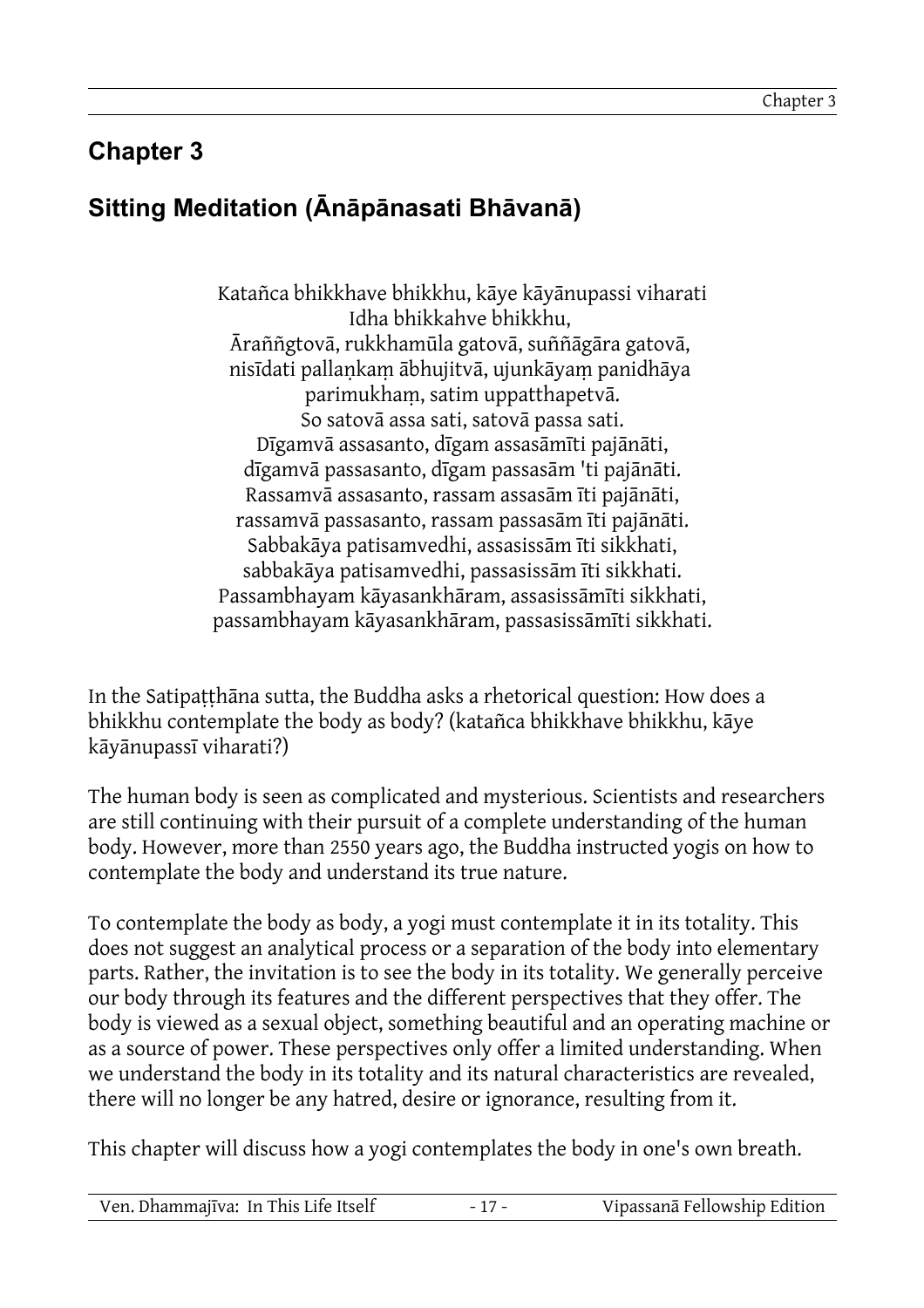## *Preparing for Sitting Meditation*

The Buddha has suggested that either a forest place (arañña gatovā), under a tree (rukkhamūla gatovā) or any other vacant place (suññāgāra gatovā) is best for meditation (idha bhikkhave bhikkhu, aranñagatovā, rukkhamūlagatovā, suññāgāra gatovā). The yogi must be in an environment where there is a minimum of external distractions.

This is a practical suggestion because if the yogi is in a busy or crowded place, the focus of the mind will be taken away by external distractions.

Meditating in an isolated place is a new experience for most people. Often when new yogis arrive at the Meetirigala forest hermitage in Sri Lanka, sitting on the floor and walking with bare feet itself is a novelty for them.

By going to an isolated place, we are creating a spiritual atmosphere.

The sitting posture (nisīdati pallankam) is the most conducive for developing concentration. Lying down will give way to sloth and torpor and interfere with the development of concentration. Standing may be difficult for the beginner. Walking meditation may also be a challenge because the yogi is intentionally moving the body while noting the same to arouse the energy aspect of the body. Focusing on the activity and noting the movement of the feet may be distracting in the sense of concentration, for the beginner. Nevertheless, the concentration developed during walking meditation is more durable as it is developed amidst activity. Further, because we walk to so many places in our daily lives, we can extend that mindfulness already established during walking meditation in to our day to day activities.

During sitting meditation, the yogi must try to sit in the full lotus posture. Alternatively, you can go for the half or quarter lotus posture. When you sit like this, your whole body will be held in a triangular shape, as if you are a pyramid in Cairo. Nisīdati pallaṇkaṃ means being seated in a cross-legged position. If sitting with your legs crossed proves to be difficult, you can consider sitting on a straight back chair or on a meditation bench. The benefits of sitting straight are not difficult to see because an arched back will result in pain and will also hinder the passage of the air draught. Further, sitting in an upright position without external support will energise your meditation practice.

| Ven. Dhammajīva: In This Life Itself | $18 -$ | Vipassanā Fellowship Edition |
|--------------------------------------|--------|------------------------------|
|                                      |        |                              |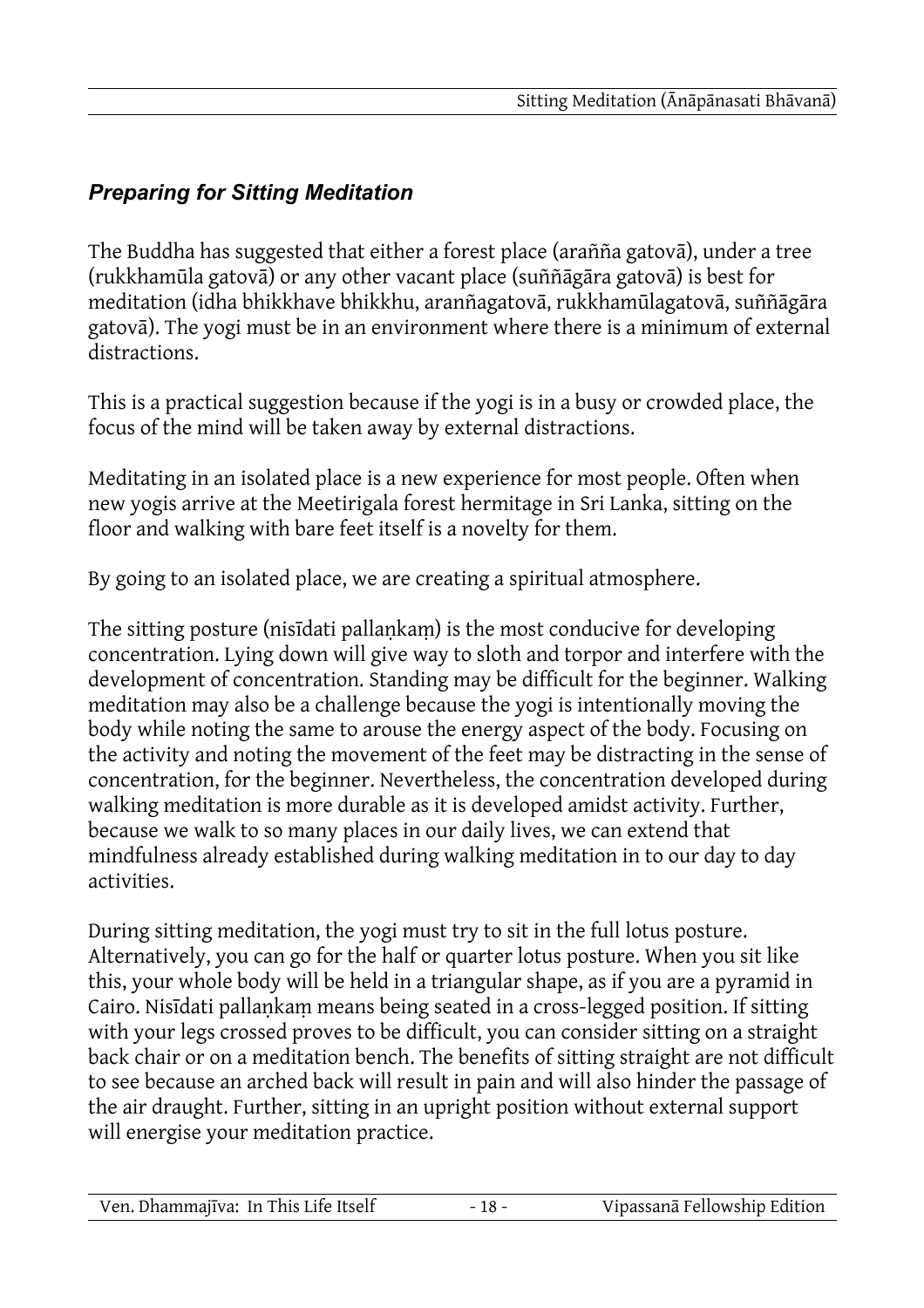As you sit in a suitable environment with your upper body erect, you will have the appropriate alignment to establish mindfulness on the object in front of you (arañña gatovā rukkhamūla gatovā suññagāra gatovā, nisīdati pallaṇkaṃ, ābhujitvā, ujunkāyan panidhāya parimukhaṃ, satiṃuppaṭṭhapetvā).

Focus and scan through the whole body to ensure that you are seated comfortably. Simply be with the totality of the body. Do not analyse it. To be in the present 'here, now I am' moment. Gradually, the processes of the body and the mind will calm down and the breathing will become prominent.

Breathe naturally, without forcing your breath to ascertain a prominent point of the breath. When breathing continues in its consistency, it is natural.

As you observe your stream of consciousness, you can see whether it is completely taken away by wandering thoughts, and day-dreaming or fantasizing. The mind may think or wander off. Just note these distractions as they arise in your stream of consciousness. But, do not react to them. Just be choicelessly aware. Or else, when distracting sounds or bodily pains arise, you will become irritated. If you do not react, thoughts, sounds and pain will just come and go. They will arise and pass away casually. If you react however, they will persist in your consciousness and disturb you.

To establish continuous mindfulness, you must be attentive. You must also be patient.

### *Observing the Breath*

Mindfully, you must notice the in-breath and the out-breath as they occur (so satova assa sati, sato passu sati). The air draught will touch many places as the breath moves in and out. You must have a detached observation on the object and see how the mind discriminately differentiates between the in-breath and outbreath. Allow breathing to take place naturally under the light of mindfulness.

Note the in-breath as "in" and the out-breath as "out". Noting does not mean verbalising, but simply aligning the mind with the in-breath and the out-breath. Discriminately experience the difference between the two phases.

Although the breathing process stimulates many points, you must discern the most prominent point and focus on it. Once you distinguish the most prominent touching point, your focus will gradually converge into it. It may be the tip of the

| Ven. Dhammajīva: In This Life Itself | $-19-$ | Vipassanā Fellowship Edition |
|--------------------------------------|--------|------------------------------|
|                                      |        |                              |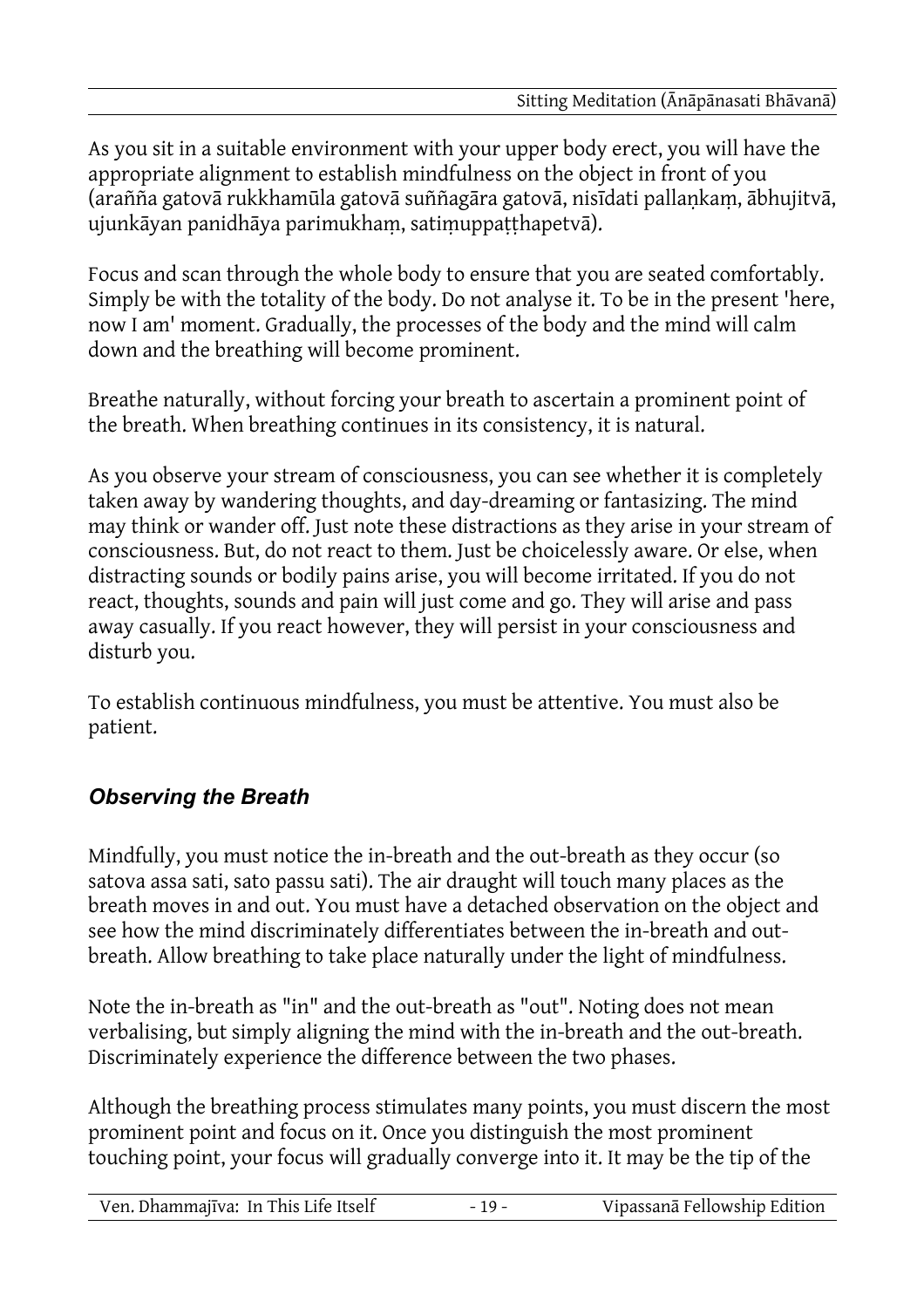nose, top of the lip or the rising and falling of the abdomen or elsewhere. Two alignments must be established during sitting meditation. Firstly, you must observe the discriminative experience of the in-breath and out-breath or the rising or falling of the abdomen. Secondly, as this happens, you must locate the most prominent point at which stimulation occurs as the breath moves in and out. Sharpen your aim and make sure that the mind is attentive to the entirety of each process. Be aware of the sensations from the very beginning and follow the inbreath and the out-breath, from the beginning, through the middle to the end. The attention must be continuous. The stronger the attention and the focus, the more information about the experience you will gather. You must have a precise aim to directly meet the experience and the sensations of the air draught.

The journey has now started! Thoughts, sounds and pain will arise from time to time and may impinge on your awareness of the in and out breaths. If mindfulness is not strongly established, the distractions will take the attention away from the primary object. When this happens, a helpful aid to precision and continued mindfulness is to make a mental note of the distraction and naming the sensation, by silently repeating the word in the mind such as "thinking, thinking, thinking". As you adopt this method, you will observe that thoughts and sounds arise, but you will not think or hear. You will continue to remain with the in-breath and the outbreath and your mindfulness will not waver. Whenever there is no distraction go back to the primary object and note it continuously.

### *Noting the length of the in-breath and the out-breath*

With continuous mindfulness, you will observe the length of the breath. For example, the in-breath may appear longer than the out-breath or vice versa. When the in-breath and the out-breath are long, you observe them as such (dighaṃ vā assasanto, dighaṃ assasāmīti pajānāti, dighaṃ vā passasanto, dighaṃ passasāmīti pajānāti). Similarly, when the in-breath and the out-breath are short, you observe them as such (rassaṃ vā assasanto, rassaṃ assasāmīti pajānāti, rassaṃ vā passasanto, rassaṃ passasāmīti pajānāti). You must try to experience the touch and the rubbing sensation of the two phases - the in-breath and the out-breath separately.

During ānāpānasati bhāvanā, by observing the length of the in-breath and the outbreath, you can diagnose your character traits. For example, a yogi that takes a slow in-breath and breathes out in a sigh is an emotional type of character. A yogi with a quick and rushing in-breath is a restless type of character.

| Ven. Dhammajīva: In This Life Itself |  | Vipassanā Fellowship Edition |
|--------------------------------------|--|------------------------------|
|--------------------------------------|--|------------------------------|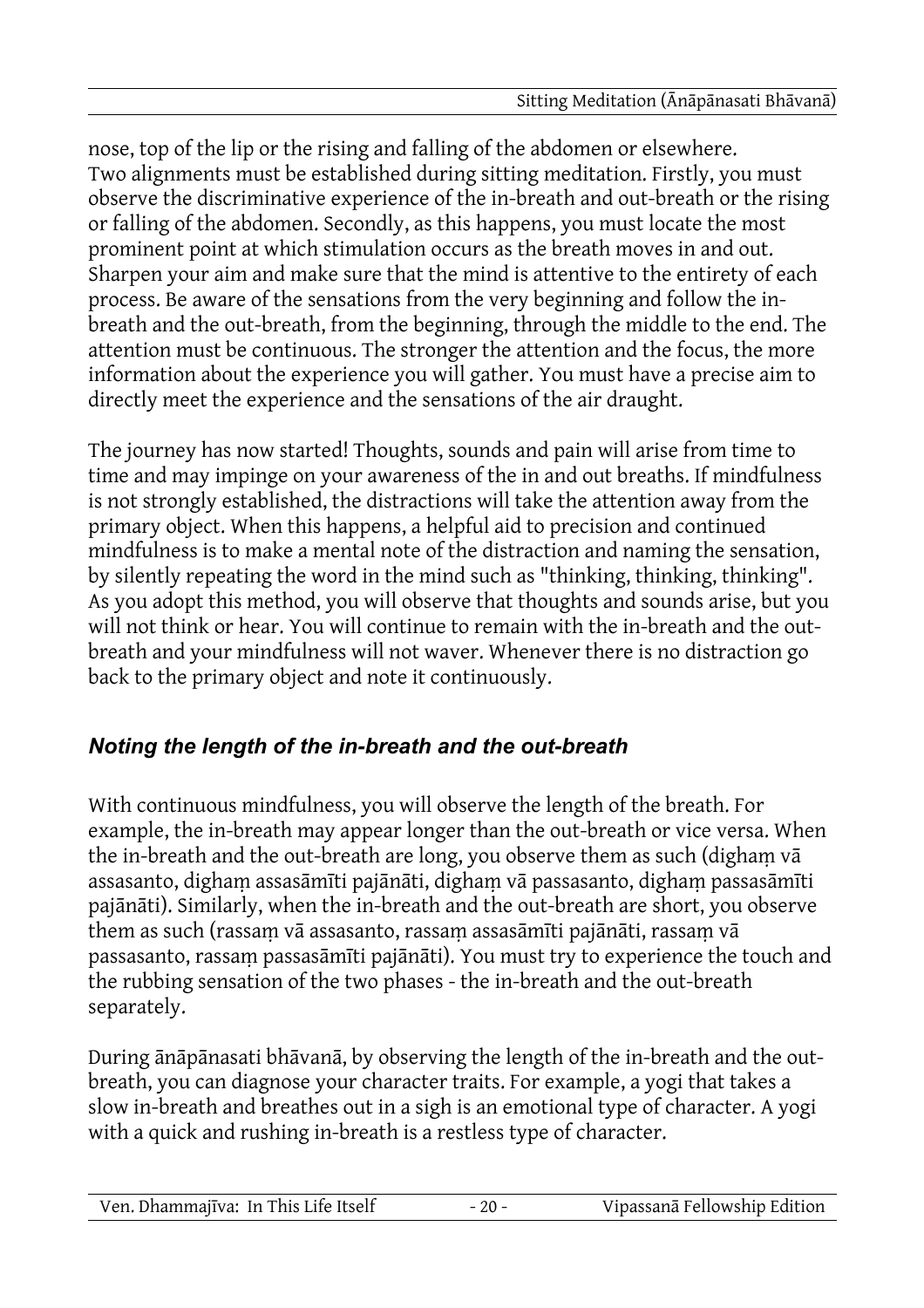When the noting mind calms down, the air draught becomes shorter. This is a healthy improvement and it indicates progress. Gradually, the discrimination between the in-breath and the out-breath will become less apparent. The in-breath and the out-breath will be similar and there will be less distance between the breath and the noting mind. The phase of the in-breath and the out-breath will become less noticeable. Gradually, the breath becomes inconspicuous. As the prominence of the breath disappears, yogis may become doubtful and wonder whether their concentration has been disturbed or their mindfulness has lost its efficiency. On the contrary, this state demonstrates a healthy progression of your meditation.

### *Observing the Totality of the in-Breath and the out-Breath*

When the breath becomes shorter and subtler, more energy needs to be exerted. The yogi will be challenged to maintain continuous mindfulness as the breath becomes finer and less discernible. So the mindfulness should be accurate and precise. You must be vigilant, diligent, mindful and concentrated. Gradually, the touch sensation of the breath will disappear. (sabbakāya patisamvedi, assasissāmīti sikkhati, sabbakāya patisamvedi, passasissāmīti sikkhati).

At this stage, you are instructed to see the breath as the whole body (sabbakāya). Your attention must be sharpened and you must observe the entirety of each process. Be aware of the very beginning of the in-breath and maintain a steady attention through the middle and the end. Then be aware of the out-breath from the beginning, through the middle, to the end. Such a detailed observation is necessary when the breath becomes subtle. The yogi must catch the breath immediately as it manifests and see its entire process. You will observe that the inbreath disappears exactly at the point before the out-breath starts. When you are able to continually observe this process and the gap between the two phases, you will know that your mind is fully aligned with the breath. When you observe the breath in its totality, you are engrossed in it and you will gradually observe that the beginning, the middle and the end of the in-breath and the out-breath are similar.

As the breath becomes subtle, retaining mindfulness demands energy. So you must be armed with sufficient energy for continuous attention on the breath. In Pāli this energy is called viriya. In order to undertake longer periods of sitting meditation, yogis are recommended to do about thirty to forty minutes of walking meditation beforehand. This is because walking meditation increases stamina and builds durable concentration.

| Ven. Dhammajīva: In This Life Itself | Vipassanā Fellowship Edition |
|--------------------------------------|------------------------------|
|                                      |                              |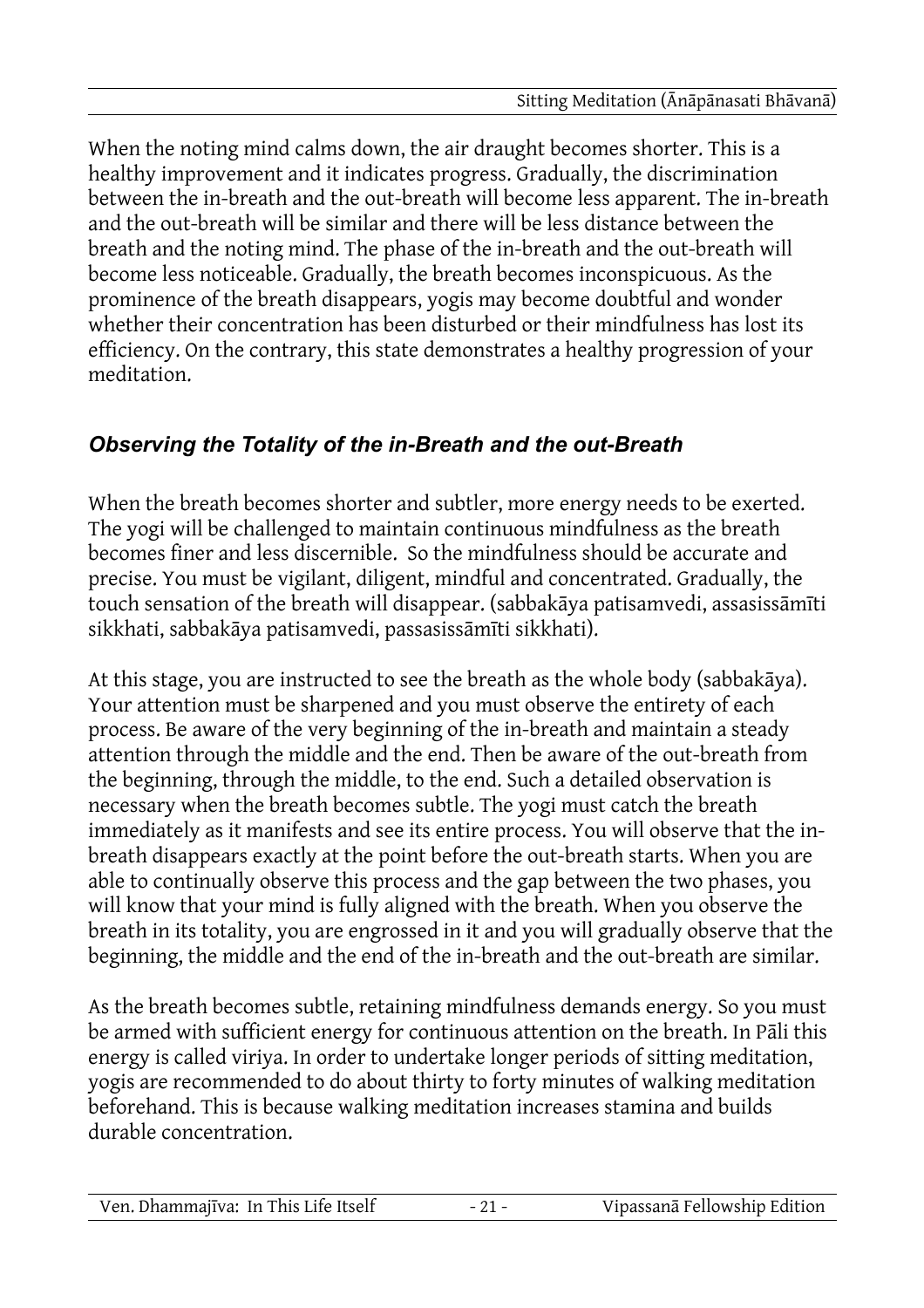The importance of discussing this progression in ānāpānasati meditation with an experienced teacher cannot be stressed. It will be a new experience for the yogi and all so called mistakes must be recorded and reported to a teacher, who can instruct the yogi to skilfully proceed along the path. Once mistakes are reported and rectified, and instructions for overcoming negative personality traits are received, the yogi will gain confidence and skilfully and independently progress with the practice.

## *Calming Down of the Mind and Settling Down of the Breath*

As you continually observe the subtle phases of the in and out breaths, the movement of the breath will calm down and settle (passambhayaṃ kāyasankhāraṃ, assasissām īti sikkhati, passambhayaṃ kāyasaṃkhāraṃ, passasissām īti sikkhati). The meditation will become effortless. The meditation will gather its own momentum and you will penetrate deeper into the object of meditation. When your effort is balanced and your attention is precise and continuous, mindfulness will become strongly established and concentration will develop. The observing mind will be magnetically drawn into the breath and you will find your self in a deep state of concentration - in a state of one-pointedness.

If you are naturally inclined towards serenity meditation, then, as your mind calms down and becomes concentrated, the breath will also settle down without any steering or direction from the mind. The more you experience the settling down of the mind and the breath, the deeper will be the calmness. As concentration deepens, the observing mind will be left without any sensation of the breathing. To maintain consistency in your practice when signs of the breath disappear, you must have an alert mindfulness and firm concentration. The concentrated mind must be vigilant and remain in a state of one-pointedness for as long as possible. To retain this deep-seated concentration and firm mindfulness, the awareness should not shift to bodily pains, thoughts or sounds.

### *Noting Personality Traits*

Your experiences during meditation must be reported to an experienced teacher. All mishaps along the path is a lesson to be learnt. They indicate your personality traits. By patiently noting all mishaps and personal characteristics during meditation, you will be able to discern whether you are mostly distracted by thoughts, sounds or pain. There is no criterion, other than your own investigation.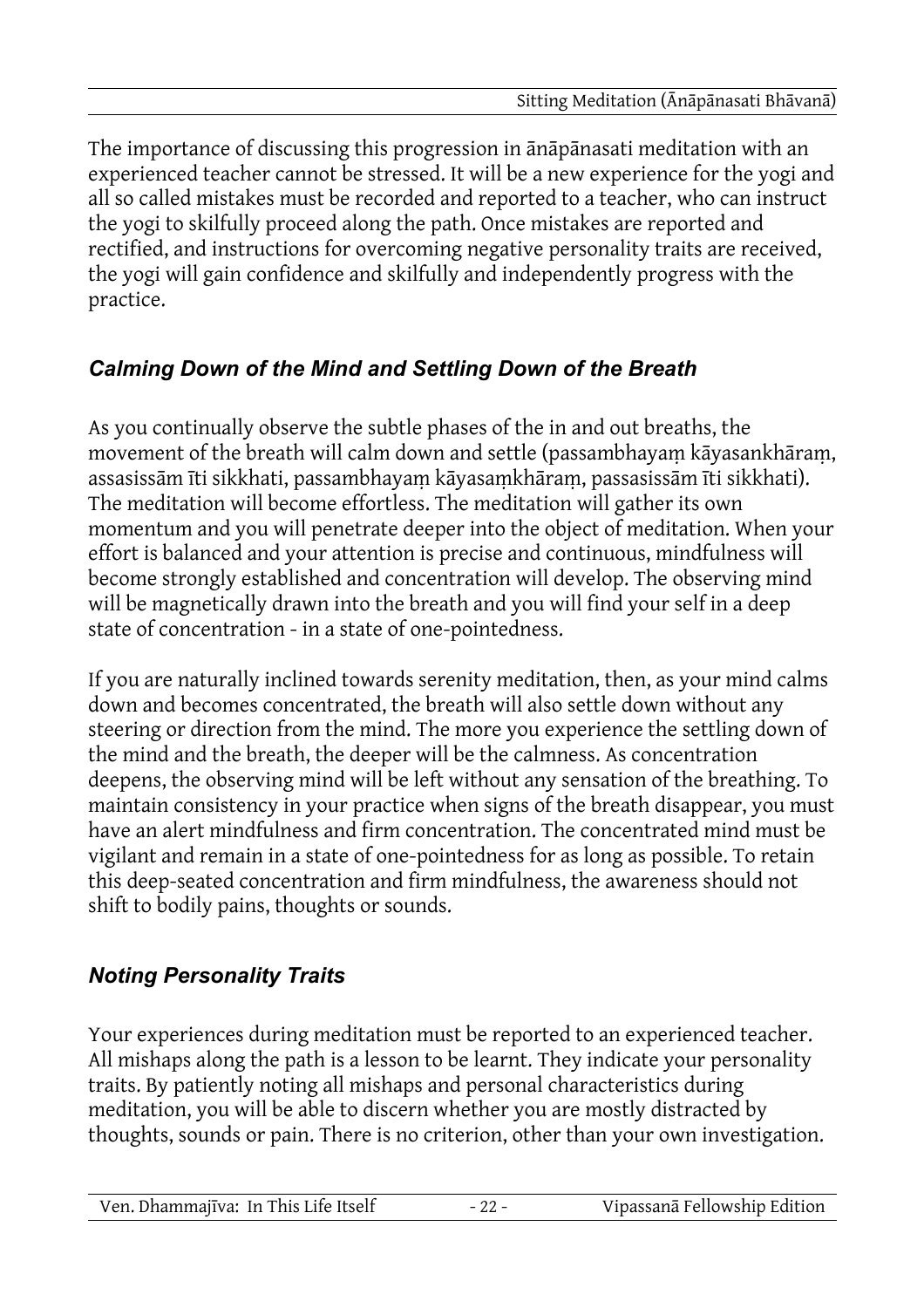Therefore each moment is precious in meditation. The frequency of a particular disturbance will enable you to identify it as the most prominent disturbing factor during meditation. This is a useful self diagnosis. All your weaknesses, habits and traits will be revealed during this process. By reporting your personality traits to your teacher, you can receive the appropriate techniques to be used during meditation. You must discuss your experience only with an experienced teacher. Inexperienced teachers with only a theoretical knowledge will not be able to constructively interpret your experience. Theory is not as useful as experience during practice. Direct experience is what is most relevant.

Observe all sensations and experiences during meditation. Note the inner chatter. By collecting as much information as possible, you can clearly discern your personality traits, your strengths and weaknesses. As stated by the Buddha, the meditative experience is a mirror that reflects your personality traits. So, there is no mystery in meditation. The knowledge accumulated will be from your direct personal experience. Of course, you may not like what is revealed through this process because in life we are trained to only notice the good. But, by being choicelessly aware of the whole experience as it unfolds, you will identify your true nature and realise that such social conditioning only offers a limited perspective.

### *Concentration Meditation and Insight Meditation*

Those who cannot proceed to sustained pure concentration during sitting meditation can still develop insight meditation.

All beings have six faculties: the eye, the ear, the nose, the tongue, the body and the mind. These faculties have their own method of operation. For example, when the eye catches a visible object, the mind's attention is drawn to the eye, the eye consciousness and you experience "seeing". To experience "seeing", the visible object must impinge on the eye sensitivity and then seeing takes place.

Or else, a sound may arise and the ear drum will catch the sound and become agitated. If the focus of the mind shifts to the sound, hearing will take place. If the air draught strikes at the tip of the nose or at the top of the lip, and the mind shifts to the point of touch, it will focus on the in-breath and out-breath.

All six sense doors operate in the same manner. Three conditions must be met to

|--|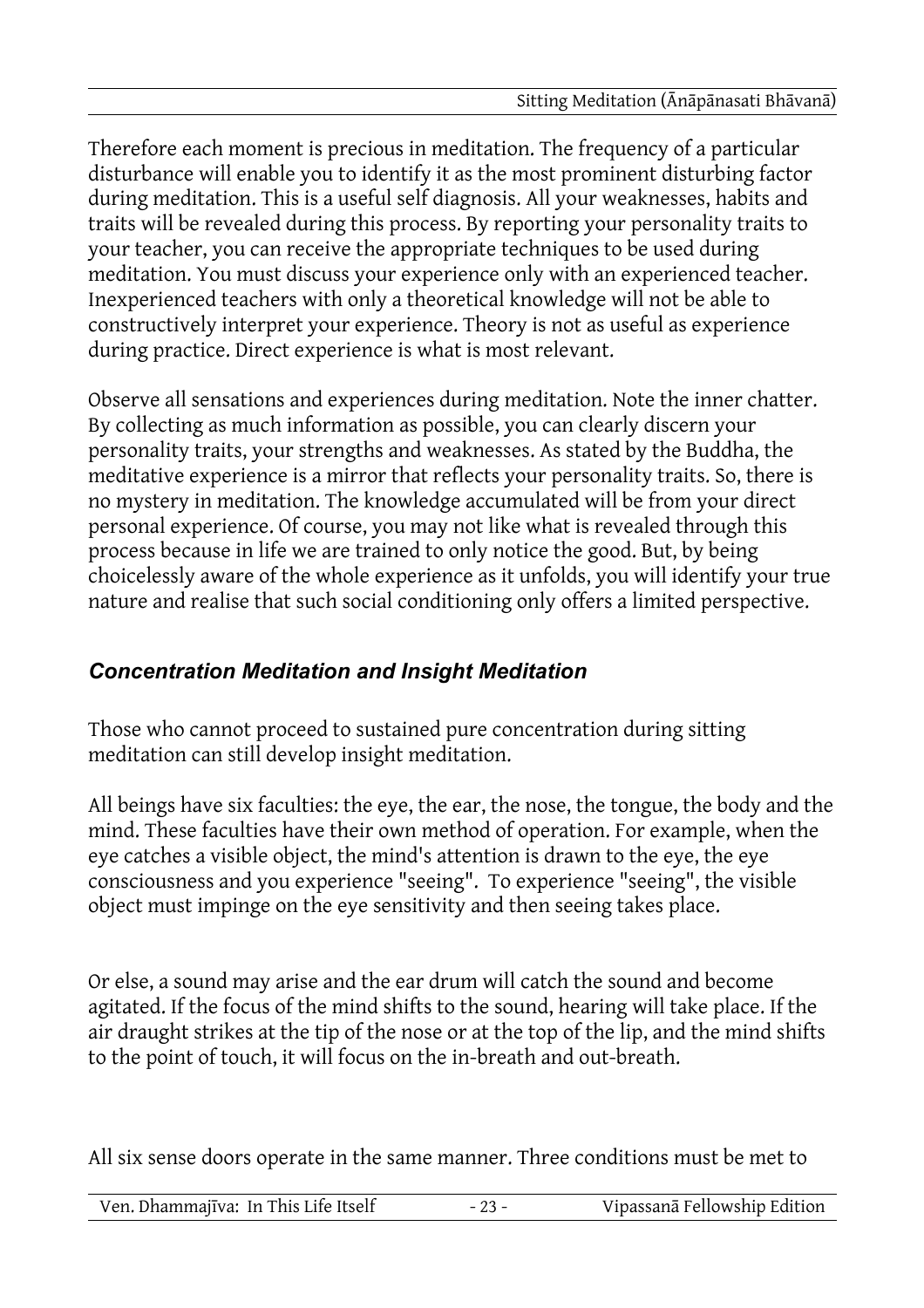experience sense impressions that enter through the six sense doors:

| $\mathbf{i}$ . | the striker element  | $=$      | <i>Arammana</i> |
|----------------|----------------------|----------|-----------------|
| ii.            | the base element     | $=$ $-$  | Dvara           |
| iii.           | the ignition element | $\equiv$ | Tadupapanna     |

During ānāpānasati meditation, the striker element is the air draught. The base element is the point of touch - the tip of the nose or the top of the lip. The touch sensation or the experience of the coolness, the heat, shortness, the rubbing, the expansion or the contraction, is the ignition element. The in-breath comes and strikes on the skin and a touch sensation takes place. By way of analogy, if you take a matchstick and strike on the side of the matchbox, a spark ignites. But, for ignition to take place, a particular amount of energy needs to be applied at an appropriate angle. Otherwise, it is not possible for the spark to ignite.

A yogi that focuses his or her mind on the striker element is someone who is inclined towards concentration meditation. Insight meditators have heightened and discriminating observations during ānāpānasati meditation. They observe the whole phenomena, all the three elements: the experience of the touch, the coolness, the calmness, the rubbing sensation, the tension, the movement or the stiffness of the breath and its point of touch during ānāpānasati meditation.

Insight meditators find it difficult to observe only the air column; the length of the breath; and the beginning, the middle and the end of the air draught, because their experience is bent towards the ignition element. As a result, they may not benefit from the ānāpānasati general instructions prescribed by the Buddha in the Satipaṭṭhāna sutta. The Buddha himself has stated that ānāpānasati bhāvanā can only be practised by yogis with clear mindfulness or clear discernment (nāham bhikkhave mutthassatissa asampajāññnassa ānāpāna sati vadāmi).

Importantly, if you can proceed with undisturbed concentration meditation, then you should not change your approach. Those who cannot focus on the striker element (air draught) can specialise in insight mediation. To know your natural inclination, you will have to undertake a few sittings. You will find that your experience oscillates between the striker element and the ignition element. Sometimes, you may begin by focusing on the striker element, but later shift towards the ignition aspects of the breath and its movement. Alternatively, you may find that a focus on the hardness, the stiffness, warmth or coolness results in a calming down of the air draught. You must note which is most durable and consistent. For a large part, identifying the tendency of the yogi is the responsibility of the meditation teacher. It is therefore important to receive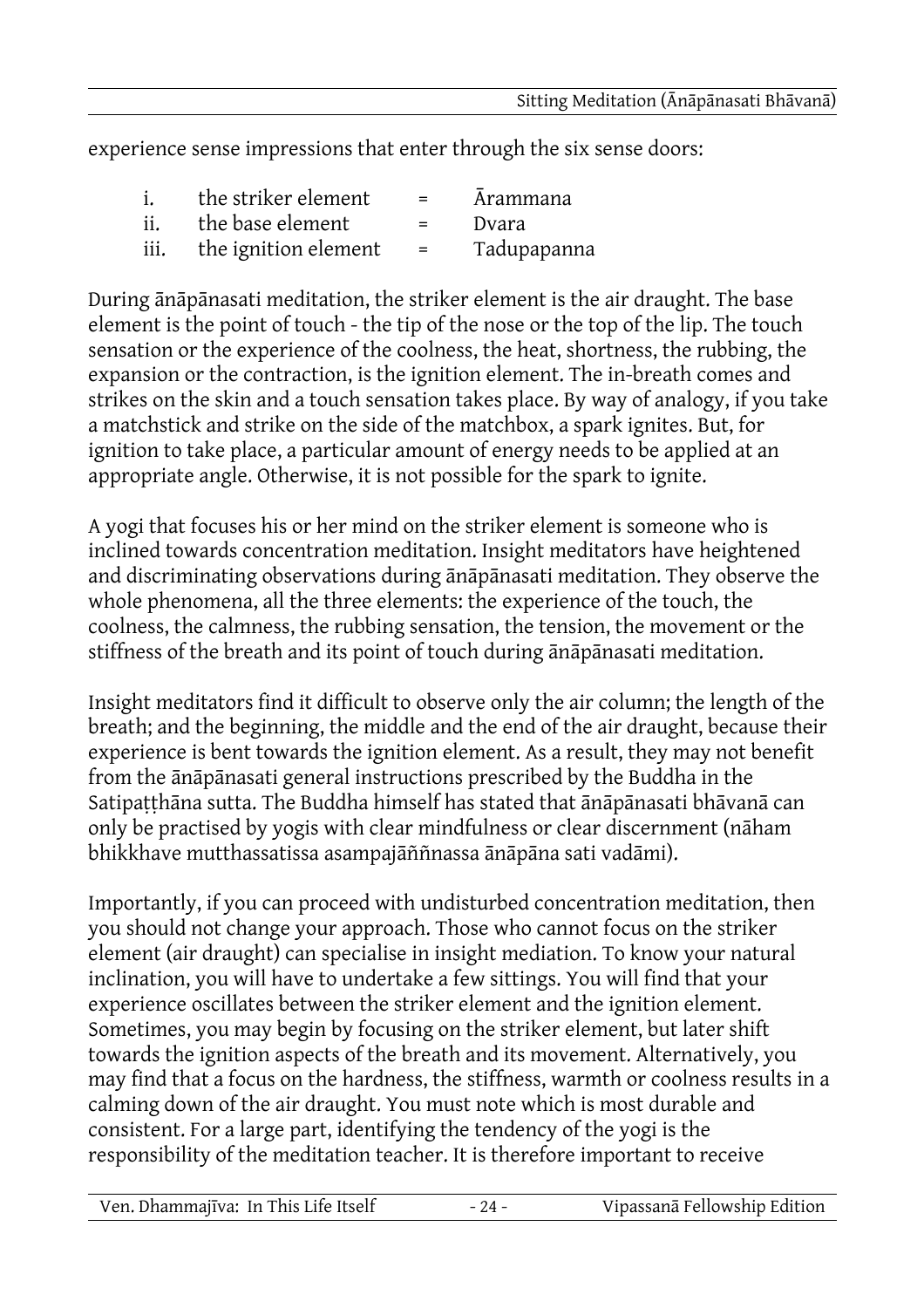instructions from an experienced meditation teacher with direct knowledge. Yogis must skilfully discern their experiences during meditation and precisely report to their teacher. Then it is the responsibility of the teacher to make an assessment of the yogi's natural inclination and give the appropriate instructions.

The patisambhidhā magga characterises yogis as practising three methods:

- i. yogis that begin with concentration meditation (focus on the striker element) and later convert to insight meditation, samatha yānika.
- ii. yogis who begin with insight meditation and later convert to concentration meditation, vipassanā yānika, and
- iii. yogis with mixed experiences of both concentration meditation and insight meditation, yuganadda.

You must have a detached observation and be aloof and independent when observing the breath. When the concentration or insight meditation gathers in its momentum, your focus will be dragged into the breath. An independent view of the world can then be observed, you will not grasp anything in the world as the mind will be closely occupied with the object of meditation (anissitoca viharati, na ca kiñci loke upādiyati).

Each day you must start as a beginner - as if you are observing the breath for the first time. As your practice is regularised, past meditation experiences will guide you through any stumbling blocks. Consistently and gradually, the concentration or the insight meditation will proceed uninterrupted.

Both insight meditators and concentration meditators at the begining must develop concentration. It is only with concentration or purified consciousness, that we can penetrate into the true nature of what is happening, and become free from the deluded notion of a self and simply observe phenomena naturally arising and passing away.

Once you are grounded in establishing mindfulness and concentration you will ease through life. You will be able to extend the strong mindfulness and firm concentration established in sitting meditation to walking meditation and then to day to day affairs. The mindfulness and the resulting concentration will grow like a network. Whatever happens in life, you will remain in the present moment. As expounded in the Satipatthana sutta, a yogi who regularly practices with a firm resolution and with diligence will progress along the path to insight and will attain the desired results in a maximum of seven years or seven days. If you practice with a precise aim and diligent effort, you will directly observe things in their true

| Ven. Dhammajīva: In This Life Itself |  | Vipassanā Fellowship Edition |
|--------------------------------------|--|------------------------------|
|--------------------------------------|--|------------------------------|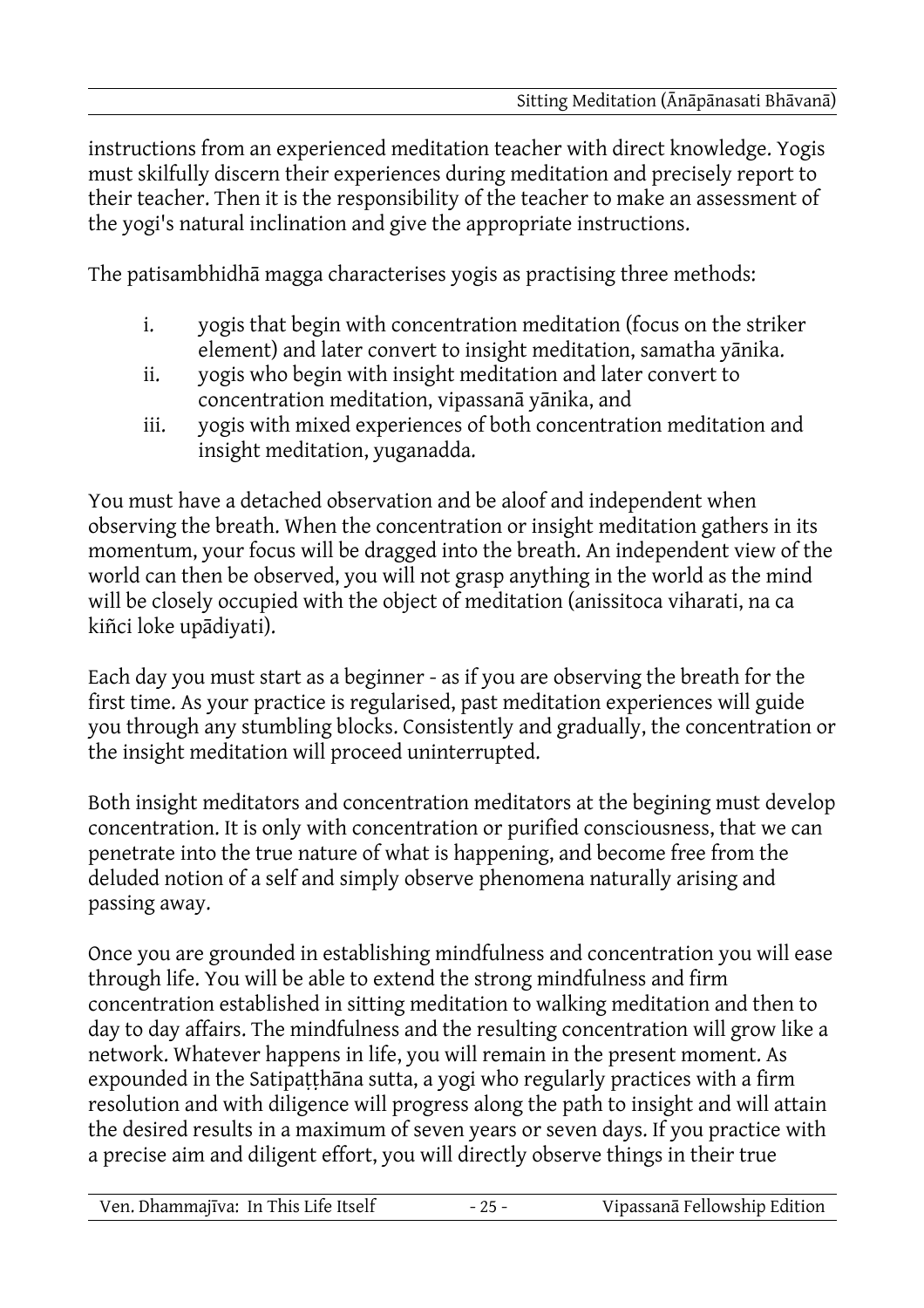nature and see the desired results in this life itself!

#### *Questions & Answers*

*As you do ānāpānasati meditation, there comes a time when you have unbearable pain and your mindfulness shifts from the breath (primary object) to the pain (the secondary object). At this point, how does the yogi become choicelessly aware of the secondary object and then go back to the primary object?*

We live in an ocean of pain. But, we are not aware of it. At the beginning, when you focus your attention on the breath, you will note the breathing as coarse and you will observe the in-breath and out-breath very clearly. Subtle pains may exist, but the focus on the breath will be strong. Therefore the pain will not be an issue.

As you sit in the same posture for a while, the intensity of pain will gradually increase. It will increase in its force until it becomes the predominant observation. Your attention will then be dragged to the pain as it is unbearable and you will surrender to the pain.

When this happens, you must mentally note it as "pain, pain, pain" and be aware that it has impinged on your awareness and has taken the attention away to the point where the pain has arisen. First, you must note the place where the pain has arisen, whether it is on the right knee, left knee or the ankle etc. As you observe the pain, you will observe its characteristics. The pain will manifest as a stabbing, piercing, a conglomeration of dots, a heat patch, or as something which moves up and down.

Generally, we react to pain as soon as it arises by changing the posture and fail to observe its natural characteristics. When pain arises, instead, you must note it as "pain" and spend as much time as you can with it and observe its natural characteristics. A theoretical knowledge of pain is useful, but unless you see it directly as it occurs, you will fail to observe its nature or its characteristics. Pain is an internal feeling. You must patiently be with the pain and observe one or more of its natural characteristics.

Sometimes, even if you observe the natural characteristics of pain, it continues in its intensity and becomes unbearable. The mind will then suggest that you get up or change the posture. But before making a decision to change the posture, you must recognise that the immediate cause for changing the posture is pain and consider the most practical shift. Change your posture mindfully with the idea that you will come back to the primary object. With a slight and slow shift, the pain will be

| Ven. Dhammajīva: In This Life Itself |  | Vipassanā Fellowship Edition |
|--------------------------------------|--|------------------------------|
|--------------------------------------|--|------------------------------|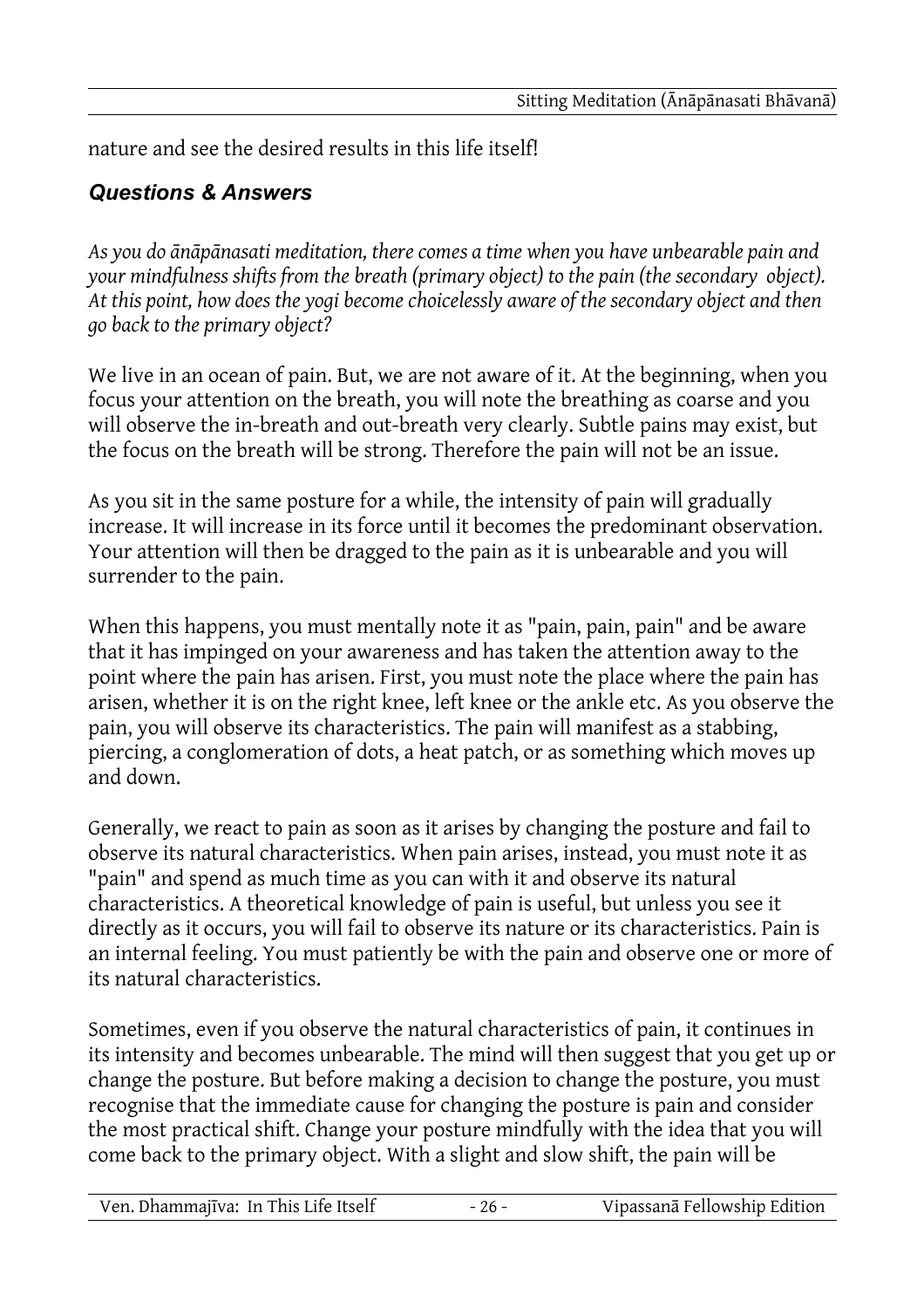### released.

Pain must be dealt with patience. In Burma, there is a saying that "patience leads to nibbāna". Pain is always challenging and suggests that we must change our posture. But, the truth of suffering manifests through pain. Our forbearance, resistance and stamina in dealing with pain will indicate how strong we are in our concentration. At the beginning, you may mindfully do some adjustments. You must know pain as pain and that you are foregoing the primary object and slowly adjusting the posture.

Alternatively, you can focus your attention at the particular place where the pain has arisen and continuously note it as "pain, pain, pain". You must keep the noting mind with the pain and see its natural characteristics. When pain becomes intensified, your noting must also follow at the same consistency and in the same frequency. To understand the nature of pain you should not rush and change the posture. Instead, you should try to be with the pain for a little longer and see its characteristics. This will demonstrate your resilience and indifference to the pain that has arisen. Pain is a useful test for the vipassanā yogi as the noting mind can be used to see the natural characteristics of pain.

You can also do some walking mediation to postpone the pain that arises during sitting meditation. If you do walking meditation beforehand, your mindfulness and concentration will be consistent during sitting meditation and you will be able to sit for longer.

#### *Is it useful to sit on a chair or on something more comfortable, if you find that pain arises?*

During my first sitting meditation with Munindra-ji, he said that even if I am sitting on a cushion of air, pain will arise. He said, "the day you experience the pain of death, the next day you will be enlightened". So you cannot avoid pain. You must gradually get used to it. Sayadaw U. Panditā once noticed foreign yogis bringing cushions on their way to Burma commented that in spite of their best efforts to make their sittings more comfortable with cushions, pain will still arise. There is a monastery in Burma where the teacher prohibits yogis from using cushions on the basis that venerable Sariputta and Moggallāna never had used them.

So, you must confront the pain. This may seem difficult. But, the day you overcome pain, you will realise its value. Pain keeps the yogi awake during sitting meditation. Some yogis spread sand on the ground where they sit to feel the pain - because pain keeps you awake. When pain is absent, you feel a sense of paralysis. But, for beginners it may be too difficult to endure pain. Therefore, it is recommended that

| Ven. Dhammajīva: In This Life Itself | - | Vipassanā Fellowship Edition |
|--------------------------------------|---|------------------------------|
|                                      |   |                              |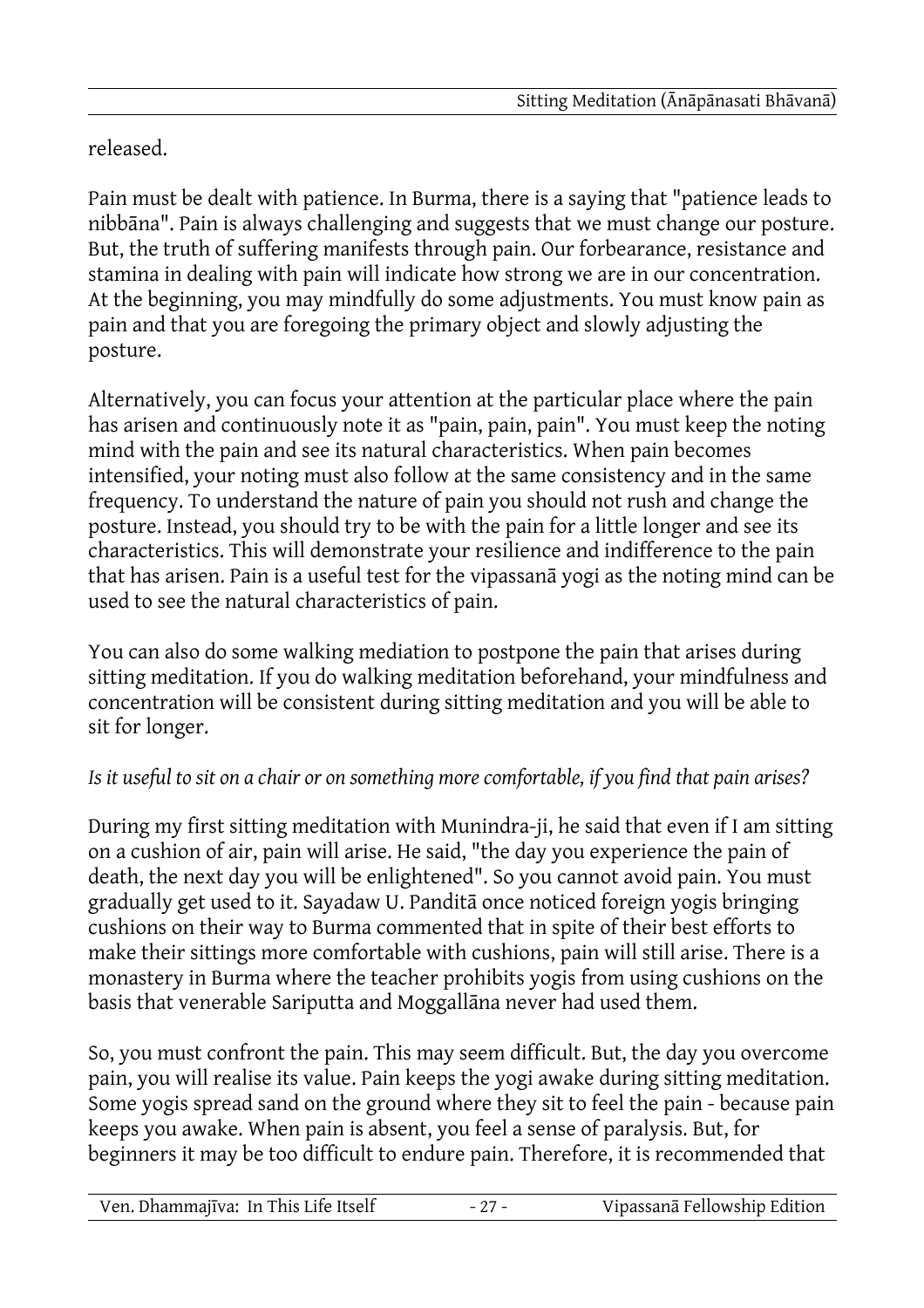they use a chair or something comfortable at the beginning and gradually get accustomed to pain.

*Sometimes, the pain you endure in sitting meditation results in feelings of aversion and anger. Could you please explain how to deal with this situation?*

There are many designs of cushions and chairs to experience a greater level of comfort. Manufacturers make a lot of money out of pain. Go to meditation centres, and you will see cushions with many designs. But even then, pain arises. You have to acquaint yourself with it. Gradually you will become accustomed to pain and you will no longer see it as something bad, resulting in negative states of mind.

As time passes, you will see the early stages of pain and how it can take your attention away from the primary object. Pain operates universally. Be ready for pain to arise. When beginners note pain, it is too late and they react to it. This is the difference between diligent attention (appamāda) and delayed attention (pamāda). With diligent attention, you will see the characteristics of pain as soon as they arise. If you are late in noting pain, then the body will simply react to it. With mindfulness and concentration, you will realise that it is due to your delay in noticing the pain that it becomes unbearable and you hence react to it with aversion and and anger.

#### *As pain arises, do you reflect on the reasons for the pain?*

No, instead you must observe the natural characteristics of pain. It is a very vivid and enlightening experience.

Usually, you react at the beginning. But later you will realise how to deal with it.

You must maximise your attention on the primary object. Then you will have continuous energy to observe intense forms of pain as and when they arise.

Pain is an awakening experience. If you can awaken to the pain and live with it, when ever you have a disease, you won't react. Generally, as soon as the symptoms surface, we start taking medicine. Pain is identified as something bad. It is never observed as a feeling, that it is neither good nor bad.

The Satipaṭṭhāna sutta prescribes an observation of the painful and the pleasurable as feelings and sensations. With established mindfulness and firm concentration, endurance in the face of severe and unbearable pain is possible.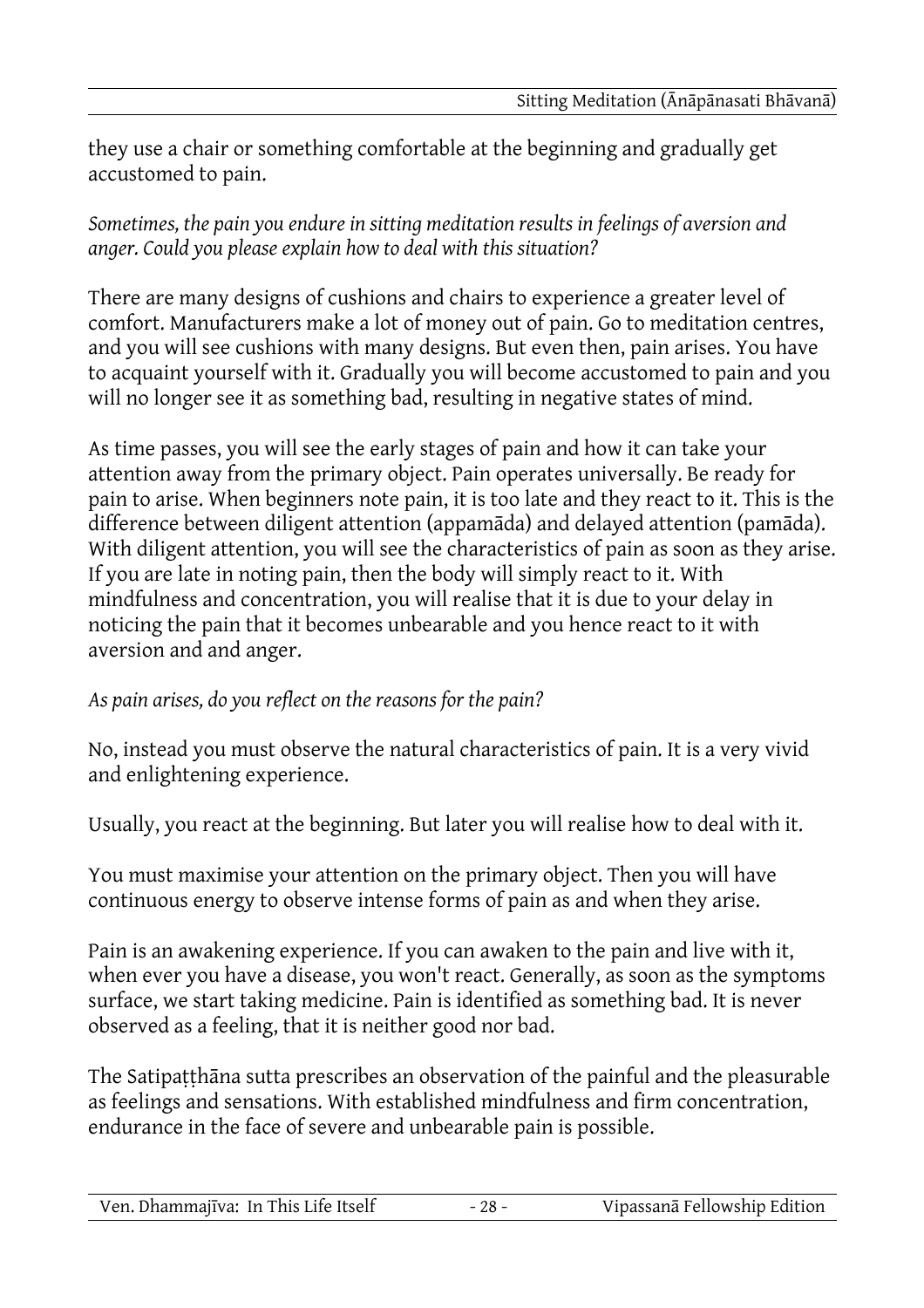#### *Which of the two methods of meditation, concentration meditation or insight meditation gives quicker results?*

No one can predetermine your personal characteristics and inclinations. It is not possible to learn swimming from ashore. You must get into the water. The first few in-breaths and out-breaths during sitting meditation will indicate your characteristics as a yogi. The best is to allow the natural process to unfold and note your personality traits. You must carefully start as a beginner everyday. You cannot predetermine what practice you will do. You cannot decide whether you are the concentration or insight meditation type. We must practice for a number of days and observe your inclinations and decide. Only then can you obtain the relevant information and support your tendency towards concentration meditation or insight meditation.

*What instructions can you give to a yogi who commences with the ignition element, which leads to concentration and then focuses on the striker element, and then proceeds to the ignition element towards a later stage of meditation?*

Any element such as earth, fire, water, air as it appears, will be a direct experience. You feel the numbness, the stiffness, the heat, coolness or the tensions. When this happens, you just keep on observing. You should not then change to the striker element and see the length of the breath or see the beginning, middle and the end of the in-breath and the out-breath. You are not asked to change the element. You must specialise and see what is happening and keep the contact with the element as long as you can. If you change, your trend will be broken and mindfulness will be shaken. You must promote observation of what happens. Meditation itself will take turns and when it happens, don't interfere with it. Just patiently observe it. Do not try to steer the situation.

But, if the change in focus happens naturally, you may continue with it and observe the changes as they happen.

#### *Do you need concentration to develop insight?*

Yes, there is pure concentration and insight concentration. Concentration based on the striker element which leads to jhānic experience is the pure type of Samatha samādhi. Concentration (samādhi) is necessary for both Samatha practice and Vipassanā practice. You can also develop Vipassanā samādhi after developing Samatha samādhi. First you must develop samādhi and know which samādhi you are dealing with. Then you can navigate towards insight. If you don't know which samādhi you have developed, you will simply be standing at a junction not knowing

| Ven. Dhammajīva: In This Life Itself | $29 -$ | Vipassanā Fellowship Edition |
|--------------------------------------|--------|------------------------------|
|--------------------------------------|--------|------------------------------|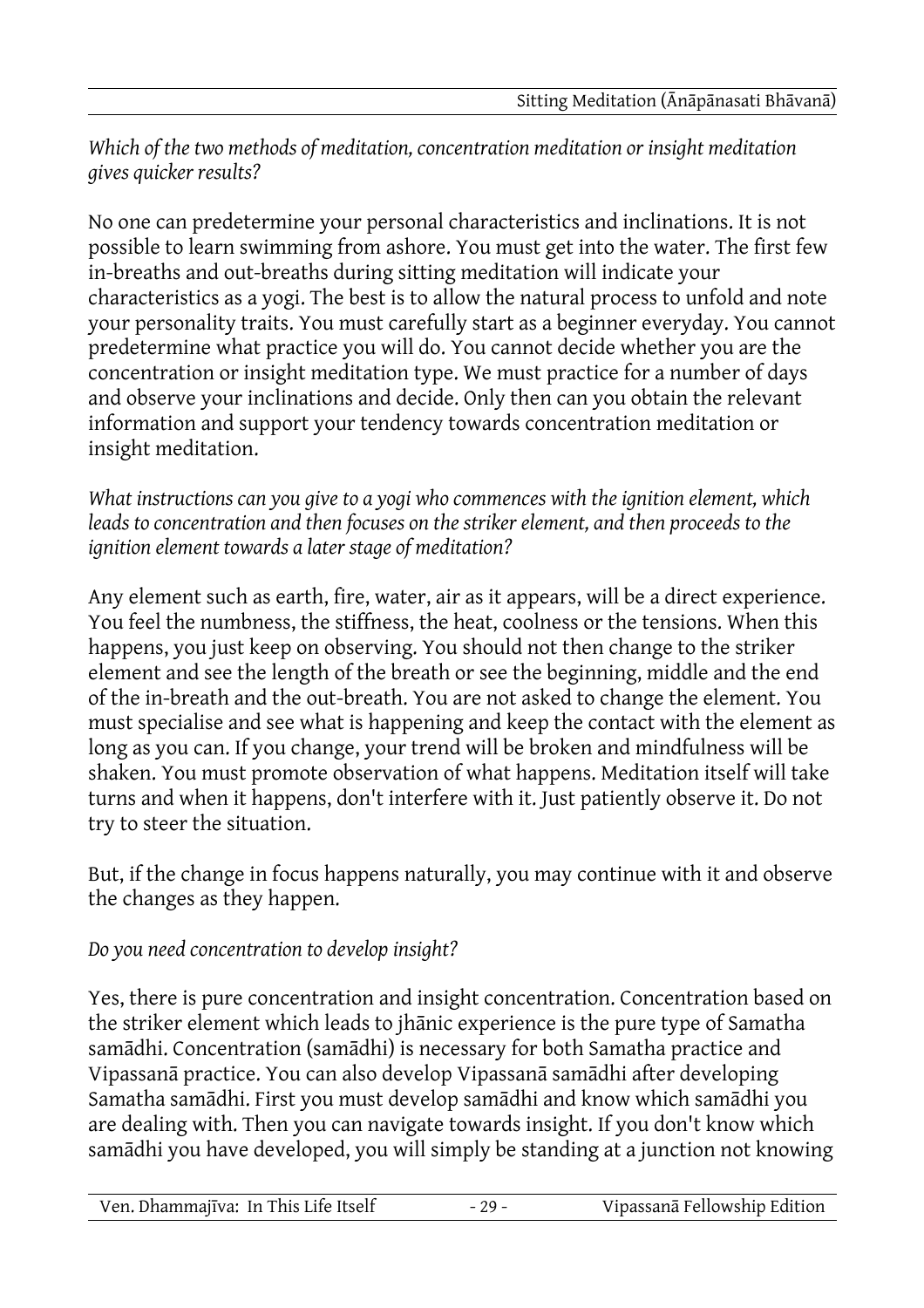which way to turn. As a result, you will never pass the junction.

# **Chapter 4**

# **Walking Meditation (Cankamana)**

Punaca paraṃ bhikkhave bhikkhu, gacchantovā gacchāmī ti pajānāti Thitovā thitomhī tipajānāti Nissinnovā nissinomhī ti pajānāti Sayānova sayānomhī ti pajānāti Yathā yathā vā panassa kāyo panihito hoti Tathā tathānam pajānāti

Meditation is generally considered to be limited to the sitting posture. In the Satipatthāna sutta, the Buddha recommends the practice of establishing mindfulness in the four postures of walking, standing, sitting, and lying down. As a yogi walks, the yogi must contemplate that he or she is walking (gacchantovā gacchām īti pajānāti). Similarly, the sitting posture could be used as the primary object of meditation. A yogi must be mindful when he or she is standing (thitovā thitomhīti pajānāti) and lying down (sayānova sayānomhīti pajānāti). Although the Buddha has prescribed all four postures to be used as meditation objects, this chapter will only discuss the benefits and the practice of walking meditation.

Walking meditation is unique to Buddhism. A yogi with a dynamic meditative life, undertaking long periods of sitting meditation may find walking meditation particularly useful. A period of formal walking meditation before sitting serves to focus the mind. Walking meditation develops accuracy of awareness and durability of concentration. To develop durable concentration (samādhi) during sitting meditation, a yogi requires energy (viriya). Just like an athlete warms up before the event in order to be armed with sufficient energy, a yogi engages in walking meditation before commencing sitting meditation. Otherwise you are like a car with a run down battery. Simply, the car will not sustain a long journey unless the battery is charged. Similarly, after a meal or a sleep, you must mobilize your energy by doing walking meditation. Then you will become diligent and mindful. On the other hand, if you do sitting meditation after a meal or a sleep sloth and torpor will overcome you.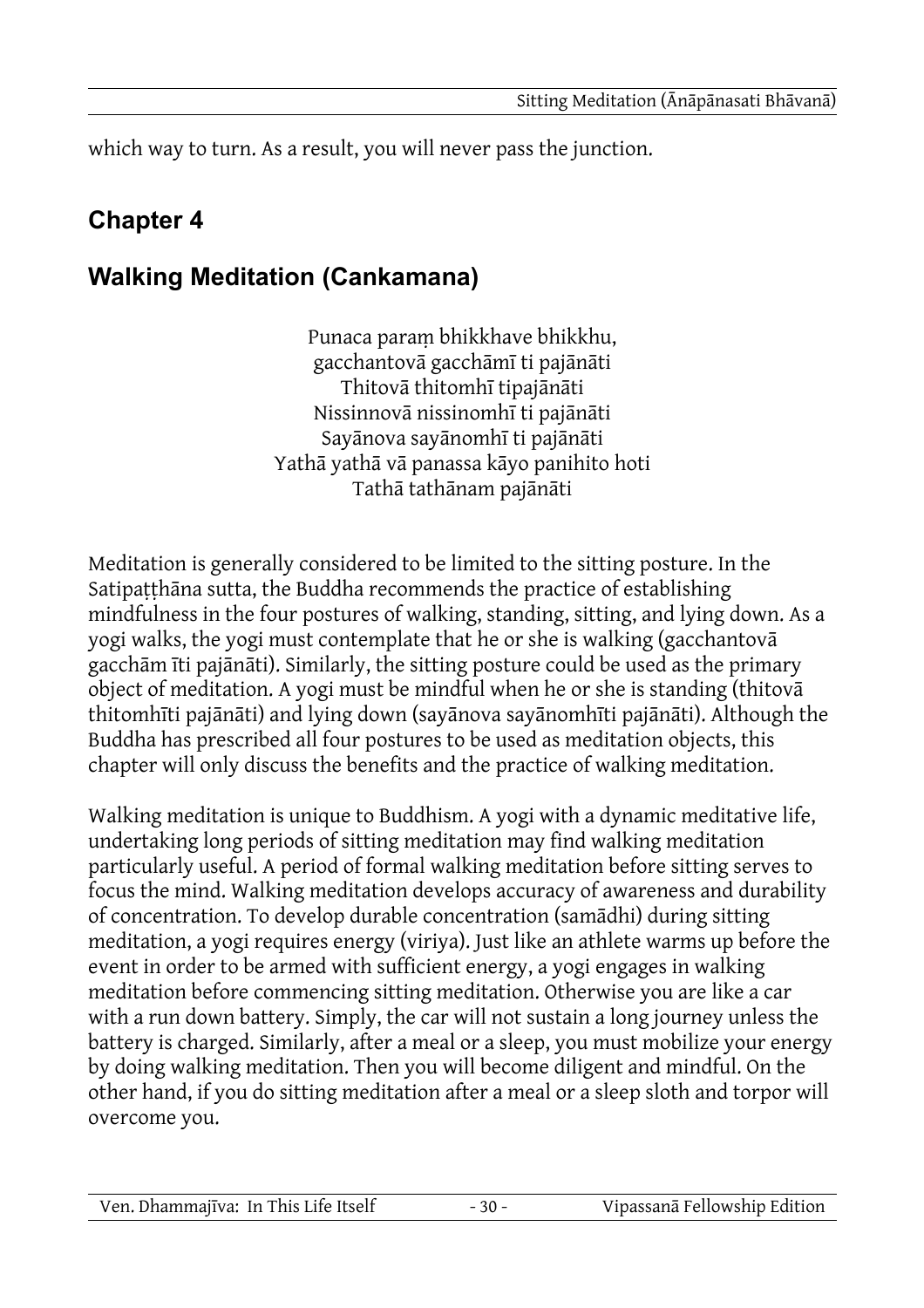### *Benefits of Walking Meditation*

According to the Buddha, five benefits can be gained from walking meditation.

The first is that the yogi will develop stamina to endure long journeys. During the time of the Buddha, venerable Ananda knew the duration of the journey that the Buddha was to undertake by simply observing the amount of time he allocated for walking meditation. With longer periods of formal walking meditation, venerable Ananda knew that the Buddha was about to embark upon a long journey.

The second benefit is that walking meditation develops stamina for the yogi's meditation practice. By doing at least an hour of walking meditation beforehand, a yogi will be able to sit for a longer period, as concentration gradually develops during sitting meditation. The effort exerted during walking mediation is two-fold. As you walk, you intentionally move your limbs and note the same as 'right'-'left', 'right'-'left'. The yogi exerts mechanical effort to move the limbs as well as being mindful of the movement. By continually exerting this two-fold effort, a yogi strengthens the capacity for strong and consistent mental effort that is crucial for the development and maintenance of concentration during sitting meditation.

Thirdly, walking meditation contributes to improved health. In the earlier times, people did not travel by vehicles, but walked from one place to another. So, they were naturally healthy. My teacher, venerable Gnānārāma, once said that the origins of reflexology could be traced back to forest monks as they undertook long periods of walking meditation, knowing that it rejuvenated their nervous system and blood circulation. Today we travel by vehicles and often wear shoes when we walk. As a result, there is very little opportunity for our feet to touch the earth and experience the natural benefits of reflexology. Ironically, manufacturers have introduced ourselves to special types of footwear, designed to attract the benefits of reflexology massage which you simply get by walking barefoot.

The fourth benefit is that walking meditation assists digestion. Therefore, yogis are recommended to undertake walking meditation after a meal. Venerable Gnānārāma used to walk for at least thirty minutes after a meal. Even when he was sick and hospitalised, he walked along the hospital corridor simply to restore his health.

Finally,walking meditation helps to build durable concentration. A yogi who undertakes a period of walking meditation and develops concentration before sitting, will be able to restore and develop continuous mindfulness and concentration, which is crucial for wisdom to arise and penetrate into the true

| Ven. Dhammajīva: In This Life Itself |  | Vipassanā Fellowship Edition |
|--------------------------------------|--|------------------------------|
|--------------------------------------|--|------------------------------|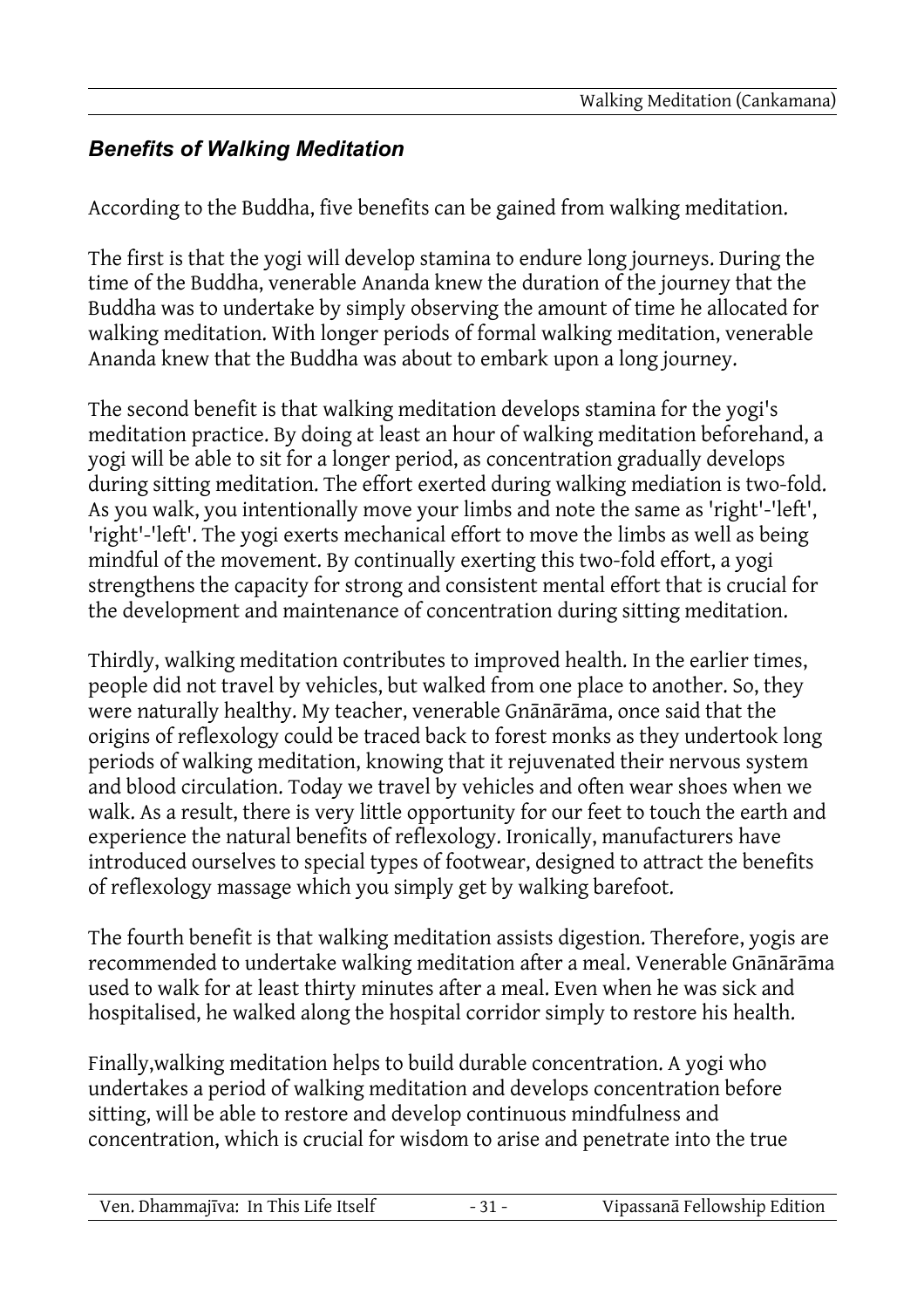nature of reality. A yogi who is diligent during walking meditation will carry strong mindfulness and firm concentration into the sitting meditation that follows.

#### *Preparing the Path for Walking Meditation*

Two kinds of walking meditation paths are available in traditional Theravada Buddhist monasteries. One has a roof and is called 'indoor cankamana.' The other, the more preferable one, is the open-air walking meditation path (ambulatory).

Importantly, the walking path must be levelled. It must be four to four and a half feet wide.

An open-air walking meditation path must have a layer of sand of about half an inch. Often, a garden chair is placed at the end of the path for the yogi to sit and rest if necessary. The length of the walking path should be about thirty steps in length. On average, it could be measured to be about forty five feet. Of course, these standards could be varied. Generally, fifteen steps or twenty feet would be sufficient. Naturally, a longer walking path will give way to stronger and continuous mindfulness, which is essential for developing concentration. The maximum length of a walking path should be ninety feet. Indoor meditation paths are four feet wide and thirty five feet long. Older monks often require support when walking along the path. As a result, some paths have rails fitted to a wall with a rope hanging from the top of the roof to assist them along the path.

Traditionally, walking paths have a peripheral border around them to obstruct crawling animals or ants from entering the path. It is preferable to have a water canal in between to prevent them. The walking path must be approximately eight inches higher than the ground.

Although walking along a grass field also is permissible, yogis must ensure that the grass is even. Further, when walking on an oval, it is preferable to walk along a straight path and not in circles.

#### *Preparing to Walk*

To commence walking meditation, you must stand at one end of the path; have your eyes open and pay attention to the standing posture. By observing your posture and establishing mindfulness on the body, you will be assured that no pains

|  | Ven. Dhammajīva: In This Life Itself |  | Vipassanā Fellowship Edition |
|--|--------------------------------------|--|------------------------------|
|--|--------------------------------------|--|------------------------------|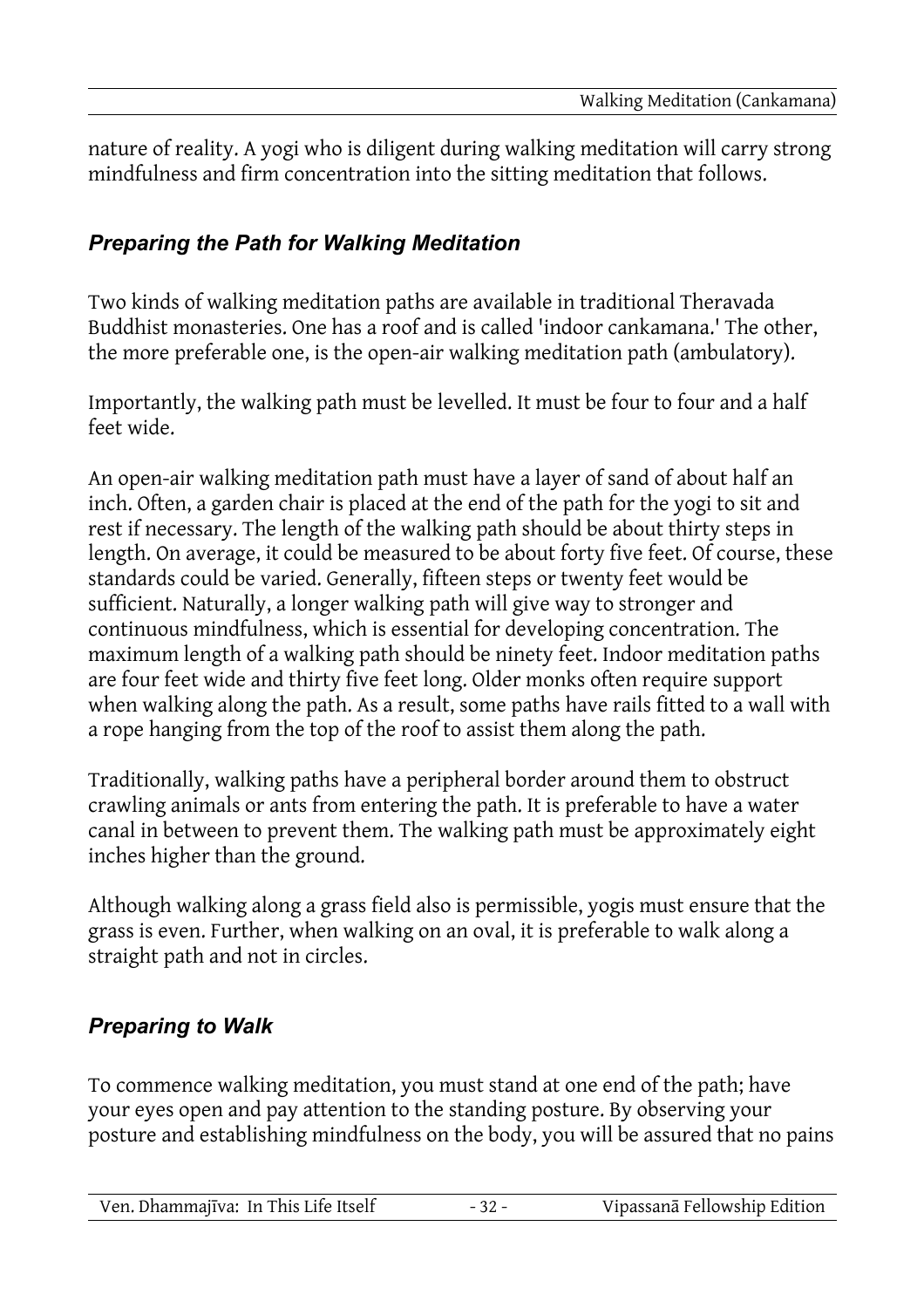or thoughts have arisen in your stream of consciousness. First, you just walk up and down the path at normal pace for about five minutes. When you are ready and the walking path is suitable, you can commence formal walking meditation.

#### *Practising Walking Meditation*

When the right foot moves and touches the ground, you observe the sensations and the movement and perceive what happens naturally. Do not look at the feet. Your eyes should be cast down and your focus should be at least five to five and a half feet in front of you. In walking meditation, you pay attention to the walking process, the movement of the limbs and the sensations as the feet touch the ground. When the right foot moves, you observe the feeling and the movement of the foot being lifted and placed on the ground. You observe the sensations of the foot touching the ground. Then the focus will shift to the left foot and you observe the sensations as the foot lifts and touches the ground.

The focus of the sensation will vary among yogis. Yogis inclined towards the ignition element will observe the sensations as the foot touches the ground. Yogis with attention on the striker element will observe the movement of the feet, the lifting and lowering of the feet. First, you note the movement as "right-left, rightleft". If thoughts, pains or sounds impinge on your consciousness, you must pause and make a soft mental note of the distraction as "thinking, thinking, thinking", "pain, pain, pain" or "hearing, hearing, hearing", which ever is predominant at the time. When the distraction is no longer predominant, you recommence walking.

Try to keep your mind on the sensations of walking. Observe what happens when you stop at the end of the path, as you stand still and turn around and begin walking back. As you proceed back along the path, you once again focus on the sensations of walking and note the movement as "right-left, right-left".

Insight yogis will focus on the sensations as the feet touch the ground. They will have more detailed observations as the meditation progresses, uninterrupted. With attentive observation and diligent practice, they will observe how their heel touches the ground first and spreads towards the toes. But, this experience itself will vary amongst insight yogis. Some will find that the inner part of the foot touches the ground first and spreads outwards; some others will find that the outer part of the foot touches the ground first and spreads inwards. With attentive awareness, you will observe other characteristics as the feet move and touch the ground. You will observe a heaviness of the right foot as it is placed on the ground and that its sensations are more prominent than the left or vice versa. Sometimes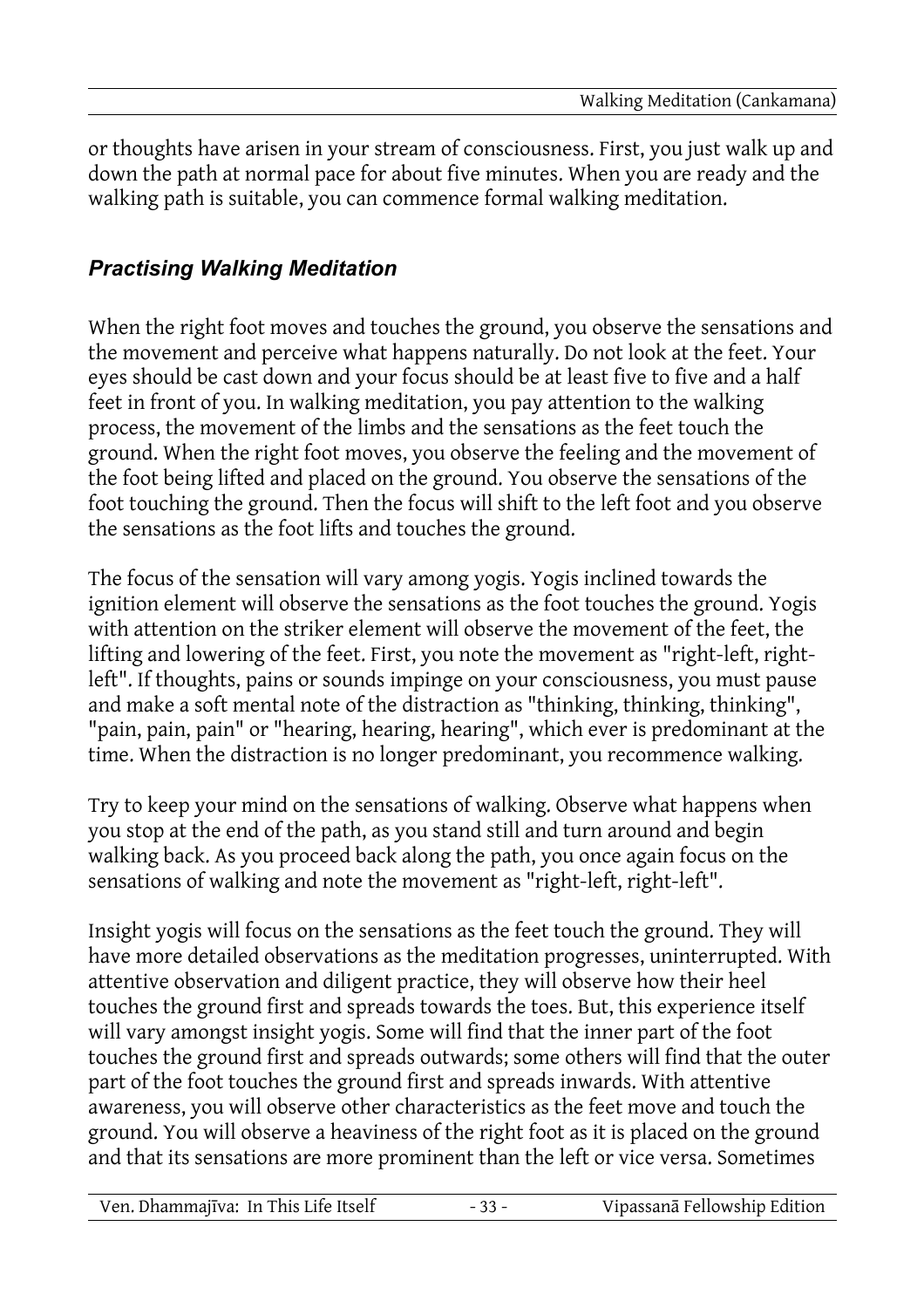the touch of the feet may feel as if you are walking along a thick carpet, a spongy surface or a muddy path. It is only by establishing mindfulness on the process of walking that you are able to notice these basic characteristics.

Some yogis will focus on the ankle rather than the soles of their feet. Some others may focus on the knees or the joint at the hip. With continuous mindfulness, yogis may also experience how the movement of joints jerk up to their head. Some will also become aware of their skeleton.

#### *Advancing in the Practice of Walking Meditation*

With continuous awareness, you must aim to observe the sensation of each foot being lifted and placed on the ground. Earlier, you compared the touch and the movement of the left foot with the right foot. Now you must contrast two experiences of the same foot as it moves. As you lift, you observe the lifting process and note it as "lifting-lifting-lifting" and when you place the foot on the ground, you note it as "dropping-dropping-dropping". The lifting must be observed as an upward movement and the dropping as a downward movement independently. Lifting may appear as a heavy action and placing the foot on the ground may be effortless. As you progress with attentive awareness, you are able to observe more and more detailed natural characteristics of each step.

As you advance further in your practice, you must divide the movement of each foot into three distinct movements: lifting,moving and placing the foot. To instil precise awareness, you must separate the movements clearly, noting each step as "lifting-moving-dropping, lifting-moving-dropping", ensuring that your awareness follows the process clearly through to the end. With well established mindfulness, you will note that the foot reaches its peak as the process of lifting ends, and how it moves forward and passes the other foot as it drops and touches the ground. You will observe the contrasting characteristics of the two processes of lifting and dropping and how each process involves many sensations. With diligent awareness and dynamic mindfulness, you will observe the sensations of the moving feet in detail.

Not every yogi will progress with meditation according to the instructions discussed in the preceding section. In practice, yogis will develop these stages according to their individual calibre and teachers will give instructions accordingly.

Interviews with teachers are important for this advancement. Yogis must precisely recollect their observations and report to their teachers. A yogi must report in

|--|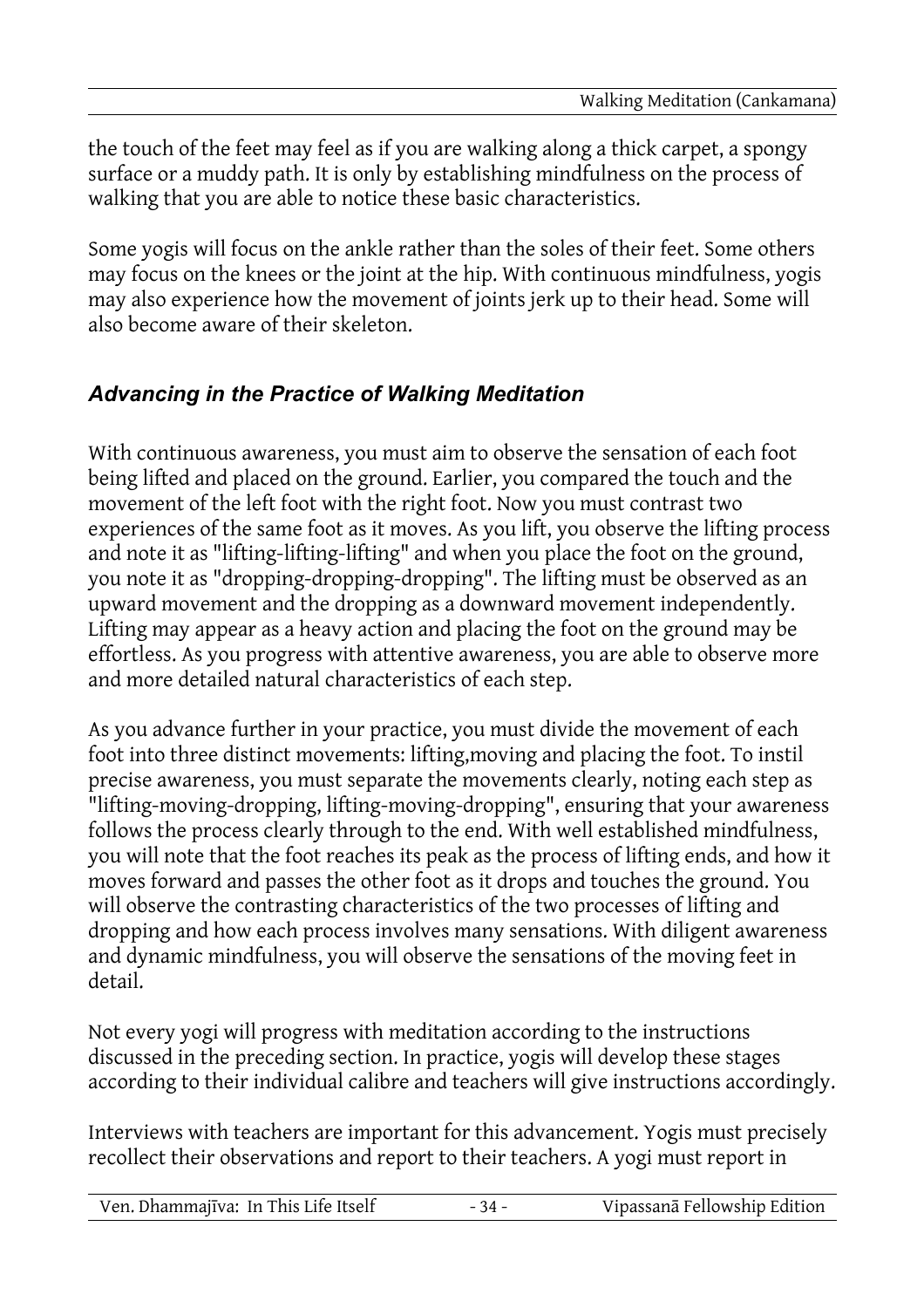detail what he or she observed as the foot touched the ground; whether the heel touched the ground first and slowly spread to the toes etc. Any sensations felt through the process must also be reported. It is also useful to have a personal report of your observations. The more you observe and note, the more information will you have about the process involved in walking.

As you accurately look at the lifting process from the beginning to the end, the mental factors or the intention which precedes the physical actions can also be observed. You will observe the intention behind each lift, movement and placing of the foot and that the lifting process is composed of mental and material phenomena. You will observe how they operate as a pair throughout the process of walking. The lifting stops as soon as the intention to lift stops. As you observe that the physical sensation of movement is separate from the mental aspect, the interplay between mind and matter will be revealed.

Even amidst well established mindfulness and diligent practice, thoughts may arise and your attention will be taken to other parts of the body. You could also become distracted by sounds and pains. In the same way that you cross a busy road with many interfering pedestrians, by noting the thoughts, sounds and pains as they arise and letting them pass without interference, you proceed with the space you have and without expecting the street to be empty before you cross.

Unless we practice walking meditation or Satipaṭṭhāna, we will never see the chains of mental and physical causes and effects in our lives. The mental involvement of each and every physical action will not be revealed. Once we are able to see the mental aspect of the walking process, the awareness we develop can be extended to our day to day activities, in particular because our daily lives involve so much movement from one place to another.

The regular practice of walking meditation has many benefits. One can observe profound aspects of the Dhamma while walking and even become enlightened! A yogi that practices walking meditation with precise mental aim and diligence will have an improved and sustainable meditative life. By carefully noting the experience of the sensations as the feet move with accurate and precise mindfulness during walking meditation, you will observe the interplay of mental and material aspects of all processes in life and see the true nature of reality in this life itself.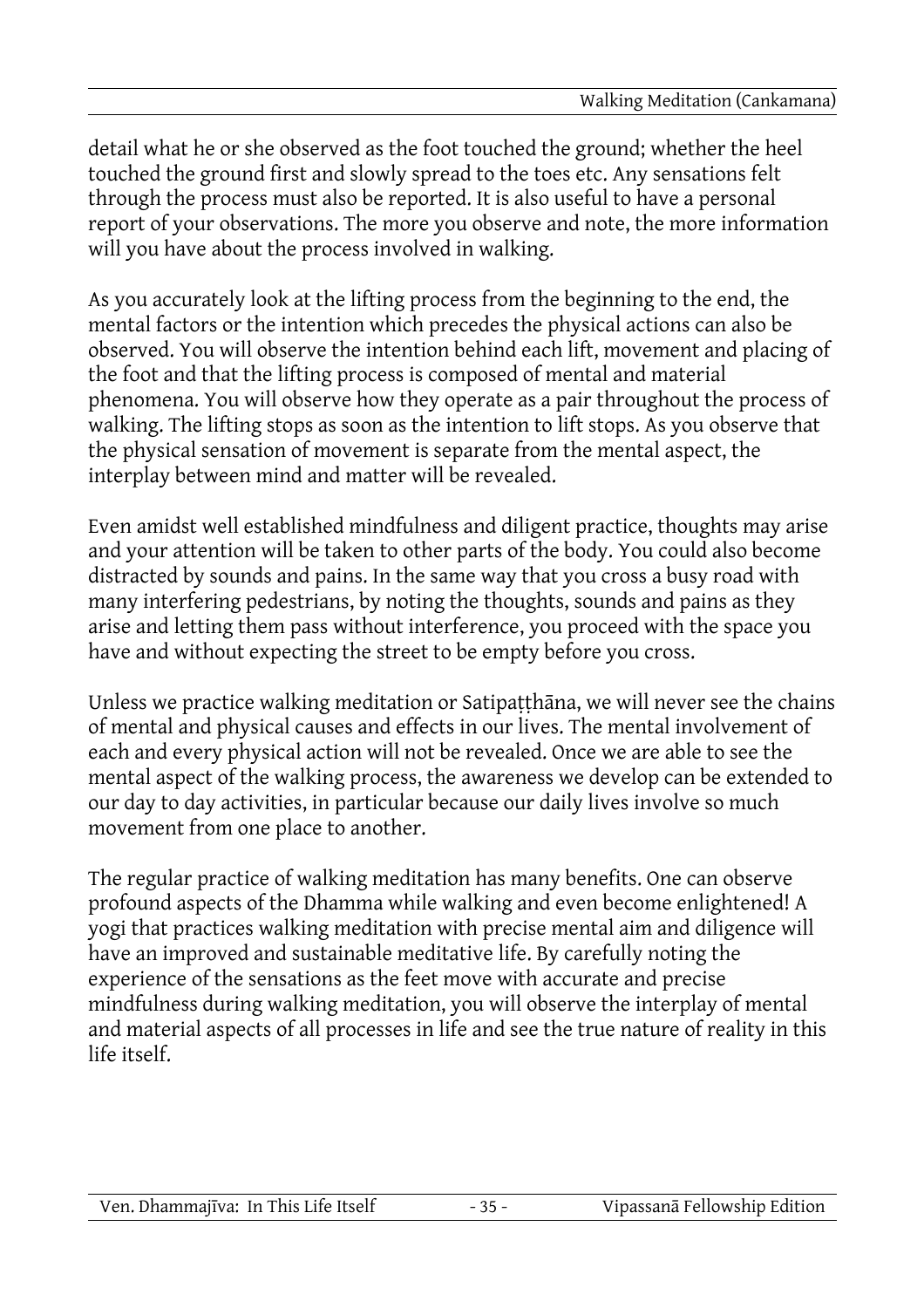## **Chapter 5**

# **Clear Comprehension (Sampajañña)**

Puna ca paraṃ bhikkhave bhikkhu Abhikkhante pattikante sampajanakārī hoti Ālokite vilokite sampajanakārī hoti Sammiñjite pasārite sampajanakārī hoti Sanghātipatta cīvara dhārane sampajanakārī hoti Asite pīte khāyite sāyite sampajanakārī hoti Uccārapassāvakamme sampajanakārī hoti Gate thite nisinne sutte jāgarite bhāsithe tunhī bhāve sampajānakārī hoti

The next contemplation introduced in the Satipaṭṭhāna sutta is the development of investigative comprehension or clear comprehension (sampajañña) and direct mindfulness to bodily activities.

Sampajañña can be translated as 'clear comprehension', 'full awareness' or 'investigative comprehension.' In the above passage of the Satipaṭṭhāna sutta, a bhikkhu is instructed to mindfully walk forward and backward (ahbbikkhante patikkante sampajānakārī hoti); look ahead or sideways (ālokite vilokite sampajānakārī hoti); bend and stretch arms or limbs (sammiñjite pasārite sampajānakārī hoti); wear robes and carry the outer robes and bowl (sanghātipatta cīvara dhārane sampajānakārī hoti).

This chapter introduces a yogi to mindfully observe the postural adjustments of the body and become aware of the process involved in each activity and adjustment. The yogi will be both the "doer" and the "observer" throughout this process. Or if we use the analogy of a video production, the yogi becomes both the actor and the person recording the image. By becoming aware of the process with a detached awareness, the yogi observes that the view of a 'self' is being replaced with a process, a lever machine or even a puppet, moving from one activity to another.

### *The Four Aspects of Sampajañña*

A detailed analysis of clear comprehension as stated by the Buddha is introduced through four aspects:

| Ven. Dhammajīva: In This Life Itself | Vipassanā Fellowship Edition |
|--------------------------------------|------------------------------|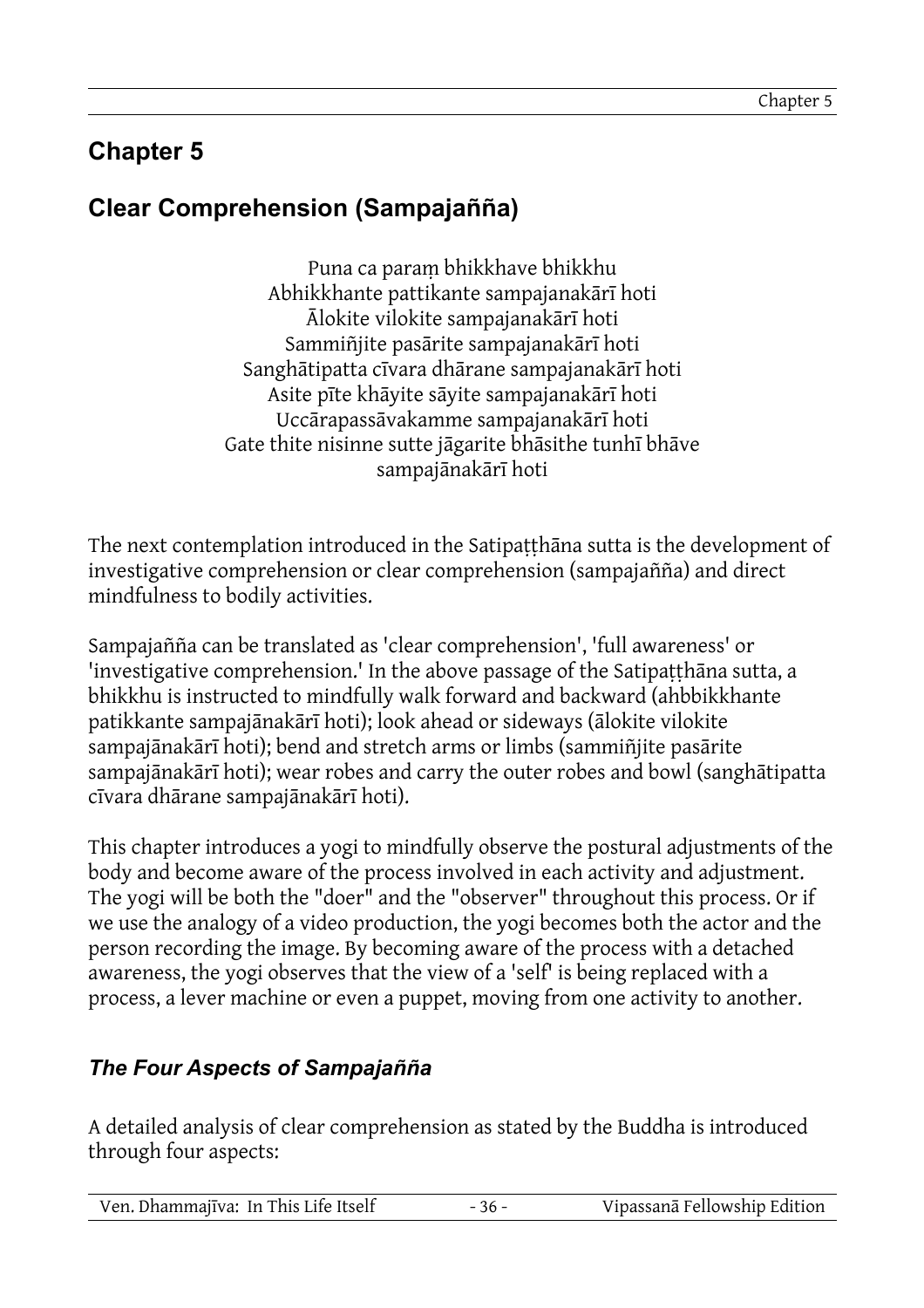- i. sātthaka sampajañña; clear comprehension of purpose
- ii. sappāya sampajañña; clear comprehension of suitability
- iii. gocara sampajañña; clear comprehension of resort
- iv. asammoha sampajañña; clear comprehension of nondelusion

The first two aspects are particularly relevant to the yogi. During a session of sitting meditation, it is natural for physical pain to arise. With a strong resolve, you will be able to bear the pain and remain with the primary object - the breath. Even when the pain intensifies, your focus will shift to the pain to observe its characteristics. But without the requisite amount of energy, you may become distracted. By considering alternatives to the sitting posture, you may attempt to get rid of the discomfort. At this stage, the meditative mind will be taken away from the primary object. Changing the posture by reacting to the pain is however a great loss to the mindfulness and the concentration developed during meditation.

At this juncture the Buddha cautions the yogi to pause for a moment, give priority to the meditation and consider the most appropriate shift before changing the posture. With clear comprehension, you must consider the purpose of changing the posture (sātthaka sampajañña). Next, you must consider what posture is most conducive for meditation (sappāya sampajañña) - whether the shift is suitable for developing mindfulness and concentration. As such, clear comprehension must be directed to the purpose of the activity intended and to its suitability.

You are also instructed to maintain clear comprehension which ensures continuous mindfulness on the object of meditation (gocara sampajañña). The change of posture must relate to the meditative practice, whether the alternative posture is conducive for maintaining and establishing continuous mindfulness. Importantly, the Satipaṭṭhāna practice itself is your field of application for maintaining continuous mindfulness from one object to another.

The fourth aspect requires you to have clear comprehension by developing 'nondelusion' i.e. to clearly understand the true nature of reality. You must attend to routine activities with an undeluded mind (asammoha sampajañña). For example, when walking, you should not think, "I am walking" and introduce a 'self' or an "I" to the process. Rather, with a detached observation, you must be mindful of the process.

#### *Maintaining Clear Comprehension from one Activity to the Next*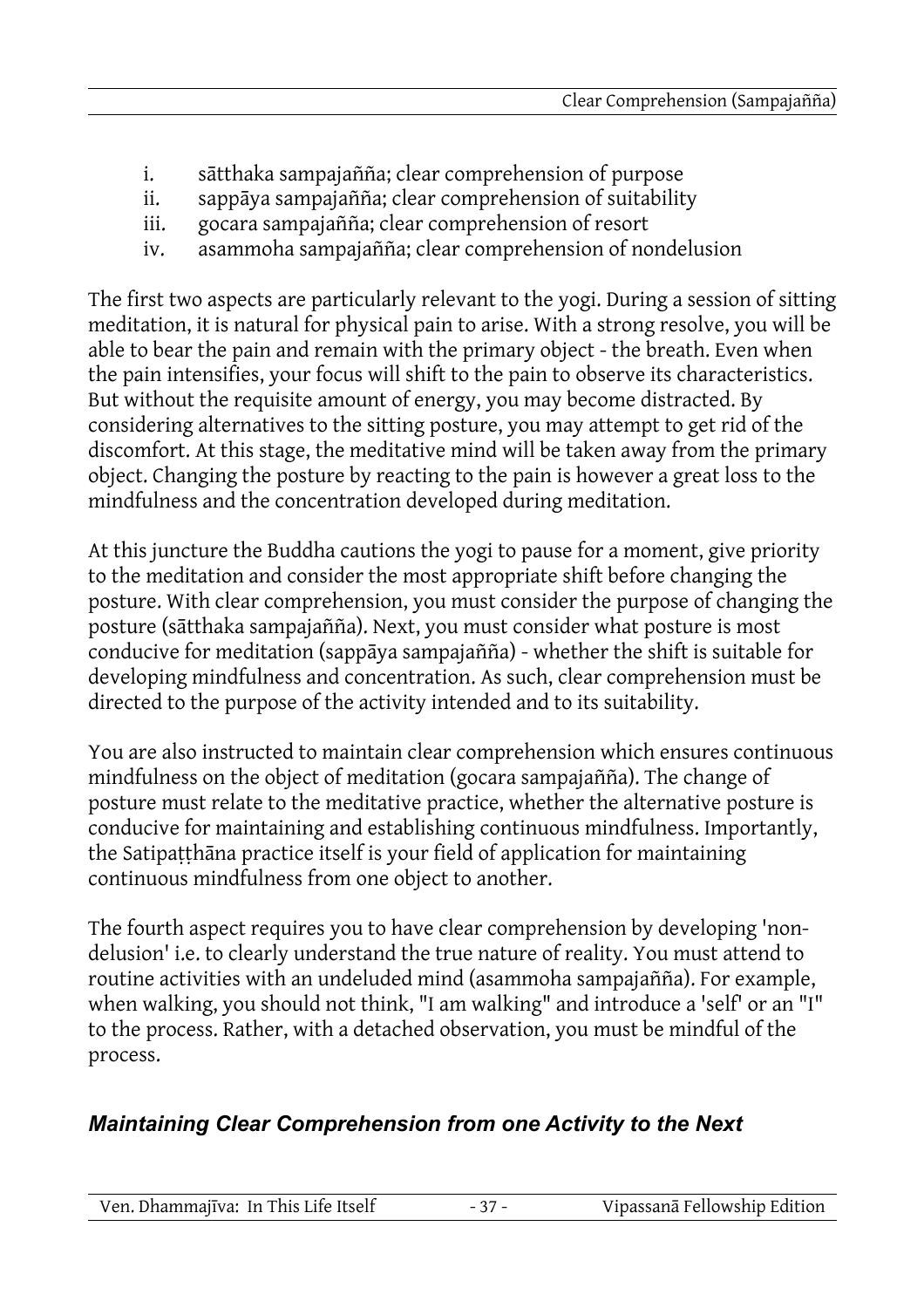We make many postural adjustments in our daily lives. But they interrupt our mindfulness and concentration. Changing from one posture to the next involves many adjustments to our body. Importantly, as we make these shifts, our mindfulness must be galvanised with clear comprehension. Without mindfulness and full awareness of the shift from one posture to the next, it is impossible to implement clear comprehension. Generally we change our postures mechanically, without mindfulness. Because mindfulness and comprehension are closely related to each other, it is imperative that continuous mindfulness is maintained from one activity to the next.

Take the breath as an example. During ānāpānasati bhāvanā, we mindfully observe the in-breath and the out-breath from the beginning, through the middle to the end. As we observe the breath in this manner we observe a gap (or a junction) between the end of the in-breath and the beginning of the out-breath. Often this change over happens mechanically, without our perception or control. We perceive the out-breath only after it has passed a certain threshold. With the in-breath it is the same. With continuous mindfulness from one breath to the next however, an experienced yogi will perceive the gap between the in-breath and the out-breath.

At the end of a session of sitting meditation, we get up in order to commence walking meditation. But we rarely contemplate the purpose of changing the posture. Our daily routine encounters an incalculable number of postures and we mechanically shift from one posture to another. We never pause with mindfulness. Slowly and mindfully, we must get up from a session of sitting meditation by considering the most conducive posture for the continuation of mindfulness, by giving priority to the meditation.

On a more subtle level, we need to become mindful of sense impingements that cross our consciousness. We have six faculties, but only one consciousness. Each faculty competes for the attention of our consciousness. Without mindfulness and clear comprehension, the strength of the sense impingement and the priority given to each faculty becomes a random selection. Becoming mindful of this shift, however, is difficult because the mind's focus from one sense object to the next is so swift. But mindfully we must observe how our mind moves to the different faculties and sense impressions.

Imagine you are watching a movie or a film. A film cannot be seen on the screen unless there is darkness. Similarly, it is impossible to focus on the breath unless the other faculties have been shut out. As our focus shifts from the eye to the ear, priority will be given to the hearing that is occurring in the ear consciousness and the eye consciousness will be shut out. Without continuous mindfulness however,

| Ven. Dhammajīva: In This Life Itself | $-38-$ | Vipassanā Fellowship Edition |
|--------------------------------------|--------|------------------------------|
|--------------------------------------|--------|------------------------------|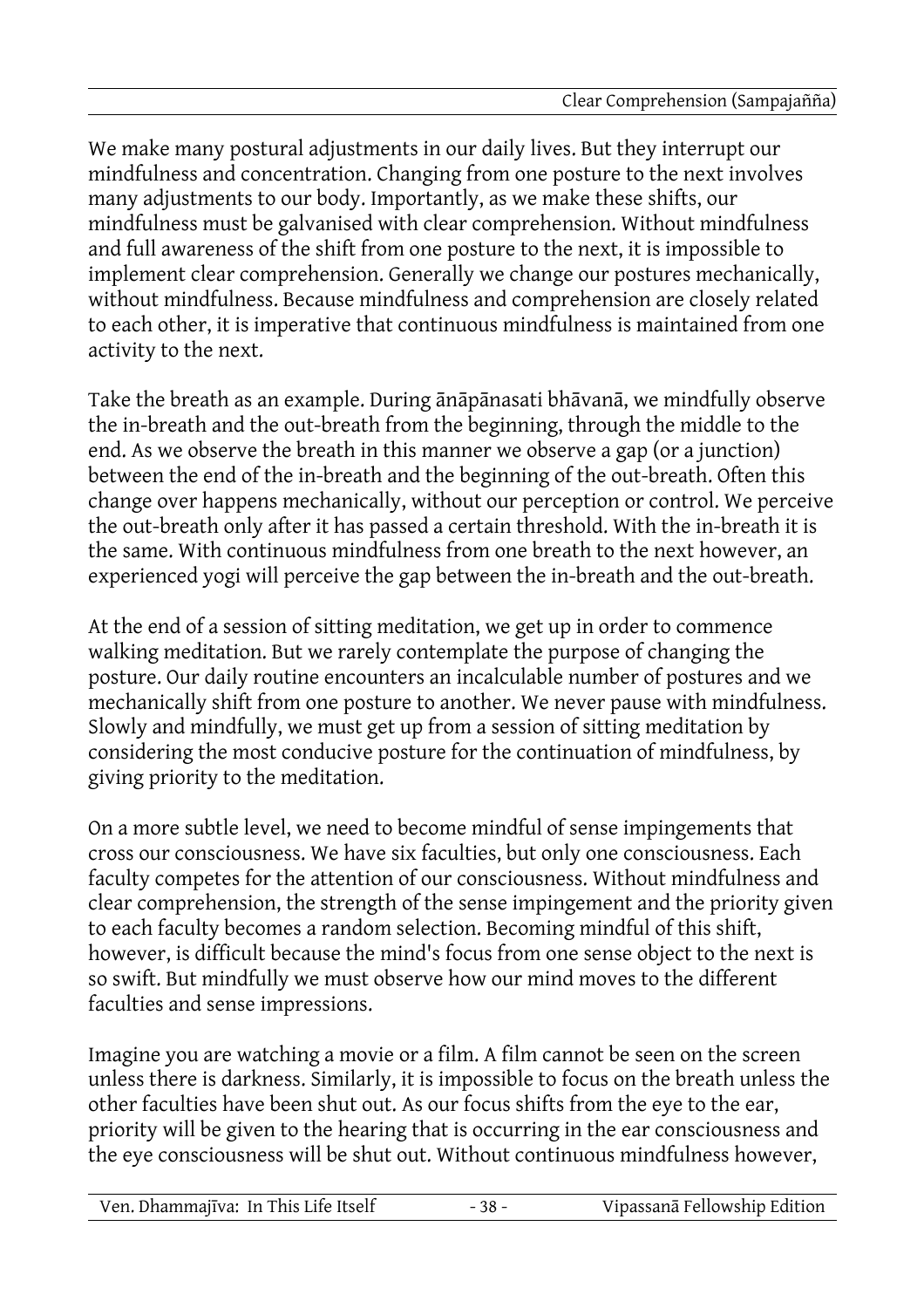we will not observe how the focus shifted from the eye to the ear.

With one stream of consciousness among six sense faculties, we experience only one-sixth of the phenomena presented to us in each moment. The rest remain as projections and past perceptions - what we saw, touched, heard or tasted etc. As we watch a movie and become immersed in it, we feel as if our focus remained on the entire movie as it unfolded from the beginning to the end. But throughout, our attention shifted from the visual to the music, from smelling the cigarette smoke to chewing the gum or nibbling on some food and thoughts from the physical comforts or discomforts of being seated for a long time. Our attention from one sense impression to the next had shifted so swiftly and without our notice. So our perception is that we have watched the movie as a continual process. We think that all activities have occurred simultaneously throughout the entire movie.

But with one consciousness, we are able to give priority only to one sense impingement at a time. It is therefore impossible that we could have entertained all the activities at once. We remember the movie as one single experience because we were not mindful when our attention shifted to the music after tasting the pop corn or to the main actor after listening to the music. Had we studied the projector, we would have known that for fifty per cent of the time, we were in darkness. If not, the film could not have been projected onto the screen. But, we did not see the darkness because our focus was on the film.

Similarly, we fail to pause with mindfulness to observe the postural adjustments during our life. So we see an apparent continuation in all our activities. As discussed in the following chapters, the elements that constitute our body continually arise and pass away. They are momentary, but our perception of a "self" or a "being" precludes us from seeing their impermanence (aniccatā). Rather, our perception is always glossed over with a notion of permanence and continuity (nicca sañña).

#### *Progressive Unfolding of Clear Comprehension*

The term sampajañña can be dissected into three parts. "Jañña" or "ñña" indicates knowledge or awareness. This awareness is supported by the prefix of "sam", translated as "by one-self or "in totality". Sometimes it is referred to as "direct". "pa" in Pāli means "specially, particularly". When sampajañña is present, one can directly experience an independent understanding of phenomena under one's very nose. For example, during ānāpānasati bhāvanā, we note the in-breath as "in", and observe its movement and its touch. This is our own understanding - "sam" To have

Ven. Dhammajīva: In This Life Itself - 39 - Vipassanā Fellowship Edition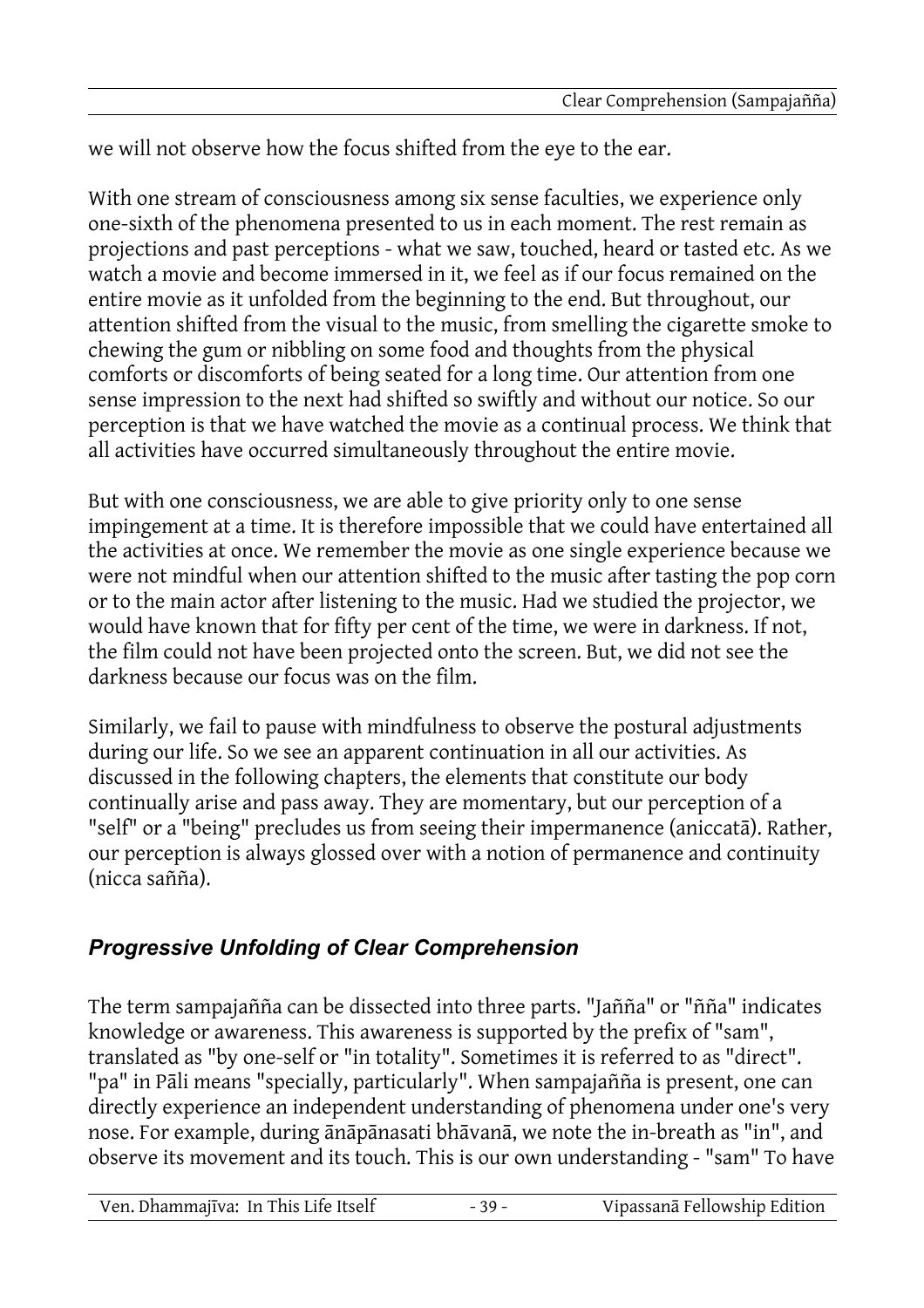clear comprehension, we must observe the breath immediately and in its totality. With established mindfulness, we observe the beginning, the middle and the end of the in-breath and the out-breath. As the breath is observed immediately and in its totality, a notion of a being will be replaced with an experience of mechanical process. At this point, we experience clear comprehension.

By changing our posture, mindfully, slowly and with clear comprehension during sitting meditation, we observe the process underlying it. As this process unfolds, it is impossible for us to identify with any aspect of self in it. Do we identify with the intention to change the posture; the shift or the movement; or the cause of the shift as self? Logically, we find that a notion of a "self is impractical. So with clear comprehension, backed by mindfulness, we see the component parts of each process rather then a self.

Establishing mindfulness to a level where clear comprehension (sampajañña) sets in is a rare stage of meditation that a yogi may encounter. Because our deluded minds are taken away by beautiful sights, good sounds and tastes we rarely observe the underlying processes. We see continuity and fail to observe the impermanence.

During sitting meditation we are recommended to remain in the same posture for as long as possible. This serves to maintain mindfulness and concentration for clear comprehension to set in. At this juncture we begin to see things ourselves, in totality and immediacy. Without the requisite alignment of mindfulness and concentration, we are interrupted with thoughts. Rational or deductive knowledge will overpower our direct experience. So we must note the same object as many times as possible. As we strive to do this, we see how much of our past knowledge, memories, perceptions, rationalizations and inferential knowledge seeps into our direct experience.

Every object must be observed immediately and in its totality. This gives rise to direct experience. Mindfulness and clear comprehension lead to wisdom. Wisdom has the quality of brightness. With wisdom, you will see the aspects of any activity you are involved in, be it seeing, smelling, tasting, touching, feeling through the body or thinking. The behavioural aspect of wisdom is clarity. But wisdom should not be tarnished with rationalization, inferential knowledge or concepts. Too many options and ideas bewilder our minds and we begin to make decisions based on faith (saddha), preference (ruci), advice received by our teachers and parents (anussāvana), rationalisation or deductive knowledge (ākāra parivitakha), or our views (dhitti nijjhānakhanti). Without mindfulness, we resort to these methods, based on pre-programmed considerations. But a yogi with clear comprehension will remain in the present moment and implement free-will when faced with decisions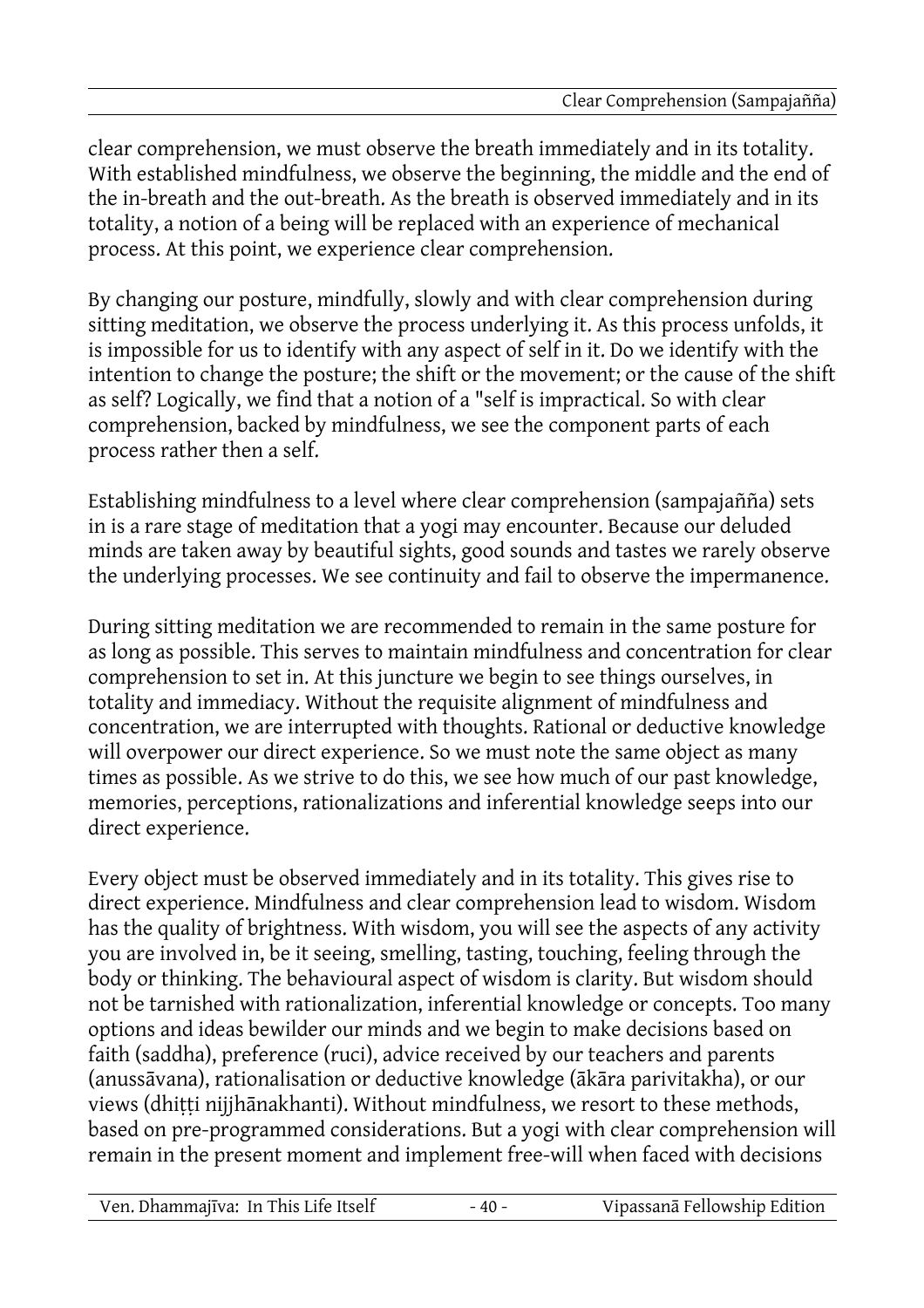in life.

We must carefully observe each episode in our life as it unfolds. However mundane they are, whether it is changing postures or noting the mind's movement from one sense faculty to the other, to observe the true nature of phenomena, we must observe the whole process and the change-over from one activity to the next. We must mindfully observe the gaps, the changing-over from one process to another. Establishing continuous mindfulness towards an object is like viewing an object with a magnifying glass. We begin to see the intricacies of all phenomena. In this way, when mindfulness is galvanised with clear comprehension, we develop wisdom to see things as they really are.

## *Questions and Answers*

*You said that we can be conscious of an object through only one sense faculty at a time. But in our daily lives we are aware of many happenings and we perceive objects through more than one sense door at a given time. Please explain.*

Without momentary concentration, we only have a theoretical understanding of the mind and the sense impingements. To experience momentary concentration, our mindfulness and concentration must accelerate to a certain momentum. Until we reach that stage, we feel as if everything is happening at once. This leads to a false perception of conglomeration - that we are able to do many things at once.

As stated by the Buddha, a piece of thread that consists of six individual strands put together appears strong and unbreakable. But if we disintegrate it into individual parts, our perception of it will change. It will no longer be unbreakable or strong. By carefully noting, we see that only one thing can occur at a time. It is impossible to both "see' and "listen" at the same time. The mind is so swift when it moves from one sense object to another. Unless we understand the momentariness of a being or an existence, we perceive a process of continuity in everything that we experience. So we believe that there is a "self", a male or a female, and we develop pet ideas and perceptions or preferences and resort to conventional reality. But with momentary concentration, we begin to see the individual components of all phenomena.

When we experience momentary concentration, we observe a preliminary or primordial form of consciousness - one that cannot be experienced through the sense faculties. In Pāli this consciousness is called anindriya paṭibaddha viññāna, consciousness that is unrelated to the sense faculties. It is only when this preliminary consciousness connects to the senses that we perceive and experience

| Ven. Dhammajīva: In This Life Itself | - 41 - | Vipassanā Fellowship Edition |
|--------------------------------------|--------|------------------------------|
|                                      |        |                              |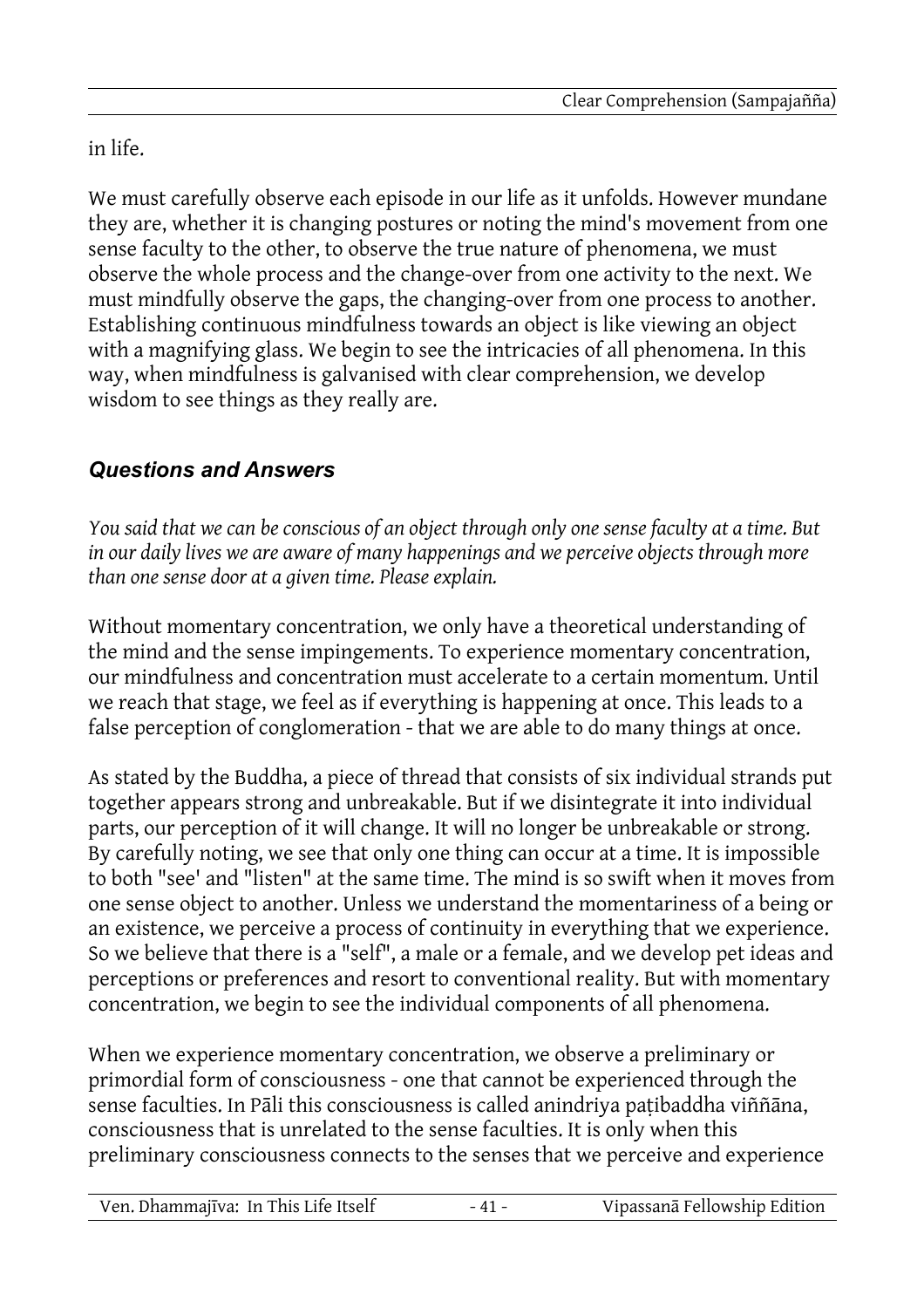sense impingements. Our sensual world is connected to and perceived through the senses. Just like a turtle that tucks its limbs under its shell for security, the Buddha recommends the yogi to backtrack from the senses. When a yogi experiences anindriya paṭibaddha viññāna, he or she will not experience seeing, hearing, or thinking. It is a state of just being, simply being alive.

During ānāpānasati bhāvanā, we retreat from the senses and develop concentration. With continuous mindfulness, we experience how the in-breath and the out-breath gradually phase out and become less perceivable. The sensations of the breath also become less obvious. Although perception of the breath is lost, we know that we are alive. We experience a primordial form of consciousness - one that it not connected to the eye,the ear, nose or the tongue etc. When the consciousness is in the primordial form, it is pure and energetic. But this pure and bright consciousness is glossed over by sense impingements. As it connects to the senses, we fall into their trap and become sensual beings (pabhassara midhn bikkhave cittatam tamca kho agantukehi upakkilittehi upakkilittan). This change occurs within a split second. But, with continuous thought moments, a yogi can reverse this process.

With continuous mindfulness, a yogi will note seeing as just "seeing"; hearing as just "hearing"; breathing as just "breathing". In this manner, we come back home.

We remain at home as long as we are mindful of each moment and become detached from the senses.

*During ānāpānasati bhāvanā, when the in-breath occurs, you note it as "in" and observe the sensation and the movement. You said that by observing the breath in its totality, clear comprehension sets in. So can sampajañña be summarised as the knowledge gained by establishing mindfulness on an object at any given time?*

By progressing deeper into ānāpānasati bhāvanā, concentration and clear comprehension sets in. Each moment we are dying, but we are not aware of it. Yet if we see a dead body we react. We are programmed not to think about death. But it is happening from one moment to the next. We grow old, become sick and die. When we mindfully note the in-breath and the out-breath as they occur, we see a gap. Similarly, as we stand up after sitting, there is a gap. But we are not mindful of it.

With clear comprehension, yogis steeped in insight meditation will see that there are thousands of breaths within one in-breath and out-breath. Even lifting of our hands involves many processes and episodes. Between each episode, there is a gap. But it happens mechanically, in darkness, without our mindfulness. Unless we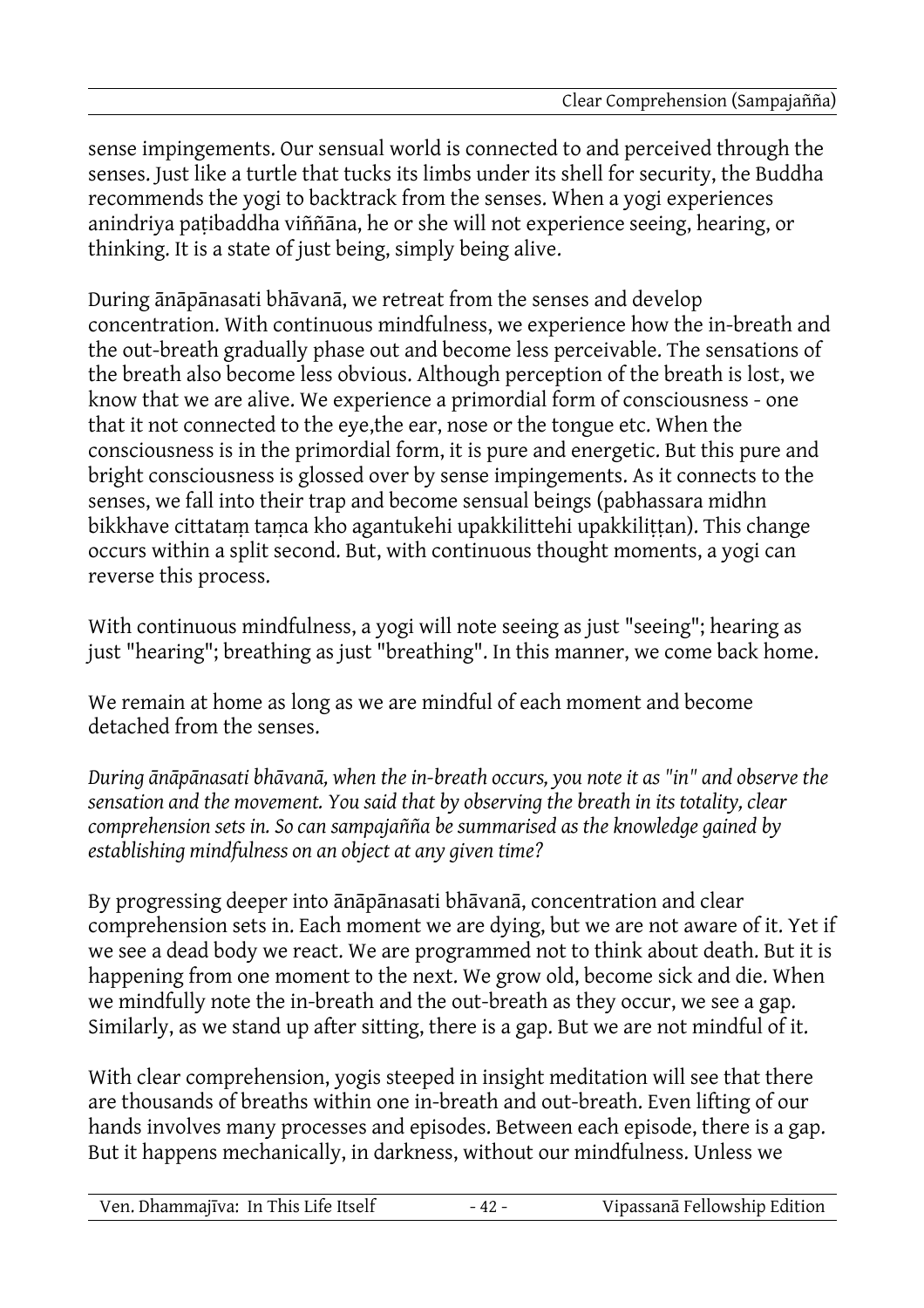become aware of the gaps between each and every process, we cannot comprehend momentary death or experience momentary concentration. So we impose a notion of a being or a 'self'. Unless we are mindful from one moment to the next, we will not be able to dissect or analyse the underlying processes of our lives. To develop this insight, we must continue meditating in the same posture. An understanding of clear comprehension at a gross level is nevertheless possible if we carefully observe the postural adjustments in our daily lives.

Within each in-breath there are many actions - there is a beginning, middle and an end. The change-over from one episode to the next involves a gap. Although the breath appears as a smooth flow, from an in-breath to the out-breath, in reality, each perception of a breath involves many small breaths. Take the example of a line of ants. From a distance all we see is a rod. But as we move closer, we see the individual ants comprising the line. The process is the same with a river - there is not a single existence called river, but an ever changing flow with its width changing from one moment to the next. As one western philosopher claimed, no one can cross the same river twice, because the river is a changing process of flowing. In Buddhism we say that the same person too cannot cross the river twice. It is not only the river, but the person crossing the river also changes from one moment to the next!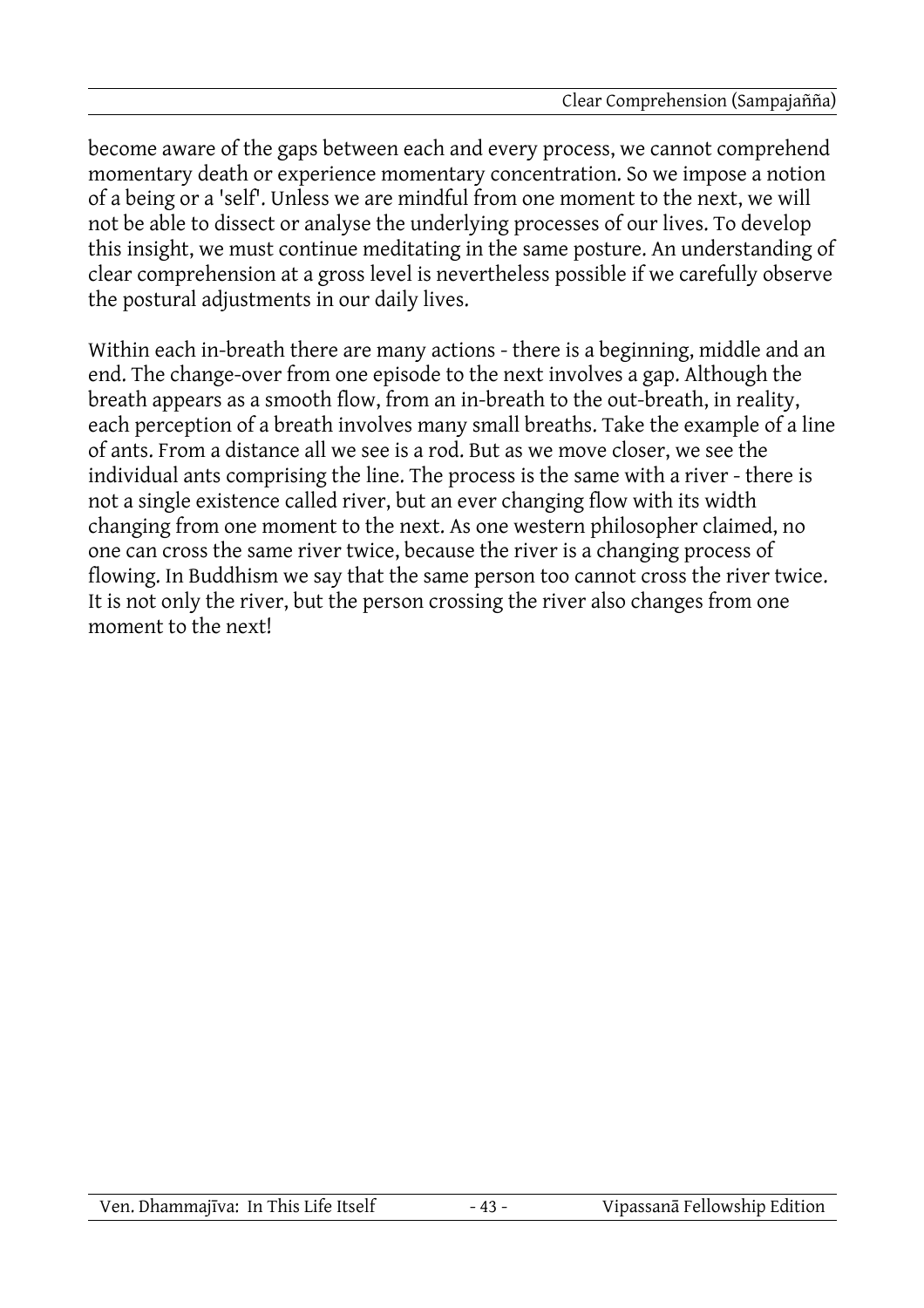## **Chapter 6**

### **Contemplating the Anatomical Parts of the Body (Patikkula manasikāra)**

Punaca paraṃ bhikkhave bhikkhu Ima meva kāyaṃ uddhaṃ pādhatalā Adho kessamattakā taca pariyantaṃ Puram nanappakārassa asucino paccavekkhati Atthi imasmiṃ kāye Kesā lomā nakhā dantā taco Mamsam naharu atthi attimiñjā vakkam Hadayaṃ yakanaṃ kilomakaṃ pihakaṃ papphāsaṃ Antaṃ anantagunaṃ udariyaṃ karisaṃ Pittaṃ semmaṃ pubbo lohitaṃ sedo medo assu vasā khelo Siṇgānikā lasikā muttaṃ

The Satipaṭṭhāna sutta invites the yogi to contemplate on the anatomical composition of the body. Commonly referred to as Asubha bhāvanā, this contemplation requires the yogi to observe the body's repulsive aspects. Yogis steeped in serenity meditation engage in this contemplation. Insight yogis will contemplate on the body in terms of the four elements. This will be discussed in the following chapter.

By directing mindfulness to analyse the anatomical constitution of the body a yogi is introduced to the anatomical parts, organs and fluids contained in it. The anatomical parts listed in the Satipatthana sutta follow a natural sequence - from the solid outer parts, through the internal organs to the organic liquids. As instructed by the Buddha, a yogi must review the body up from the soles of the feet and down from the top of the hair and contemplate the various repulsive organs and liquids that are enclosed by the skin.

The first five parts of this contemplation are related to aspects of beautification: hair on the head (kesā), body hair (lomā), nails (nakha), teeth (dantā) and skin (taco). Through a detached observation of the anatomical parts, one must comprehend one's true nature - that there is nothing inherently beautiful in any aspect of the body. When applied externally, to other people, this contemplation can be a powerful countermeasure for sensual desire. In Buddhist ordination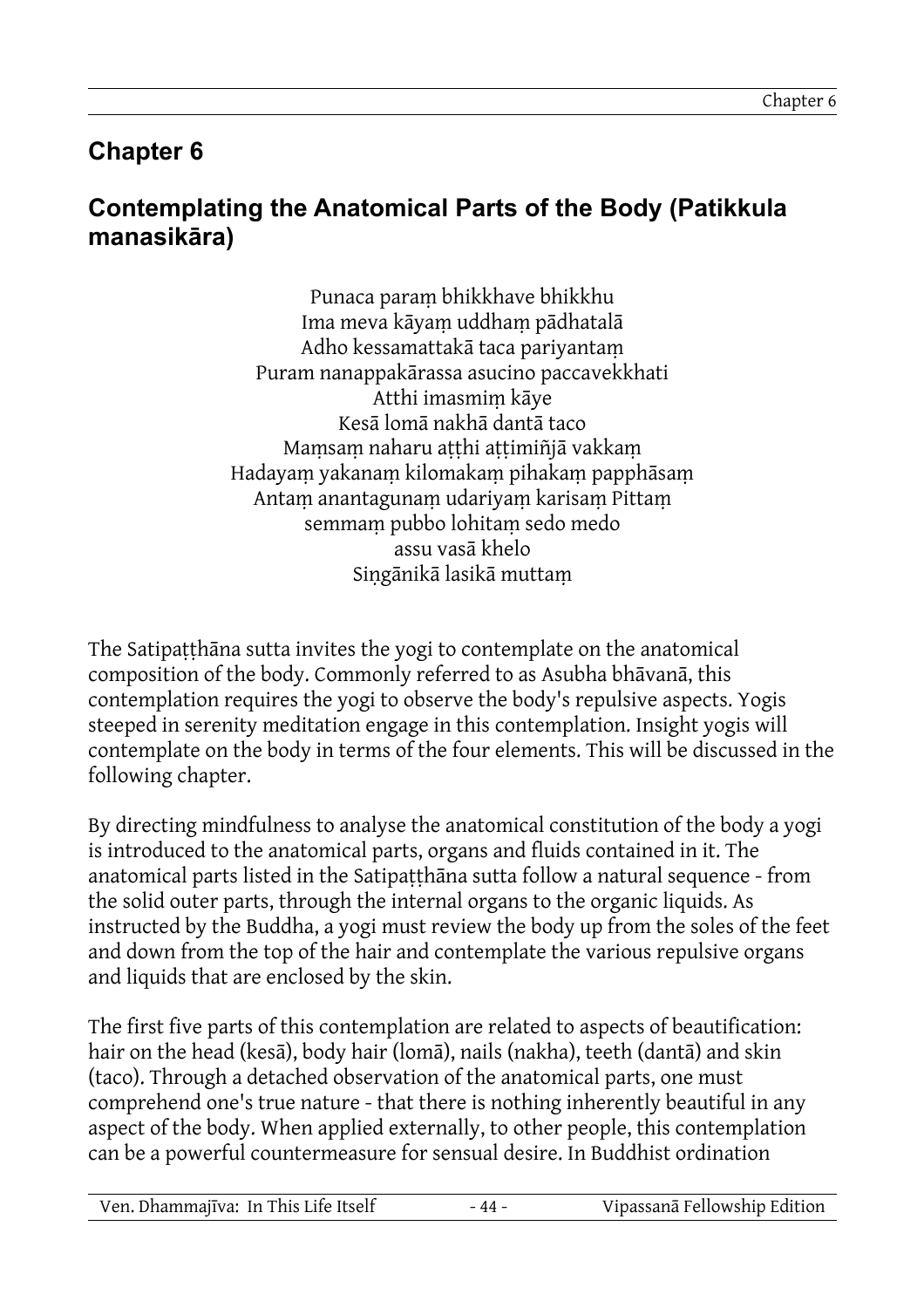ceremonies, novice monks and nuns are instructed to contemplate on the first five anatomical parts stated above. This serves to temper any sensual desires that may be difficult to overcome during the early stages of the practice.

### *Three Types of Body Contemplations*

A contemplation of the anatomical composition of the body invariably leads to a contemplation of its repulsive nature. This has attracted much criticism as it is often perceived as negative. Those with a strong inclination towards sensual pleasures are quick to reject its benefits. Although this chapter is limited to a discussion of the anatomical composition of the body, it is imperative that yogis are aware of all three methods of contemplating the body and its component parts. A yogi must contemplate the:

- i. anatomical composition of the body;
- ii. body in terms of the four elements: the earth element, the water element, the fire element and the air element;
- iii. colour of body parts.

### *Contemplating the Anatomical Composition of the Body*

Buddhist literature recollects many stories that relate to contemplating the anatomical composition of the body. Many of these events are reported by Buddhist nuns (bhikkhunis). In the Therigāthā, one nun vividly illustrates her insight into the repulsive aspects of the body by pointing out that if we were to turn our bodies inside out, even our mothers would be disgusted and not be able to bear its smell. When painted with cosmetics and covered by the skin, our bodies can be charming. But this beauty is only skin deep. By penetrating beyond the skin with wisdom, we see its true nature. We see that our bodies are composed of repulsive elements.

Buddhist commentary draws an analogy between separating the body into component parts and the dismantling of a royal carriage. The royal carriage was the most expensive vehicle during the time of the Buddha. When the carriage is dismantled, removing its parts, one by one, only the separate parts, the wheel, the pole and axle etc... will be left. Once dismantled, its aesthetic value will be lost. Similarly, we could consider the dismantling of an expensive and modern car in contemporary society. If we dismantle its parts at a garage its appeal would soon be lost. On a more personal note, we can turn to our much valued teeth. We pay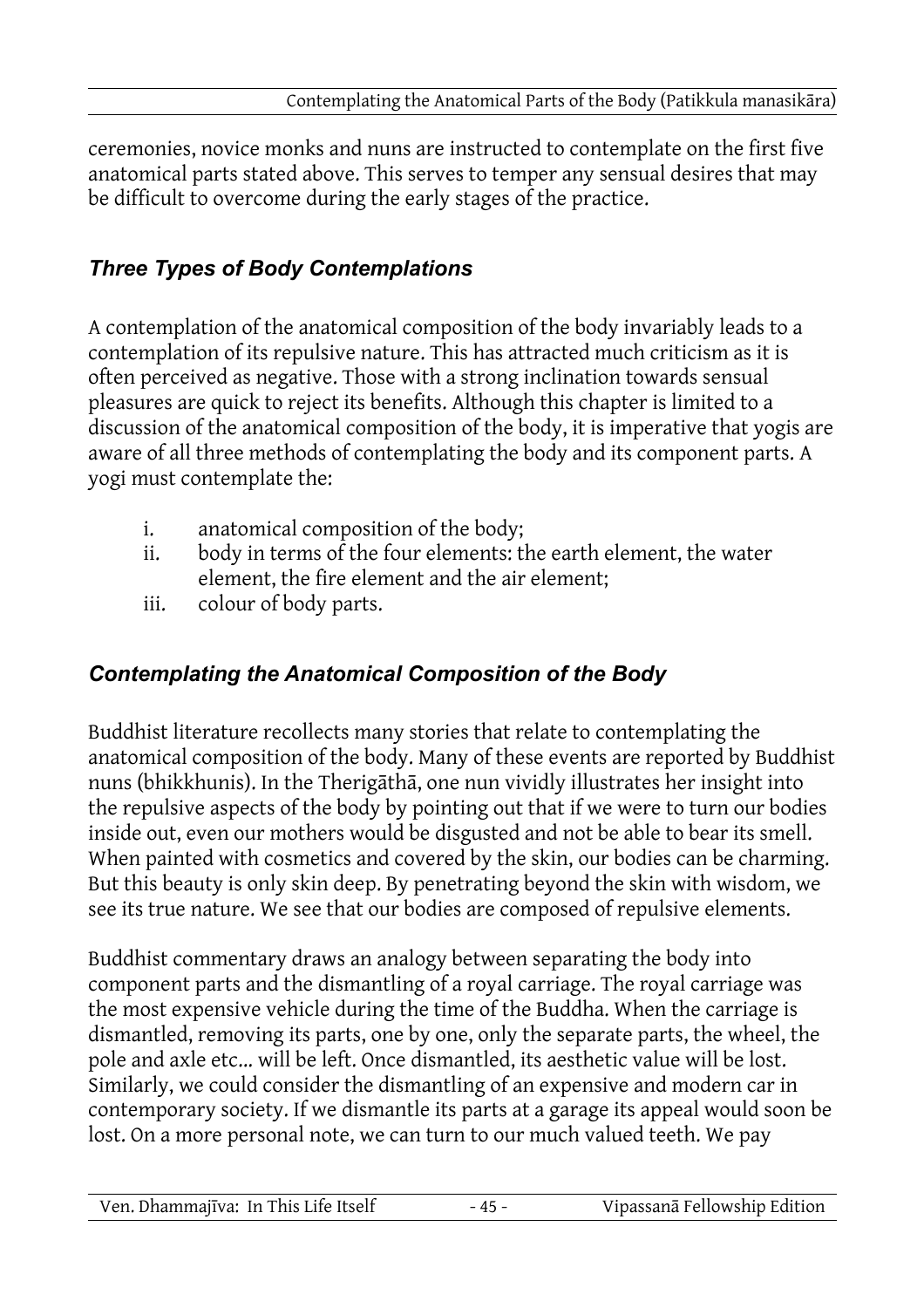copious amounts of money at the dentist to look after our precious teeth. But if the dentist takes a tooth out and places it on our hand, our perception will be different. We will simply react to its repulsiveness.

A Sri Lankan Buddhist commentary recollects a story of a monk travelling through a thick forest towards the city in the early hours of the day. On the way, he passed a woman who flirtatiously smiled at him. As the monk saw the woman, his eye caught a glimpse of her teeth and instantly his focus shifted to a contemplation of the anatomical parts of the body. He became deeply concentrated. His concentration changed in to insight concentration (the contemplation of the four elements) and he attained final liberation at that very moment. A man passing by the forest stopped and asked the monk whether he had seen the woman. The monk's response was: "I do not know whether it was a man or a woman, but I saw only some teeth". According to the commentary, this monk did not contemplate on the repulsive nature of all, namely teeth,the anatomical parts, but became concentrated by seeing the structure of the woman's bones,which then led him towards an insight into the elements.

A Buddhist commentary similarly recollects the meditation experiences of three nuns who attained final liberation by contemplating the anatomical parts of the body. Unlike the monk in the previous story, the three nuns attained final liberation by contemplating on the colour aspect of the bodily parts and progressing towards insight meditation to contemplate on the four elements.

Similarly, in your practice, during a session of ānāpānasati bhāvanā, with continuous mindfulness, you will gradually develop concentration to an appropriate level. As you progress deeper into concentration, you will simply become aware of the body and be conscious of it (atti kāyoti vā panassa sati paccupaṭṭitā hoti). As your concentration deepens, you will become aware of the anatomical parts of the body, their colour or the four elements. If you are inclined towards concentration meditation, you will become aware of your hair or the bones as the prominent object of meditation, or observe that the body is composed of many parts. Alternatively, as an insight yogi, you may observe the hardness of the bones, the fluidity of the blood or the bile and contemplate on the elements. The elements may also manifest as a tickling sensation, as the dripping of water or as a mosquito bite. This is yet another natural unfolding of your awareness of the body. Or else, you may become aware of the colour aspect of the bodily parts -the grey colour of the hair, the bones as white, the urine or bile as yellow or the blood as red.

When we see the body in this manner and analyse it into component parts, we begin to challenge our perceptions and desires for sensual pleasure. We see that our

| Ven. Dhammajīva: In This Life Itself | - 46 - | Vipassanā Fellowship Edition |
|--------------------------------------|--------|------------------------------|
|                                      |        |                              |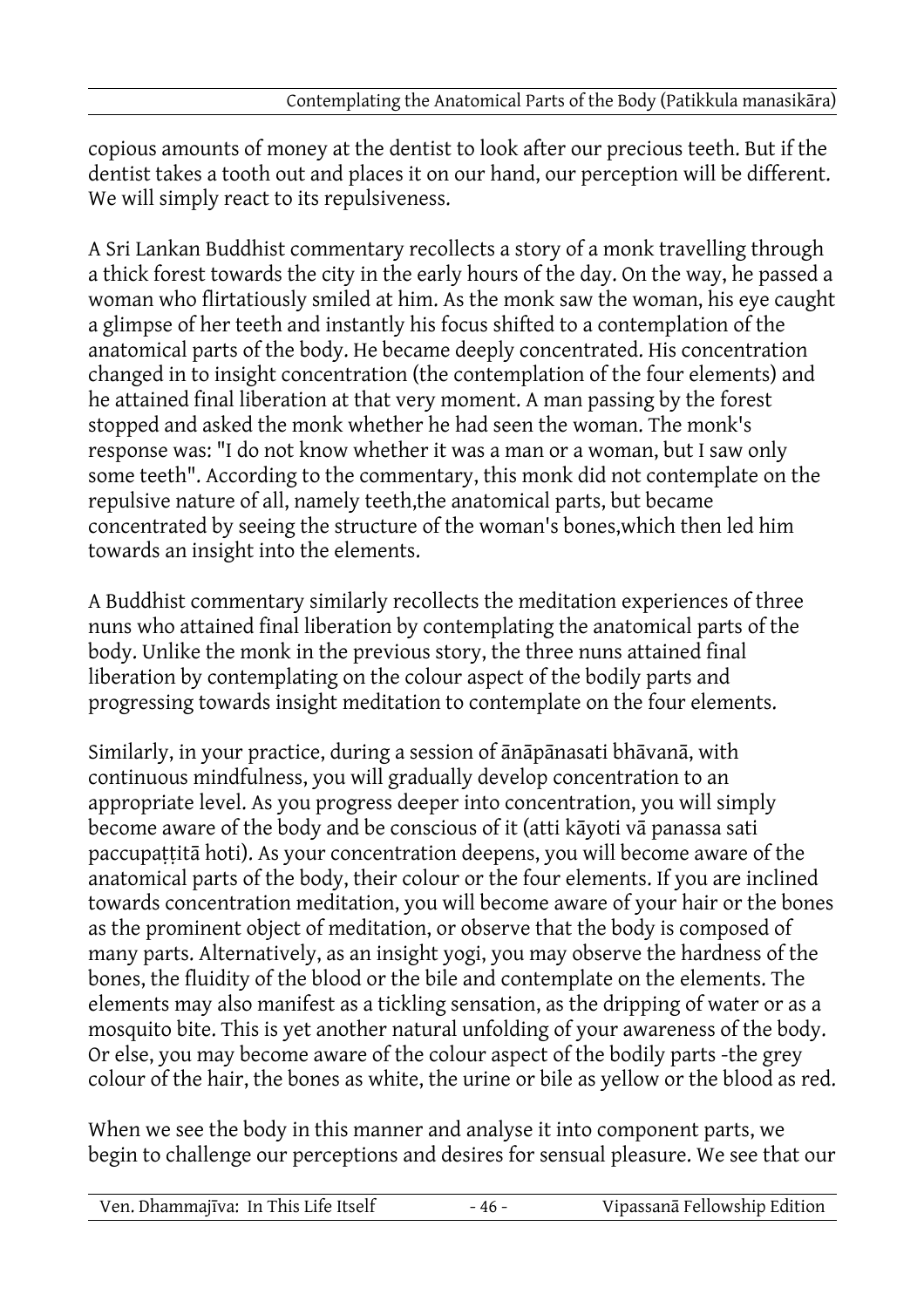desires in life and sensual indulgences are premised on a faulty foundation: a body that is simply composed of constituent parts, elements and colours.

It must be noted that the contemplation of the repulsive aspects of the body has possible dangers. An overemphasis on repulsiveness could lead to loathing, which could manifest as an expression of frustrated desire. The discourses recollect an example of excessive contemplation of the anatomical parts of the body. After the Buddha had instructed a group of monks on this practice and retired into solitude, the monks contemplated the anatomical parts and their repulsiveness within their bodies with such fervour that they became disgusted by it, resulting in a number of them committing suicide. When the Buddha was informed of this, he gathered the monks and instructed them to undertake this contemplation with sufficient precaution and develop the appropriate attitude to nurture a wise and balanced contemplation of the unattractive aspects of the body. The monks were recommended to gradually progress towards a contemplation of repulsiveness only after developing ānāpānasati bhāvanā, and allowing insight to naturally unfold with mindfulness of the breath.

## *Dismantling the Notion of a Self*

One of my student monks at Meetirigala once attended an autopsy. Upon his return, he recollected his observations and reported how it was simply impossible to identify which anatomical part belonged to the person that was cut open when each part was taken out, one by one and placed on a table. Observations such as these challenge our false perception of a "self". The Buddha provides a similar example of a butcher cutting a cow. Once the cow is cut open and the separate pieces are displayed at the butcher's shop, the customers attending the shop to purchase the meat will not have any perception of the cow, but of its component parts. The concept of a cow as an entity would no longer be apparent.

By observing the anatomical parts of the body or the composition of the body as elements and being aware of its hardness, softness, liquidity, coolness, heat, expansion, contraction etc. the concept of a "self" or an entity will be challenged and can no longer be sustained. Rather the perception of the body will be that of component parts or elements. When the body is insightfully observed in this manner, conceit, desire and self-indulgence will no longer be present.

During ānāpānasati bhāvanā, you gradually penetrate into a contemplation of the anatomical parts of the body or its composition as elements. This is an awakening experience. But it is difficult for a yogi to remain unshaken when insight unfolds in

| Ven. Dhammajīva: In This Life Itself | Vipassanā Fellowship Edition |
|--------------------------------------|------------------------------|
|                                      |                              |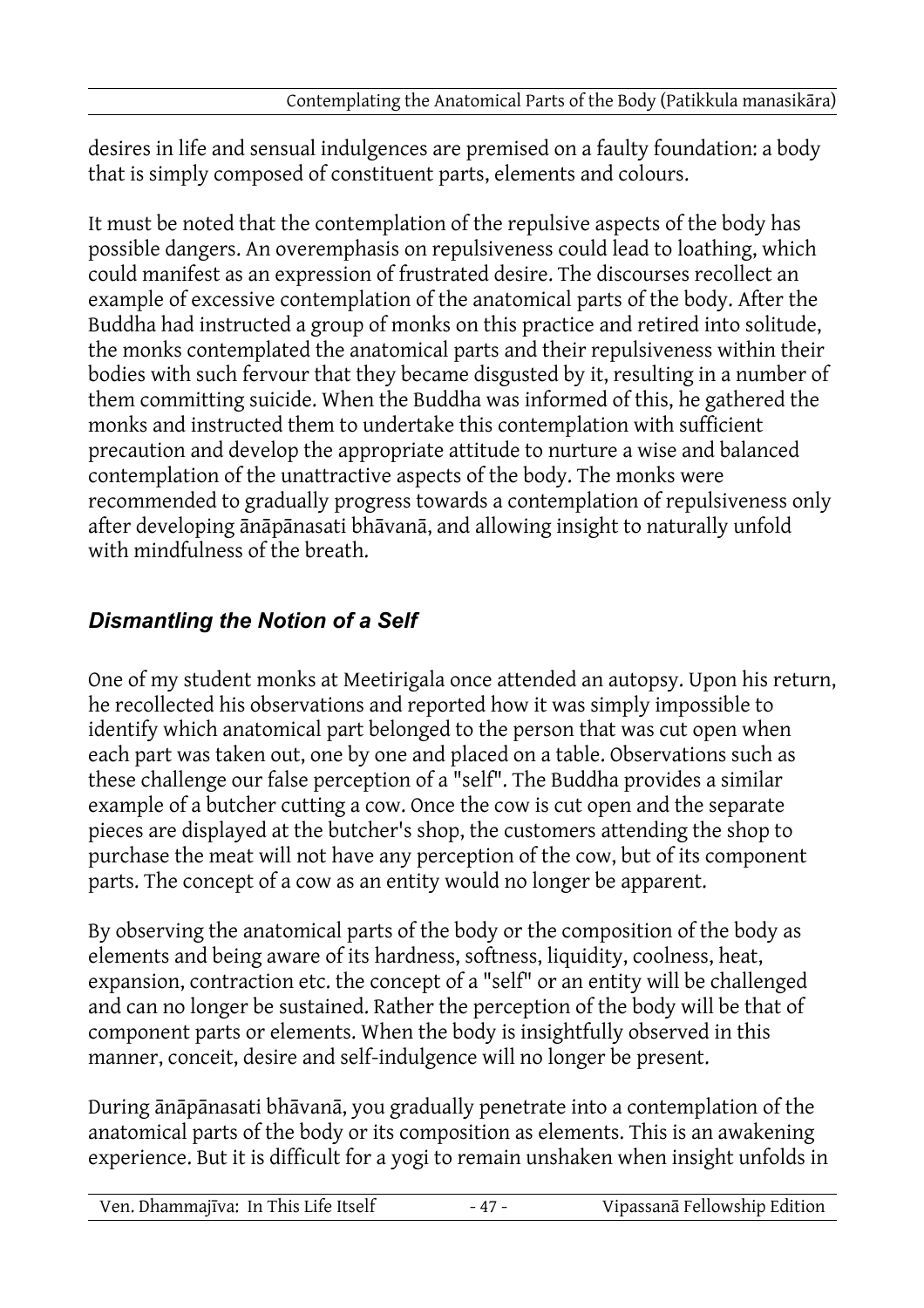this manner, especially when it occurs for the first time. With a theoretical understanding of the process however, a yogi can remain unshaken and continue with sustained mindfulness and concentration as insight progressively develops in practice. In the Dasa sañña sutta or Girimānanda sutta, the Buddha instructs that notions of non-self, impermanence, repulsiveness, unpredictable and disadvantageous aspects of the body will be revealed once concentration and insight are progressively developed in practice. But yogis must exert effort and establish continuous mindfulness and concentration with the appropriate alignment in order to see things as they are (yāvadeva ñanamattāya patissatimattāya). With repeated practice, a yogi must develop continuous mindfulness during sitting meditation, walking meditation and in day to day activities. Gradually, the component parts of the body will become apparent. When a yogi encounters this awakening, he or she becomes free from the deluded perception of a "self", an entity or a being.

The Satipaṭṭhāna sutta prescribes an internal (ajjhatta) and external (bahiddhā) approach to contemplation throughout the discourse. As prescribed by the Buddha, one must first see the anatomical constitution and its repulsiveness in one's own body. With this understanding, one is able to infer the nature of the bodies of others and their composition (ajjhattaṃ vā kāye kāyānupassī viharati, bahiddhā vā kāye kāyānupassī viharati, ajjhattabahiddhā va kāye kāyānupassī viharati). With deeper insights into the true nature of our being, our mystic attraction towards others will diminish. This progression will happen naturally as Dhamma gradually unfolds during our practice.

In the following chapter we discuss how yogis inclined towards insight meditation will penetrate further into a contemplation of the composition of the body as elements. Once our mindfulness and concentration are aligned to the appropriate level, we see the body as component parts or elements. We begin to observe how humanity is all the same. We appreciate the true nature of all phenomena - how all matter: trees, rocks, rivers, etc... are composed of the same four elements. With such a penetrative insight, we appreciate a true harmonization with the universe. By insightfully understanding our true nature that we are simply constituted with component parts and a composition of energies, we realise that we are nothing better than individual grains of sand, lying in a bed of sand alongside a river!

By insightfully developing wisdom in this manner, you will not grasp at opinions, ideas or preferences based on a sense of self, but have a choiceless approach to life. Mindfully, you will remain in the present moment and observe the true nature of internal and external phenomena as it unfolds (atthi kāyoti vā pana'ssa sati paccupatthitā hoti, yāvadeva ñanamattāya paissatimattāya, anissito ca viharati, na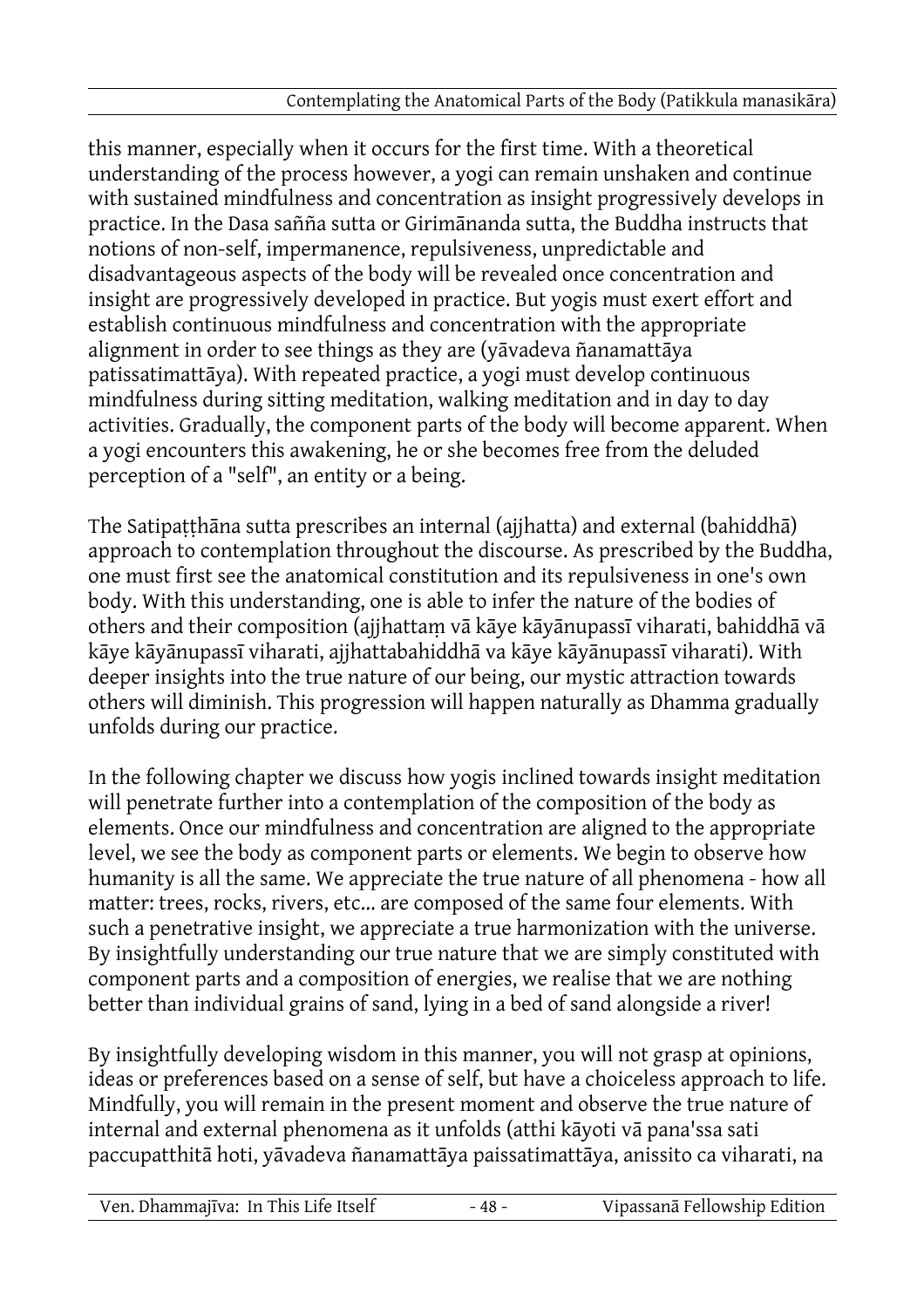ca kiñci loke upādiyati).

#### *Questions and Answers*

*In our daily lives, if we operate with a notion of "non-self", we will find that our peers will destroy or crush us. So what approach should we adopt?*

You must apply common sense. Although we meditate, the rest of the world does not do so. It is unrealistic to imagine that there is a world view that everyone should meditate and that those who practice meditation should be treated separately. When you speak to a baby, you must speak in the baby's language. In Australia, you speak Australian. When you go to Sri Lanka, you speak in the local language. Likewise, when we talk with yogis, we can discuss how enlightening it is to see the world and its properties as elements. But you must know whom you are speaking to. Someone who does not meditate will see the body as an object of beauty or strength. But, you see the body in its totality. It is useless to tell that person about the deeper insights into the true nature of the body, because it would be incomprehensible.

Parents use kids' language when playing with their children. But they don't use that language when communicating with their employer, do they? When we practice together with a group of yogis, we feel encouraged because we share similar views and can relate to each others' experiences. Once you mature in your practice, you will find the right balance and learn how to relate to people who are not practising meditation. So do not talk about this subject with those who do not practice. When you are in Rome, behave like the Romans! Maintaining the practice in the conventional world is a matter of common sense. The Buddha is not going to teach you this. Of course, finding the balance in our daily lives is difficult, but with maturity in the practice, you will learn how to operate with ease amongst those that are not inclined towards meditation.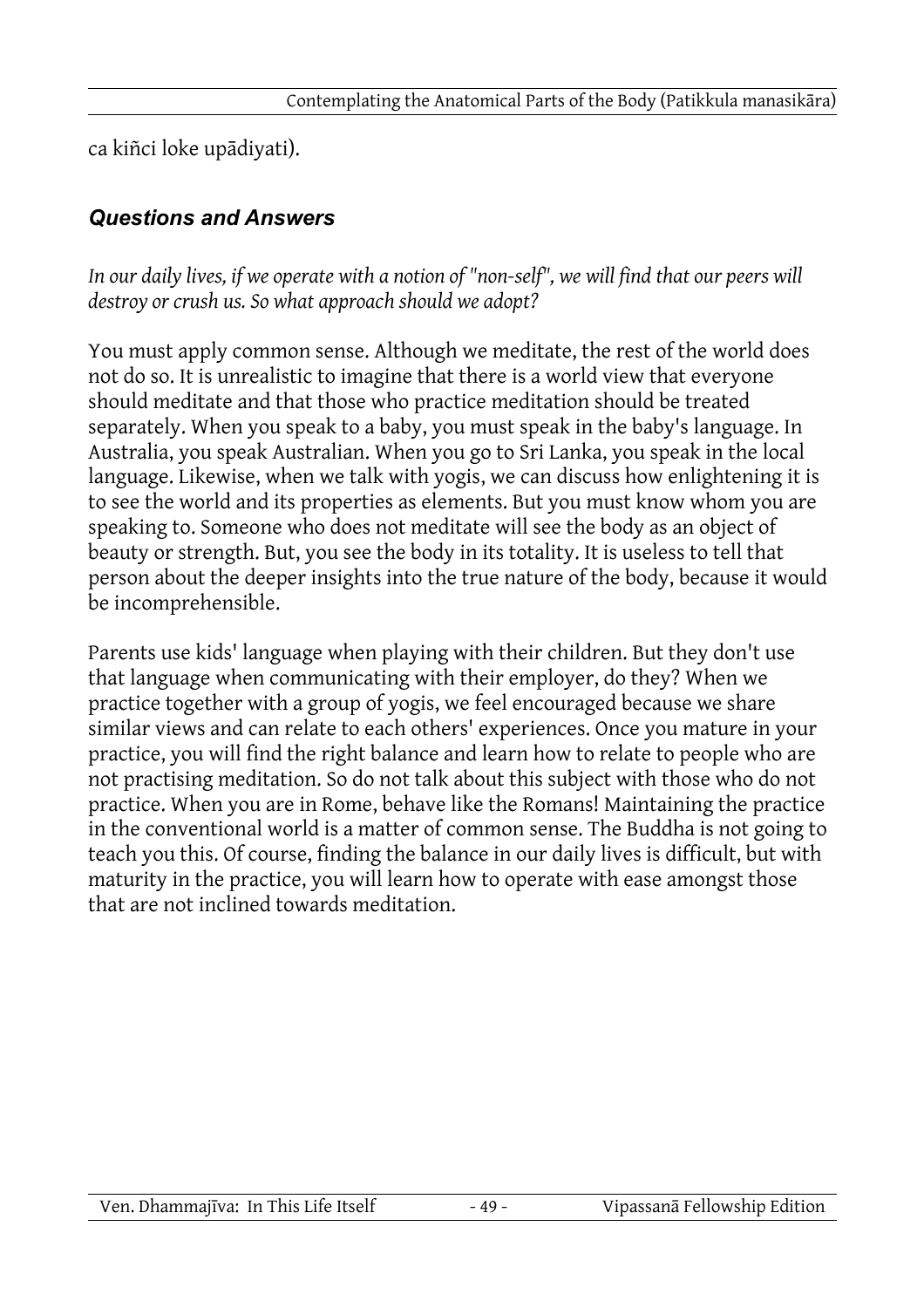## **Chapter 7**

# **Contemplating the Body as Elements (Dhātu manasikāra)**

Puna ca paraṃ bhikkhave bhikkhū Imameva kāyaṃ yatāthitaṃ yathā panīhitaṃ dhātuso paccavekkhati Atthi immasmiṃ kāye paṭhavi dhātu, āpo dhātu, tejo dhātu, vāyo dhātū ti Seyyathā 'pi bhikkhave dakkho goghātako vā goghātaka 'ntevāsī vā gāviṃ vadhitvā cātummahāpathe bilaso pattivibhajitvā nissinno assa Evameva kho bhikkhave bhikkhū Imameva kāyaṃ yathātitaṃ yathā panīhitaṃ dhātuso paccavekkhati

Contemplating the body as four elements involves an awareness of the four basic characteristics of matter: the earth element (solidity) (pathavi dhātu), the water element (liquidity) (āpo dhātu), the fire element (temperature) (tejo dhātu), and the air element (motion) (vāyo dhātu). This contemplation is bent towards insight meditation and develops an analysis of the body on a more refined level. Although a contemplation of the anatomical constitution of the body covers the solid and liquid elements, this analysis takes a more comprehensive approach and extends awareness to aspects of the body that manifest the characteristic of temperature (heat/cold) as well as motion (expansions/contractions).

Every being consists of corporeal (rūpa dhamma) and mental attributes (nāma dhamma). In the Rāhulovāda sutta, the Buddha describes a being as composed of six elements, including the space element and consciousness in addition to the four elements stated above. This description takes into account aspects of mentality. Corporeality (rūpa dhamma) includes the earth, water, fire, air and space element. The mental aspects include feelings, perceptions, volition and consciousness. The Buddha's instructions for contemplating the body (kāyānupassanā) as outlined in the Satipaṭṭhāna sutta are limited to seeing the body as four elements, representing solidity, liquidity, temperature and motion (imameva kāyan yathā panīhitaṃ dhātuso paccavekkhati).

The instruction for insight (vipassanā) meditation is to begin with whatever is the prominent object. The yogi is then gradually encouraged to progress towards the more subtle aspects of Dhamma. The Satipatthana sutta also follows this sequence. So we start with the body (kāya). This is the first foundation of mindfulness. With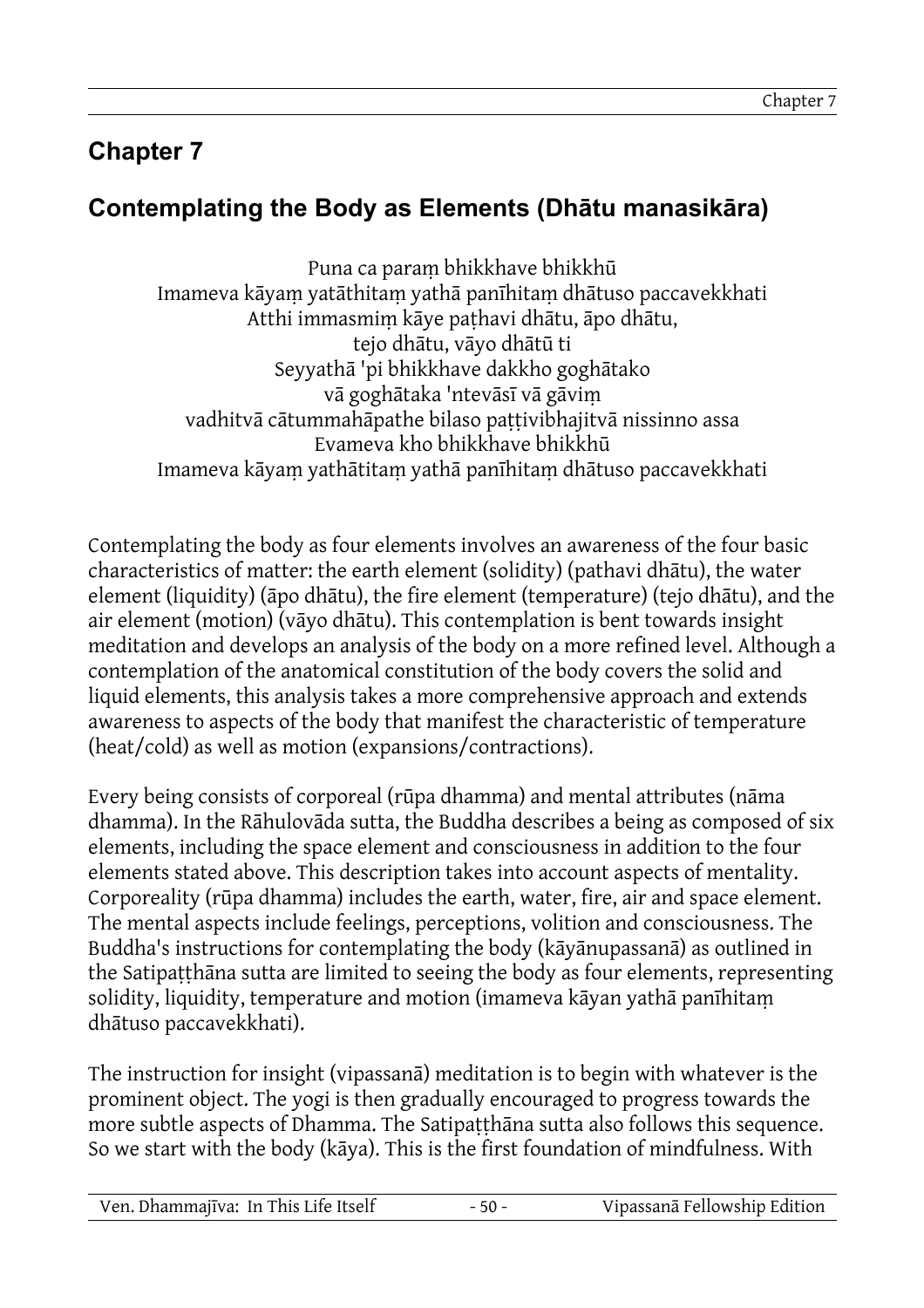the four elements also we follow this sequence. We start with the breath because it is the most prominent of the four elements. The quality of motion in the breath makes it perceivable, more discernible. Elements however do not exist in isolation. In each in-breath and out-breath, all four elements are present. However, the air element is the most discernible. In practice we feel heat as we breathe in or coolness as we breathe out. So we know that the fire element, representing the quality of temperature is also present in the breath.

### *Observing the Four Elements in the Breath*

During ānāpānasati bhāvanā, a yogi can become aware of the elements, by observing the in-breath and the out-breath (vāyo phoṭṭahba dhātu), moving in and out. An insight yogi will observe the rubbing sensation of the air-draught; the heat, coolness, stiffness, tension of the breath, or a tingling sensation as the breath touches the skin. These features are the manifestations of the four elements.

A yogi must observe the two phases of the in-breath and the out-breath comparatively with clear comprehension. Precision of awareness is also necessary to discriminately observe the difference of the in-breath and the out-breath. Discernment is an important attribute of a yogi. With sharp and precise mindfulness, you must closely and continually observe the in-breath and the outbreath by keeping the noting mind at one particular place. With the appropriate alignment, you are bound to see all the prominent attributes of the in-breath and the out-breath as they manifest. With continuous awareness of the two phases, you will see that each in-breath has its own different characteristics. Because the breath appears coarse at the beginning, you can clearly observe and discern the difference between each in-breath and out-breath.

With each in-breath and out-breath, you are able to see the attributes of the breath and how they are constituted by the four elements. Gradually, you will note that the in-breath is different from the out-breath. You will also note that each inbreath is different from the other. The out-breath will also be of the same nature. As you progress further, it will be possible to observe how the beginning of the inbreath is different from its middle and the end of the same. As the noting mind continually remains with the breath, the body will become calmer, the breath will become subtle and the noting mind and the object will come closer to each other. This marks progress. Throughout this process, a yogi will observe numerous attributes of the breath, which in turn can be interpreted as manifestations of the four elements.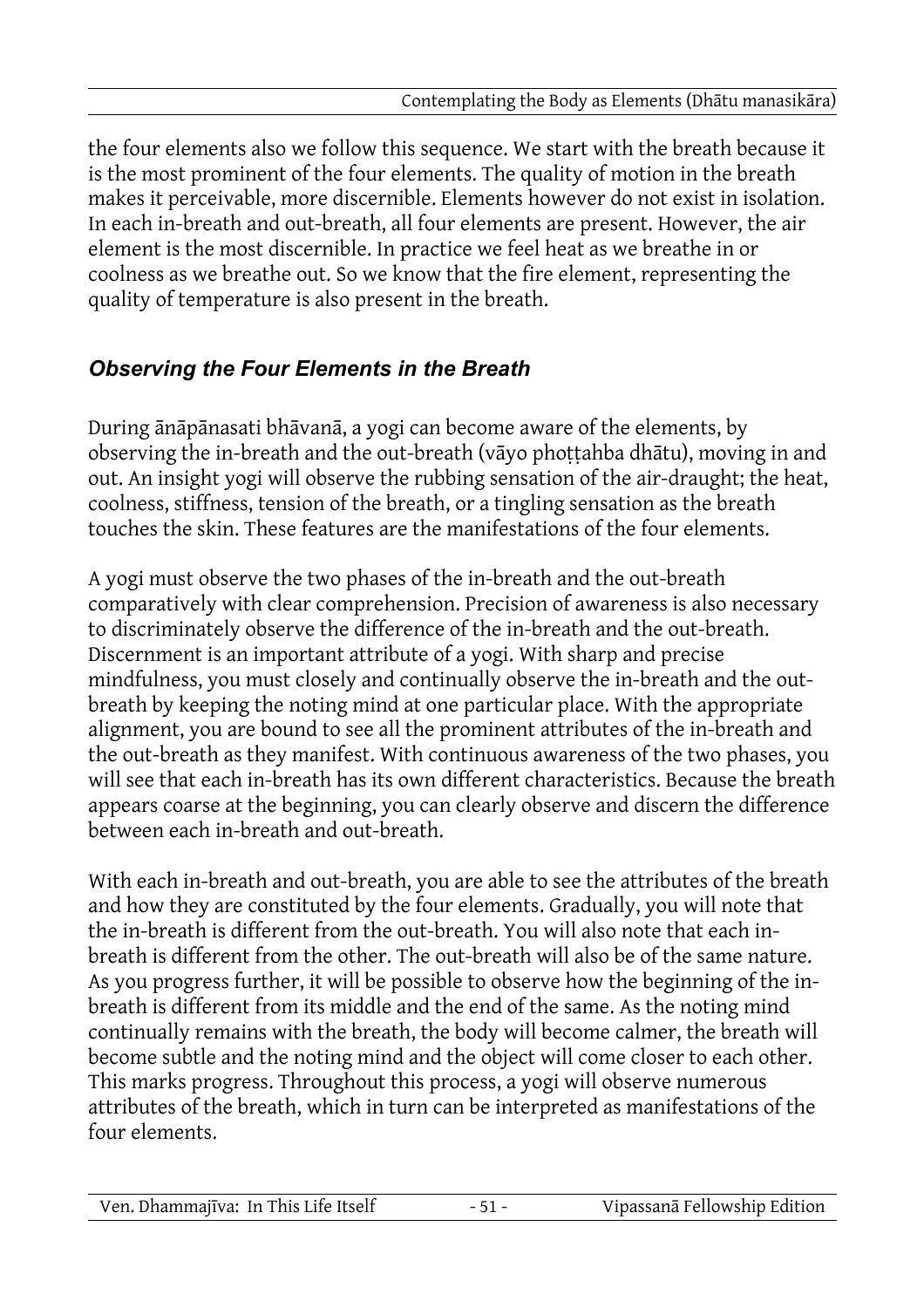As concentration sets in, your mindfulness will become steadfast. Although the breath is not perceivable, you must remain engaged in the immediacy of phenomena. As you penetrate deeper with concentration, you will see how the mind gathers momentum. The mind will no longer be noting the in-breath and the out-breath at this stage. Just observe what is present before you. You are no longer an observer who notes the phase of the breath, but a spectator of what unfolds before you.

When mindfulness and concentration is appropriately aligned, insight will set in. You may suddenly experience wetness in various parts of the body, or as if everything is melting. You may feel a heat, heat patches in your ear lobes or coolness, titillation etc. These are all manifestations of the elements and their depicting qualities. Now the elements are speaking to you through the experiences that you are feeling. This is simply the language of the elements. Do not be alarmed. Simply observe these manifestations as they unfold. Your body has become a platform for the elements to manifest. Just sit still in awareness and observe the elements manifesting themselves. With changing sensations of the body, the elements and their manifestations will also change. If you feel heat or burning in various parts of the body, you will know that the fire element has taken centre stage. But remember that the other three elements are also co-actors of the performance troupe and are in the background. In turn they will return to the centre stage to perform their role in the script.

Your role throughout this performance is to be a passive observer. Do not interpret or interfere. Endure any painful sensations that may arise in your body with patience. Be attentive to the actor that has taken centre stage with each new experience. Experience how the earth element has taken over from the fire element in producing a new experience. Do not force a particular element to give a prominent experience. Each will take its turn with each new experience that you encounter. With each manifestation, you must clearly discern the various qualities of the elements. Identify and know their defining attributes.

Each element has its own intrinsic characteristics. The earth element will appear as hard or soft, rough or smooth, heavy or light. These are simply attributes of the elements. They do not belong to a soul or a being. When your mindfulness is directly aligned with the object, everything becomes transparent. But what you observe is verifiable. Seeing your body as elements is a life changing experience. So you must be brave. This is an important point of transition in your life as a yogi. Although the sitting posture is the most conducive for developing concentration, which progressively leads a yogi towards these insights, it is possible for a yogi to progress towards this stage of awareness in the other postures as well. As you gain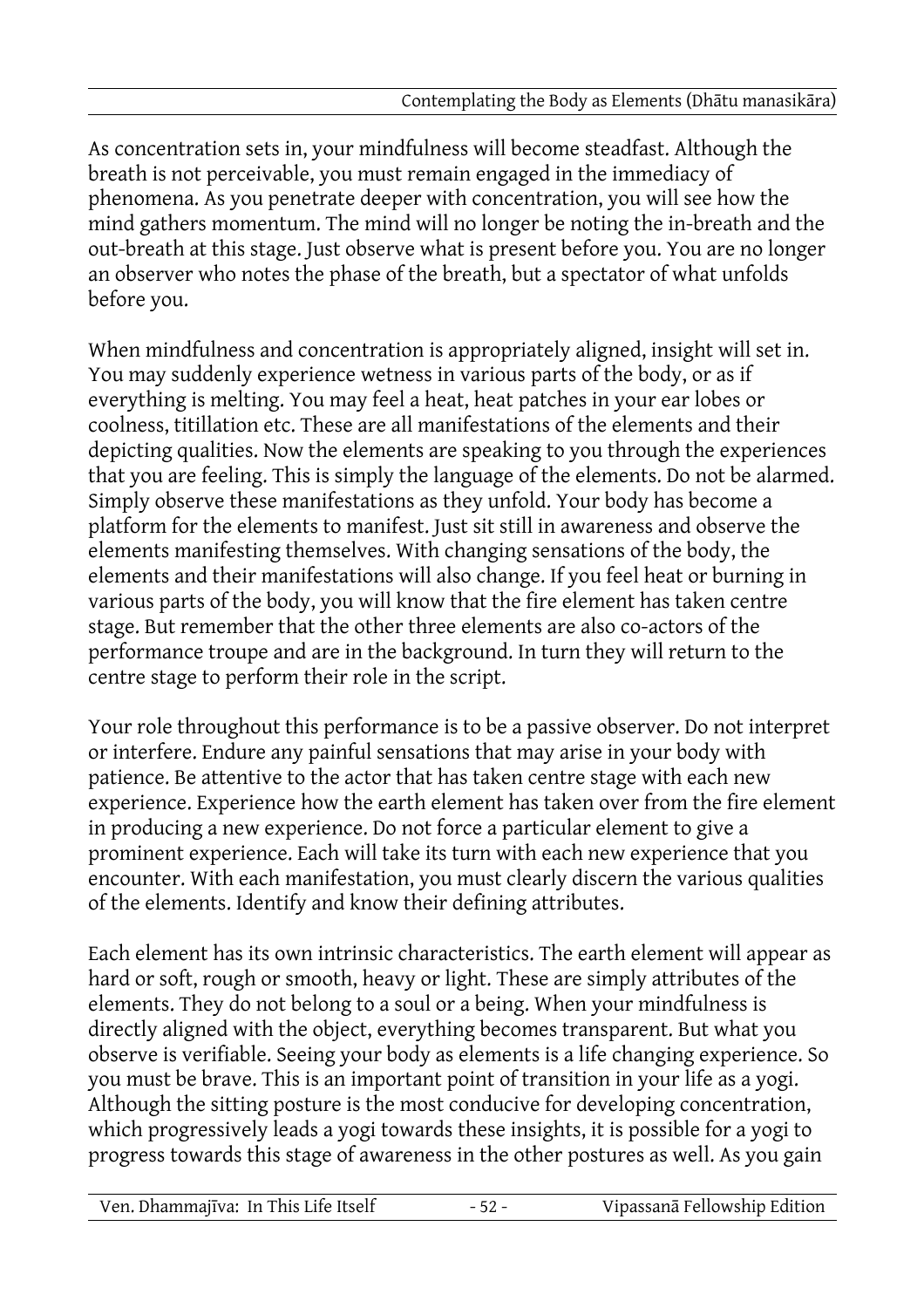insights into the elements through their defining attributes, at that moment, you will share the hardness, the softness, the roughness and the smoothness, heat and cold etc. within the universe. You will simply become a part of it.

As you progress deeper into the meditation, you will see that there is no trace of a soul, a being, a man or a woman, but just elements. As insight matures and penetrates into the elements, disillusionment of an "ego" or a "self" will set in. This is a confronting experience as we are often deluded by a sense of self. As you penetrate in to the true nature of your being and see it as a constitution of the four elements, you will begin to see all matter in your external surroundings also as being constituted by the four elements. Suddenly, in a most ego crushing experience, you will realise that you are part and parcel of the universe - just a grain of sand in a huge bed of sand alongside a river bank, nothing special. In the world of elements, your name and other conventional attributes lose their significance.

When the characteristics of elements unfold, you will see that there is no boundary between the internal and the external. Everything will be reduced to elements. Like a grain of salt dissolved into the sea, you become a part and parcel of the universe. You will see that the elements are in a constant state of flux, arising and passing away. You will also see their transient and impermanent nature. Gaining insights into the true nature of phenomena and witnessing the body as elements can be experienced by anyone dedicated to the practice. As stated by the Buddha, irrespective of one's sex, age or creed, everyone has the ability to see the elements.

### *The Impermanent Nature of a Being*

The Buddha instructed novice Rāhula that when he sees himself as elements it would be impossible to develop any hatred or malice towards others. Elements do not have desire, hate or bewilderment. But we believe in a self wrongly. So we argue for our rights and get angry with people. Yet if we are reduced to elements, it is impossible to develop hatred or lust towards others. The Buddha instructs bhikkhus to attend to day to day activities such as wearing robes, consuming food or taking medicine etc., by contemplating on their utility value. For example, a bhikkhu must contemplate: "May I use this robe with the clear comprehension that I am just wearing this robe in order to avoid the heat, the coldness etc." On a deeper level, a bhikkhu must contemplate how the robe is made up of elements, just like the body, and therefore wearing a robe becomes simply a contact between elements. Both the robe and the one wearing the robe are without a soul (nissatto nijjīvo suñño) - free of a being, just emptiness. This is how the Buddha has

Ven. Dhammajīva: In This Life Itself - 53 - Vipassanā Fellowship Edition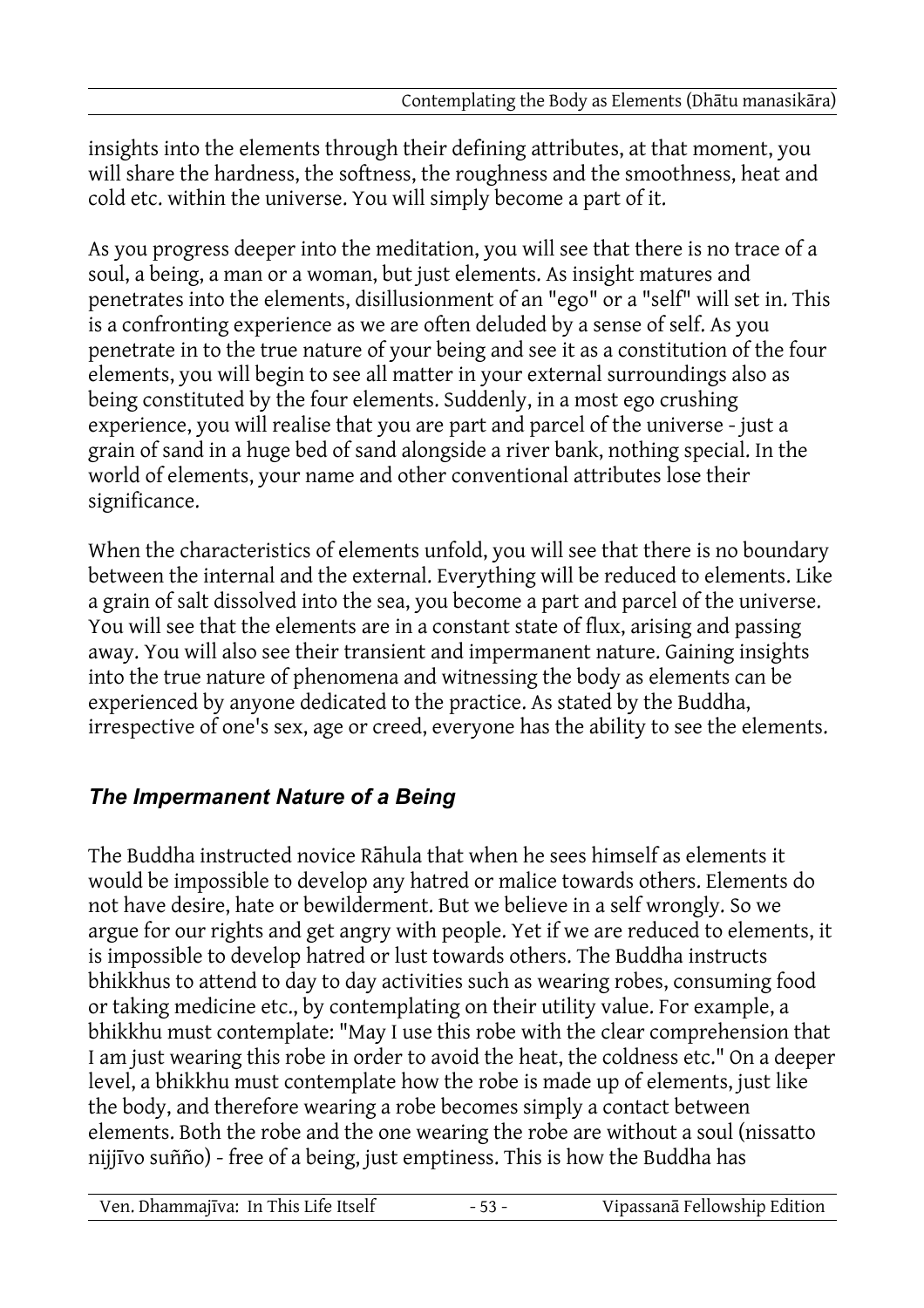instructed us to see through the elements, to see beyond the boundary between the internal and the external to transcend our notion of permanence or of an entity.

When we see ourselves as elements, we see that we are only an arising and passing away of phenomena We see all phenomena as equal. Everything is impermanent, when viewed as elements. When you see impermanence in everything, you realise suffering. Because elements are always in a state of flux and are impermanent, there is no opportunity for us to relax for even a split second. Everything is changing within and around us. The concept of a unit or entity will gradually be dismantled into elements. Within each element we will see its characteristics. We will observe that they are only energies, constantly arising and passing away.

When we see phenomena as elements, it is very monotonous and can even be fearful. Things appear as baseless. A theoretical knowledge of this unfolding is imperative before you encounter these experiences in practice. Although you may consider it to be a great achievement to develop your practice to a stage where elements can be observed, when you continuously see materiality as a composition of elements, it can become boring. All matter will appear to be in a flux. When viewed as elements, things lose their appeal.

Observing physical phenomena as elements is the maximum that a yogi can develop by way of penetrating into the nature of material phenomena. All matter appears so subtle at this stage. The impermanent flux of elements will be quite apparent and you will face it directly, through your own observation. For the first time in samsāra you will lose a notion of a fixed being. You will experience an impermanent flux. As a yogi observes the minutiae of the elements and their attributes and just observes the flux, in practice, the meditation practice will direct itself towards the mental aspects. You will be able to distinguish the material attributes from the mental attributes and the interplay between mind and matter. As you encounter the first vipassanā insight by noting each moment's experience with deep, accurate and precise mindfulness, you will penetrate into the true nature of reality. You will observe how mind and matter constitute all experiences, and know that they are interrelated by cause and effect.

#### *Instant Death*

When we see the elements and their impermanent nature, we experience instant death. The arising and passing away of the elements and the impermanent flux denotes this experience. Every passing moment we die. Arising and passing away is a universal characteristic of phenomena. There is no beginning or end to the this

| Ven. Dhammajīva: In This Life Itself | - 54 - | Vipassanā Fellowship Edition |
|--------------------------------------|--------|------------------------------|
|                                      |        |                              |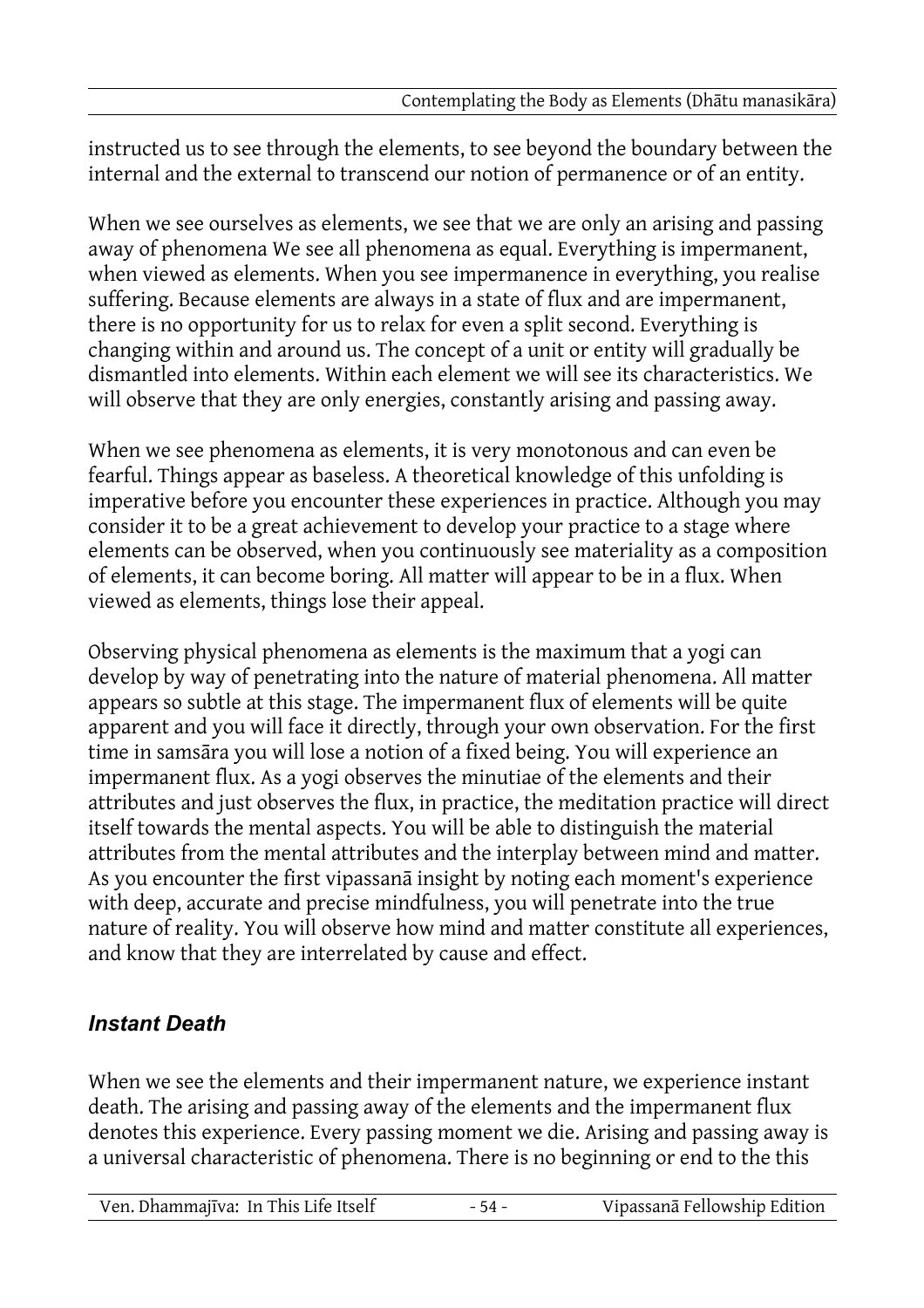phenomena. The whole universe is just an arising and passing away of phenomena. We realise that there is no time for us to rest even for a split second, because every moment we die. With a detached observation, we simply observe this constant state of flux.

When we develop confidence in this practice, we will skilfully see all matter as elements. We will see the flux. We experience conventional death only once in our lives. But when we see the arising and passing away of elements, we see our death within every thought moment. It demands an enormous amount of bravery and self-confidence. To see this however, we must practice continuously. It is not possible to penetrate into this observation by resorting to a theoretical understanding or rationalizing. We must exert effort, practice with a clear resolve to see the true nature of all things.

### *Contemplating Death*

The Satipaṭṭhāna sutta then introduces the yogi to contemplation on a dead body. At a conventional level, our death marks the end of our lives. But a yogi that sees the body as elements experiences instant death. The Buddha instructs us to contemplate on a corpse when we see one. We are asked to project this observation internally and contemplate how we also will die one day. When a body decays, its flesh and the liquid parts will disappear and only the bones will be left behind. The Buddha states that if we are brave enough to see a dead body and understand the concept of death, at that moment we are living in the present moment. We are not taken away by day-dreaming or sense indulgences. If we are ready to maintain this moment to moment contemplation of death, we will not be distracted by sense impressions.

If we live in this manner, we will experience a calm and peaceful death. It is impossible to penetrate in to the deathlessness without contemplating upon death. We cannot predict when we will die. We are not guaranteed of the next breath as we breathe in and out. We are born with a death sentence - because birth conditions death. But we fail to contemplate on the inevitable because our minds are taken away by sense impressions and deluded perceptions of permanence. This contemplation is not a hypothesis, a rationalization or an inference. This is the truth! The Buddha instructs the wise to take this practice to heart. Develop this practice or rationally understand and listen to the Dhamma and absorb it into your memory. Then one day the truth will be realised. The Buddha invites all of us to look into death as we all experience it. The Dhamma is timeless. It is present and immediate.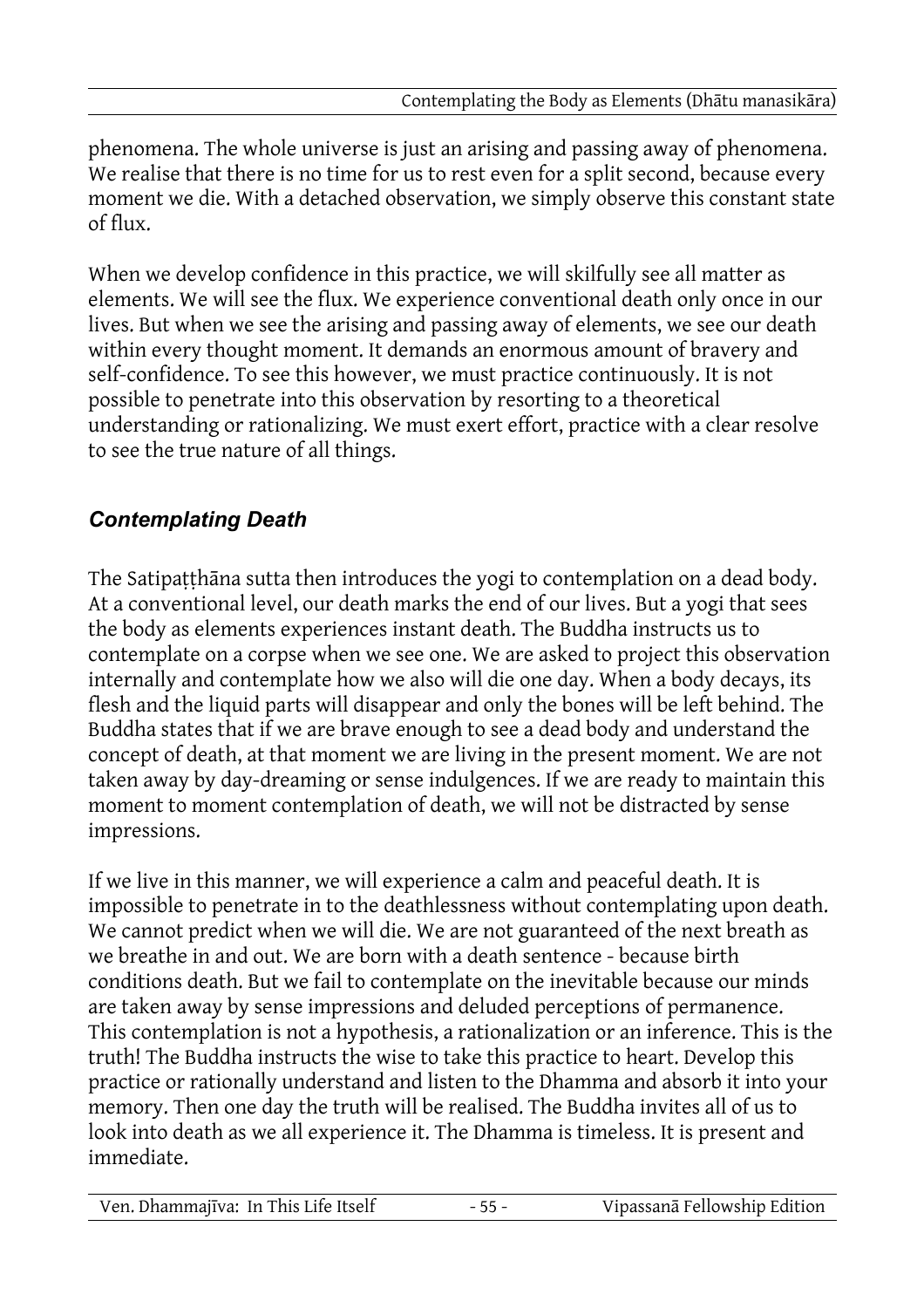#### *Questions and Answers*

*As you gradually progress in ānāpānasati meditation, there comes a point when your breath is not perceivable, but you are breathing and you are alive. At that point, where does our mindfulness lie, where is our consciousness?*

When consciousness is connected to the six sense doors, we experience seeing, hearing, touching etc. We are able to discriminate between one sense impingement and another. Sounds come and strike at the ear drum, smells rub on the sensitivity of the nose etc. But with one consciousness we can entertain only one object at a time. So we discard five of the six impingements at a given time. Also we exercise choice as sense impingements strike our consciousness. With choice comes the manifestations, fabrications, volitions etc. Whenever consciousness is connected to the senses, choice is implemented.

So we go to a silent place, close our eyes and meditate. As we continually note the breath, coming in and out, we find that it becomes less perceivable. What happens when the breathing ceases to exist?

At this stage, there is no sensation connected to the sense doors. This is called consciousness unrelated to the senses. This experience can be fearful for those who know only the consciousness related to the senses (indriyapatibaddha viññāna). The consciousness that is not connected to the senses is a preliminary or primordial form of consciousness. We are at home when we experience this state of mind. When consciousness is connected to the senses, it is like mixing muddy water into pure stream.

We must train ourselves daily to arrive at this state of consciousness that is unrelated to the senses (anindriyapaṭibaddha viññāna). In terms of concentration this is the maximum stage that you can reach. Formations (sankhāra) have no part to play in this experience. If we entertain this state continuously, for example for about two to three hours, we will not experience a single thought moment of distraction. We become silently aware. We gain a clearer understanding of the true nature of phenomena.

When we experience this consciousness unrelated to the senses (anindriyapaṭibaddha viññāna), we clear our minds from volition, fabrication and any colouration. Even though this is a temporary state of mind, we are progressing towards insight by building a pure foundation - just like white paper upon which

| Ven. Dhammajīva: In This Life Itself | - 56 - | Vipassanā Fellowship Edition |
|--------------------------------------|--------|------------------------------|
|--------------------------------------|--------|------------------------------|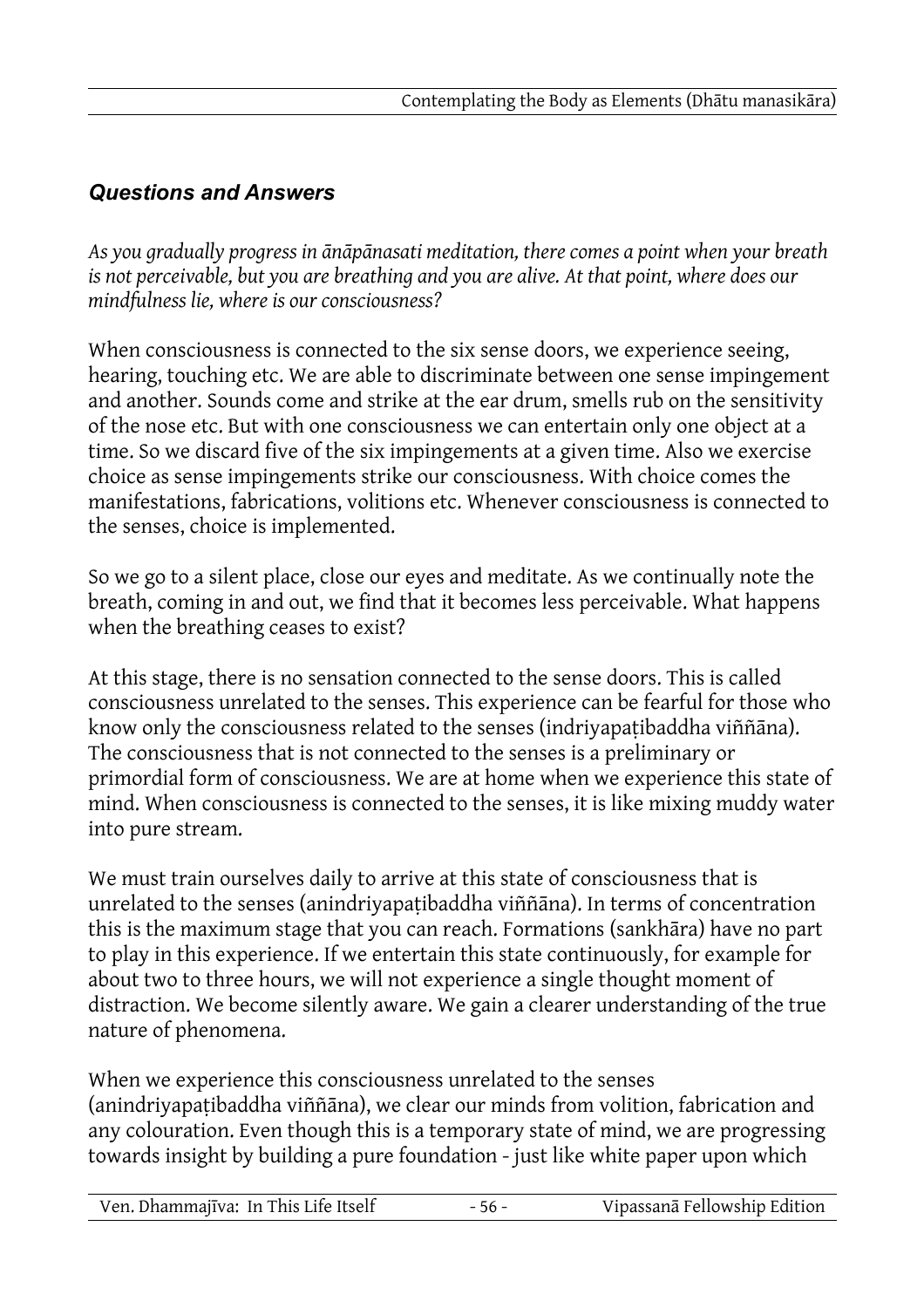you can draw. It is an immaterial form of experience. Some describe it as immaterial pleasure - nirāmisa sukha. In this very life, you can experience it. This results in vivekajaṃ pīti sukhaṃ "joy in the pleasurable form of seclusion". As it is free from visual objects, sound waves, smell, taste, touch and thoughts (viveka) seclusion leads to pīti (joy) and endowment and awakening. Mindfulness on the in and out-breath is one of the methods the Buddha has recommended to experience this consciousness unrelated to the senses. As you experience this consciousness unrelated to the senses, you experience death, a creative death, a separation from sensual objects - the very basis that we describe as existence.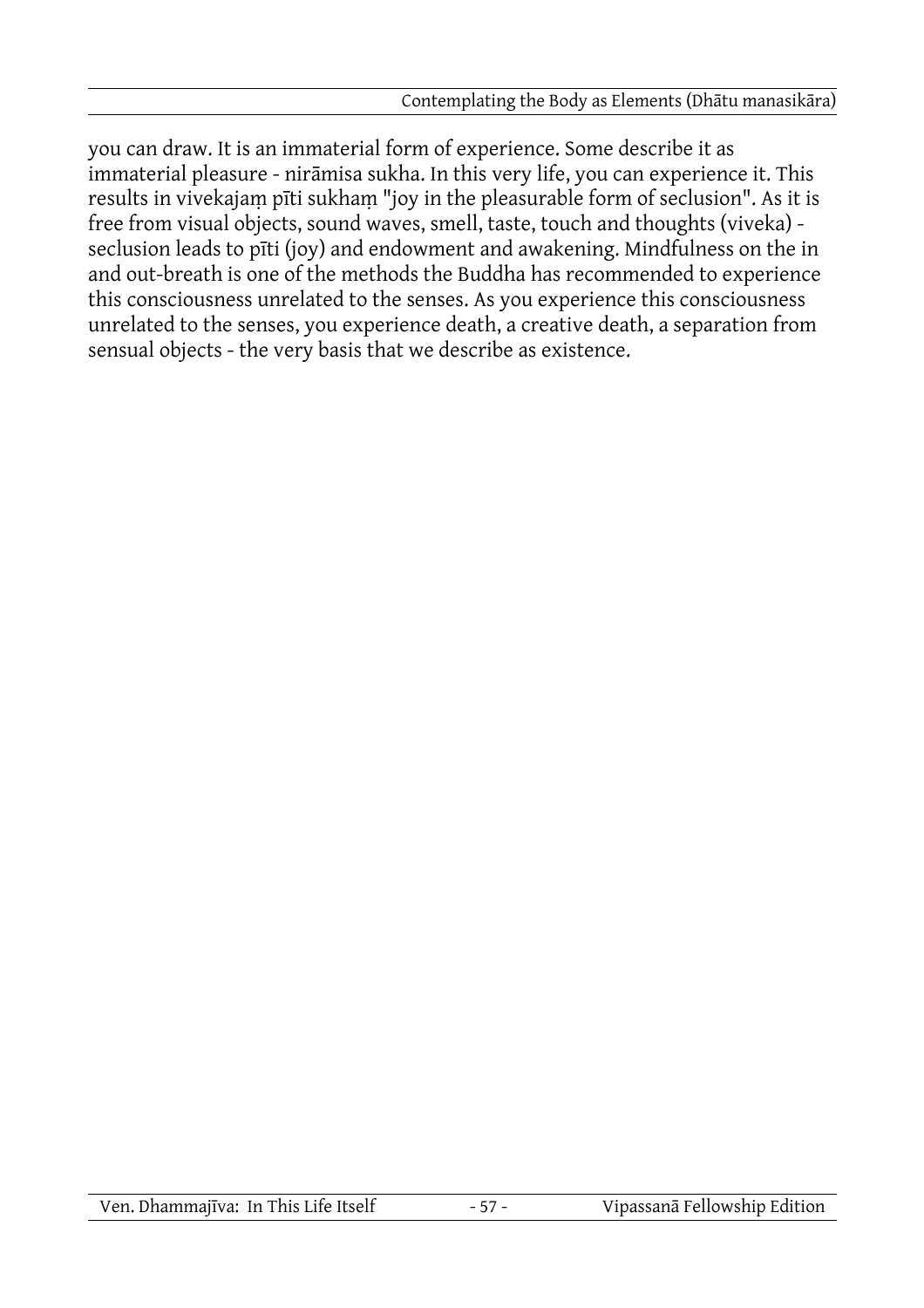## **Chapter 8**

## **Contemplation on Feelings (Vedanānupassana)**

Katañca bhikkhave bhikkhū Vedanāsu vedanānupassī viharati Idha bhikkhave bhikkhū Sukham vedanam vediyamāno sukham vedanam vediyāṃī ti pajānnāti Dukkhaṃ vedanaṃ vediyamāno dukkhaṃ vedanaṃ vediyāmī ti pajānnāti Adukkhamasukhaṃ vedanaṃ vediyamāno adukkhamasukhaṃ vedanaṃ vediyāmī ti pajānnāti Sāmisaṃ vā sukhaṃ vedanaṃ vediyamāno sāmisaṃ sukhaṃ vedanaṃ vediyāmī ti pajānnāti Nirāmisaṃ vā sukhaṃ vedanaṃ vediyamāno nirāmisaṃ sukhaṃ vedanaṃ vediyāmī ti pajānnāti Sāmisaṃ vā dukkhaṃ vedanaṃ vediyamāno sāmisaṃ dukkhaṃ vedanaṃ vediyāmī ti pajānnāti Nirāmisaṃ vā dukkhaṃ vedanaṃ vediyamāno nirāmisaṃ dukkhaṃ vedanaṃ vediyāmī ti pajānnāti Sāmisaṃ vā adukkhamasukhaṃ vedanaṃ vediyamāno sāmisaṃ adukkhamasukhaṃ vedanaṃ vediyāmī ti pajānnāti Nirāmisaṃ vā adukkhamasukhaṃ vedanaṃ vediyamāno nirāmisaṃ adukkhamasukhaṃ vedanaṃ vediyāmī ti pajānnāti Iti ajjhattaṃ vā vedanāsu vedanānupassī viharati Bahiddhā vā vedanāsu vedanānupassī viharati Ajjhattabahiddhā vā vedanāsu vedanānupassī viharati Samudaya dhammānupassī vā vedanāsu vedanānupassī viharati Vayadhammanupassī vā vedanāsu vedanānupassī viharati Samudaya vaya dhammanupassi vā vedanāsu vedanānupassī viharati Atti kāyoti vā panassa sati paccupaṭṭhitā hoti Yāvadeva ñanamattāya patissatimattāya anissito ca viharati na ca kiñci loke upādiyati Evanpi ko bhikkhave bhikkhū vedanāsu vedanānupassī viharati

The second foundation of mindfulness described in the Satipatthana sutta is the contemplation of feelings (vedanānupassanā). In this contemplation, the yogi is

| Ven. Dhammajīva: In This Life Itself | $58 -$ | Vipassanā Fellowship Edition |
|--------------------------------------|--------|------------------------------|
|                                      |        |                              |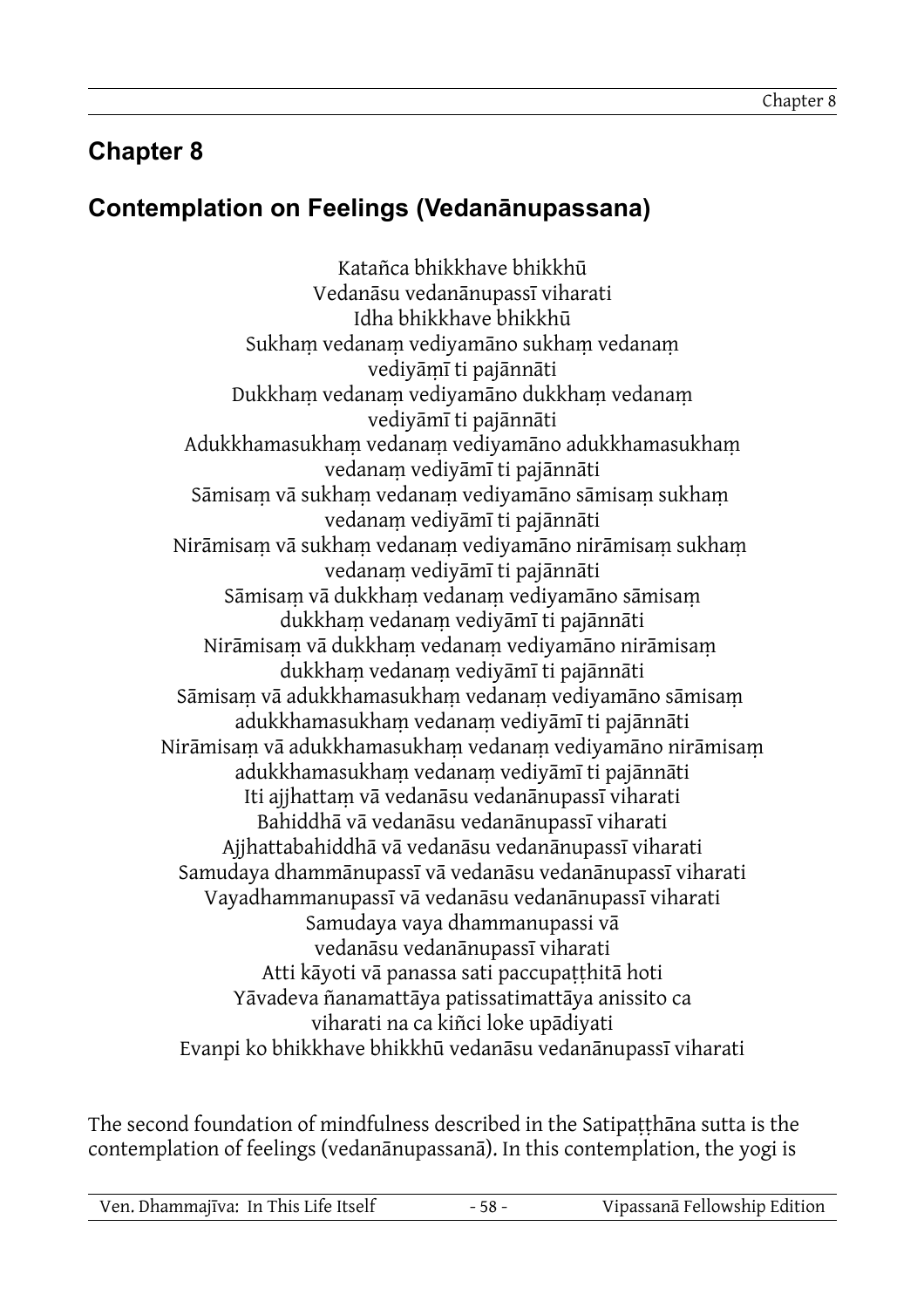instructed to become aware of feelings as feelings without forming ownership. Whether they are pleasant, unpleasant or neutral, the yogi must mindfully be aware of the experience.

In insight meditation, we start with prominent objects of contemplation and progress towards more subtle aspects of Dhamma. Therefore, we begin with the material aspects of the breath and see its composition by the four elements as discussed in the previous chapter. When the breath becomes subtle and we enter a state of deep concentration, our attention is diverted to feelings. Then we become aware of feelings - the pleasant feeling, painful feeling, neutral feeling etc. At this stage, a natural change-over from a contemplation of the body (kāyānupassanā) to a contemplation of feelings (vedanānupassanā) occurs. Then our attention is directed towards the mental aspects.

A yogi can experience feelings in many ways during a period of sitting meditation. When a yogi reaches a particular level of concentration, he or she will experience joy or rapture (pīti). This experience marks progress during meditation. At this stage, according to the Satipaṭṭhāna instructions, a yogi must become aware of the pleasurable sensation as a feeling and note it as such, instead of reacting or unmindfully indulging in it. Mindfully, you must become aware of the experience. This technique is the same when experiencing unpleasant feelings. For example, during a session of sitting meditation, a yogi can become disheartened when the meditation is not going well. Or else, the yogi may become disgusted and begin to experience unpleasantness when the breath's prominence gradually disappears. A yogi may experience bodily pains. Bodily pains however involve both material and mental aspects. Instead of reacting, the yogi must become aware of the pain and try to see its beginning, middle and the end.

We encounter many moments of pleasure and pain in our daily lives. But we are rarely aware of them. However, during meditation, when our minds are introduced to the primary object, we are able to note both pleasant and unpleasant feelings. Here the Buddha's instructions are for the yogi to remain neutral and be aware of the experience when pleasant or unpleasant feelings arise. Whether it is pleasure or pain, both are feelings. So yogis must contemplate feelings as feelings and should not introduce a qualitative measure based on their past experience.

#### *Neutral Feelings*

As we become aware of pleasure and pain with continuous momentum during meditation, we gradually observe feelings as episodes that arise and pass away. In

| Ven. Dhammajīva: In This Life Itself | - 59 - | Vipassanā Fellowship Edition |
|--------------------------------------|--------|------------------------------|
|--------------------------------------|--------|------------------------------|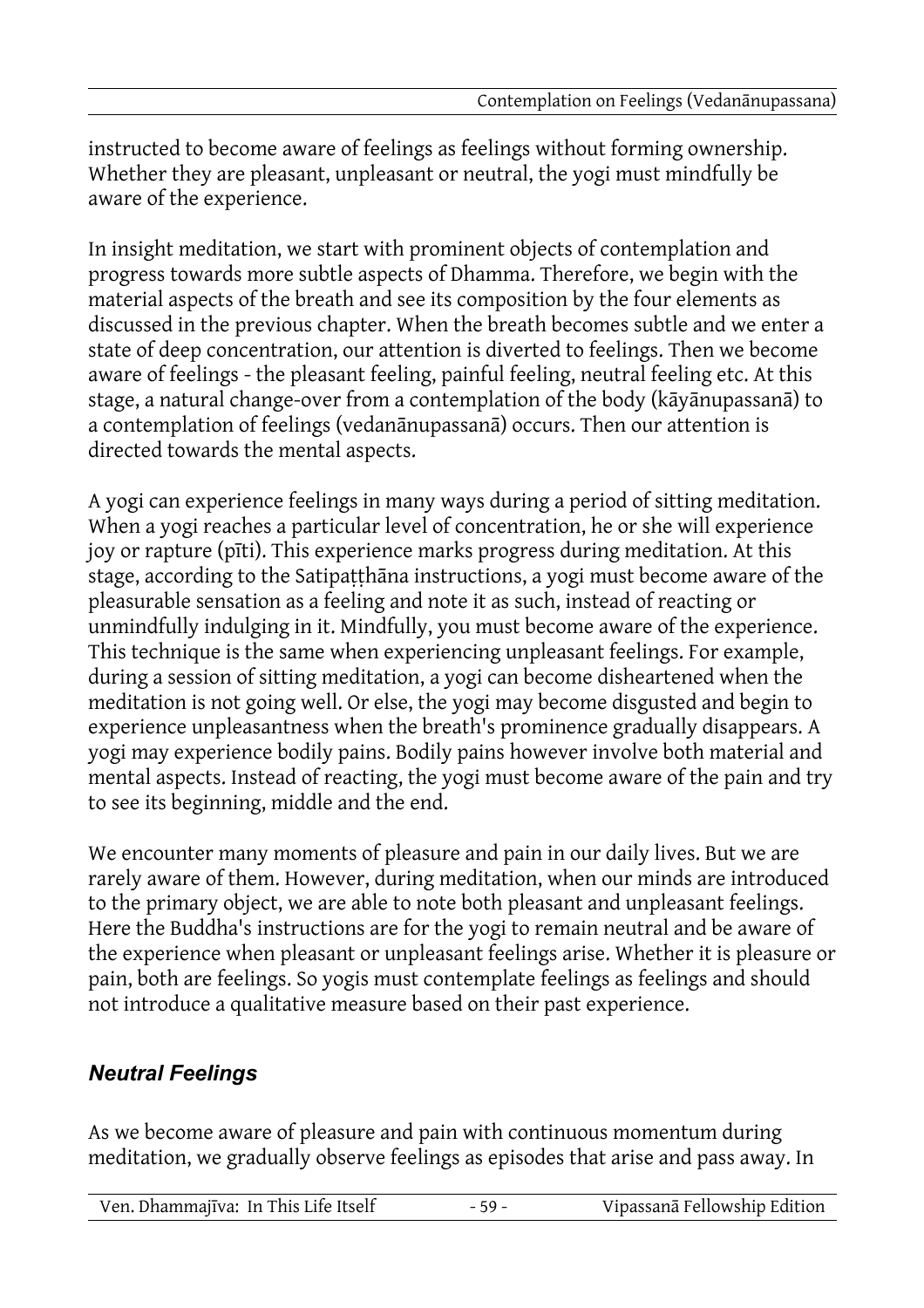between each episode, we see a gap like. If you are breathing in, you experience the beginning, the middle and the end of the in-breath. Before the out-breath becomes perceivable, there is a gap. What is the feeling of the gap? It is subtle and you cannot perceive it. But when the movement of the breath commences, you can immediately catch it and perceive it. Similarly, with continuous mindfulness of feelings, we are able to observe the gaps or the pauses at the end of one feeling and the commencement of the next. Sometimes this gap is very long. But we are not aware of it. Because it is so subtle, mindfulness cannot beam upon it. For example, when we look at the sky at night, we only see the stars. We rarely see the space inbetween. Our tendency is to aim at positive signs - the stars or the light. So we don't see the space, the darkness. But when we look at the sky, aiming at the stars, for much of the time we will begin observing the space knowingly or unknowingly. Because we do not value the space, we simply don't see it.

Similarly, with continuous mindfulness, if you observe the beginning, the middle and end of pain or pleasure, you will see that there is a gap between the end of one sensation and the beginning of the next. That is a neutral feeling (adukkhamasukha vedanā). Experiencing neutral feelings is a very subtle and deep observation. It does not have the quality of either pain or pleasure. Buddhist commentaries describe this as a darkness that our eyes cannot see. Our ordinary consciousness cannot touch it. It is very subtle. Generally we feel that pain gives rise to pleasure and pleasure gives rise to pain. So we see the continuity in feelings. But we miss the gaps in between consecutive sensations.

In the Culavedalla sutta, upāsaka Visākha questions Dhammadinnā, the arahant nun: "What is the pain and pleasure in the pleasurable feeling?" Dhammadinnā responds: "The arising of the pleasurable feeling is a pleasure; the disappearance of a pleasurable feeling is a pain". Then upāsaka Visākha asks: "What is the pain and pleasure of the painful feeling". Dhammadinnā responds: "The arising of pain is a painful feeling; the disappearance of the pain is pleasurable". Finally, upāsaka Visākha asks: "What is the pain and the pleasure of the indifferent feeling?" Dhammadinnā responds: "Being aware of an indifferent feeling is a pleasure, to not know an indifferent feeling is painful".

We are rarely aware of indifferent feelings. When we receive meditation instructions, we are asked to see the in-breath and out-breath, but not the indifferent feeling. We start with aspects of materiality as they are more prominent and we can feel them. Then the breath disappears gradually and we are left with an observation of feelings - pleasure and pain. As we continually exert mindfulness on the feelings that arise and see their beginning, the middle and the end, we see the gap in between them. Then we experience indifference. Being aware of indifference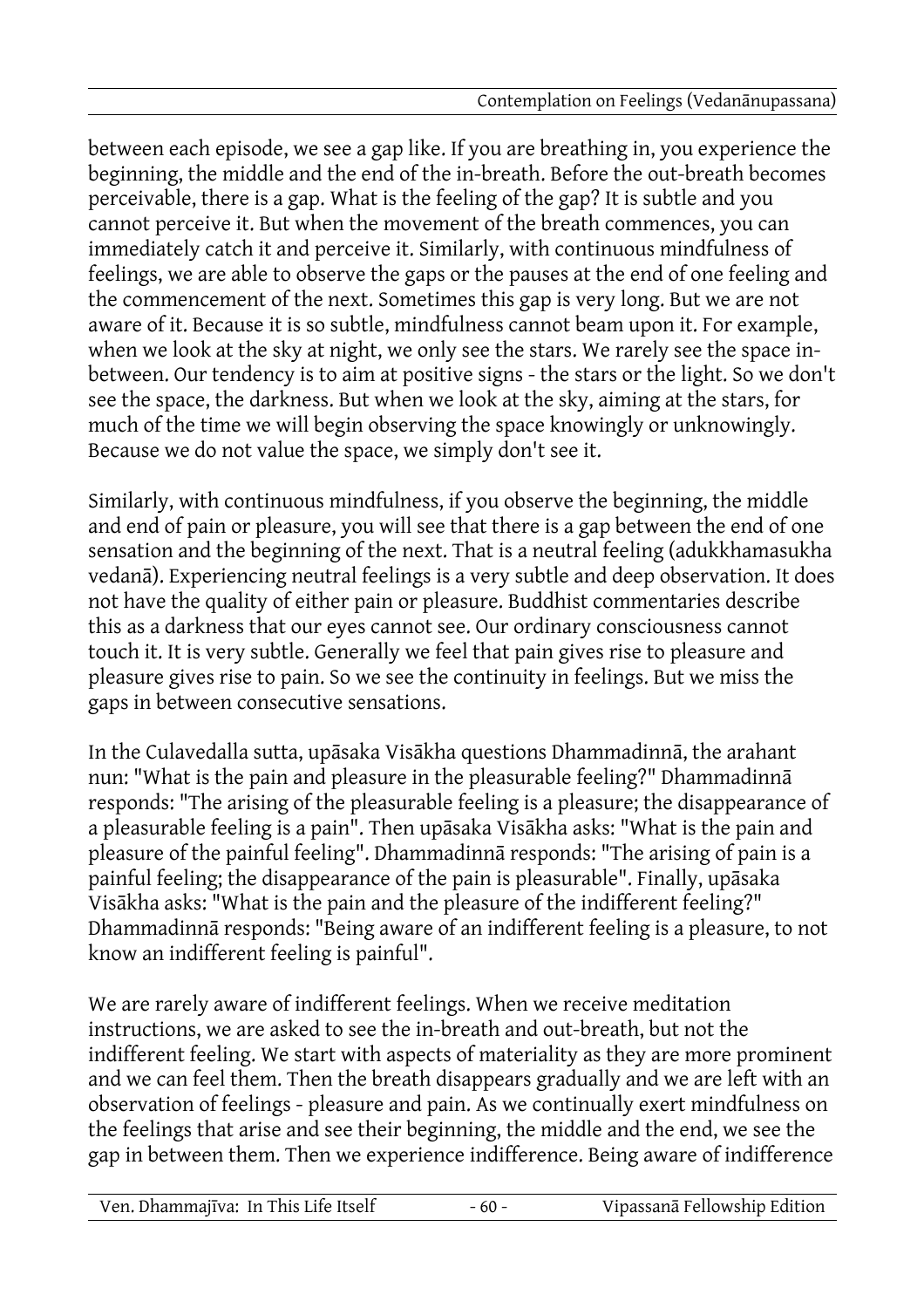is an immaterial pleasure. Just like the sky at night with an infinite span of space, for most of our daily lives we remain in a state of indifference. But we are not aware of it. We are too caught up in pursuing pleasure at the cost of pain, or perpetuating pleasure with positive sentiments that we are unable to see the indifference.

If you follow meditation instructions with precision and accuracy, progressing with mindfulness on materiality, which then leads to mentality, you will progress towards indifference. It is like observing the sea from afar. Our nature is to fix our attention on the thin layer of water, the ripples and the waves, when we first arrive at the beach. We watch the waves. We can even count how many come ashore and go back into the sea. If we observe beyond the waves, we see a glare. Then we don't see wave after wave any more, not a single wave, but only a straight line. We experience the same during meditation. When the meditation is immature, we observe the waves with greater force. But if we penetrate deeper, the difference between the waves will disappear. We see the water as if it is shaking. Sometimes there are frills and thrills. When we progress deeper into meditation, we reach a state of indifference, a state of deep calm, just like the stillness of the deep ocean horizon.

## *Material and Immaterial Feelings*

In the Salāyatana vibhanga sutta, the Buddha explains how household pleasure, pain and indifference can lead to complete emancipation. Pleasure, pain and indifference can be separated into household life (gehasita) and to a life of renunciation (nissarana sita). The Buddha's instructions are to skilfully replace household pleasure with the pleasure of renunciation.

Skilfully, a yogi must replace household pleasure with the pleasure of a renunciate. Thus, materialistic pleasure is replaced with an immaterial form of pleasure. Unless you practice meditation and experience the benefits of a renunciative form of pleasure, you will not see its value. In the household life, you experience grief or sorrow when you hear that your relatives or friends are unwell. When your properties are destroyed you become hurt. On the immaterial level, monks or yogis that diligently practice also endure pain and suffering. Because they have not yet become a stream entrant, a sotāpanna, they become disheartened. According to the Buddha, however, experiencing this form of pain is better than household pain because it does not arise out of desire. It is immaterial. The Buddha instructs the yogi to replace ignorance of indifference with an awareness of indifference, thus penetrating the myriad tensions that exist unknown to the yogi.

| Ven. Dhammajīva: In This Life Itself | Vipassanā Fellowship Edition |
|--------------------------------------|------------------------------|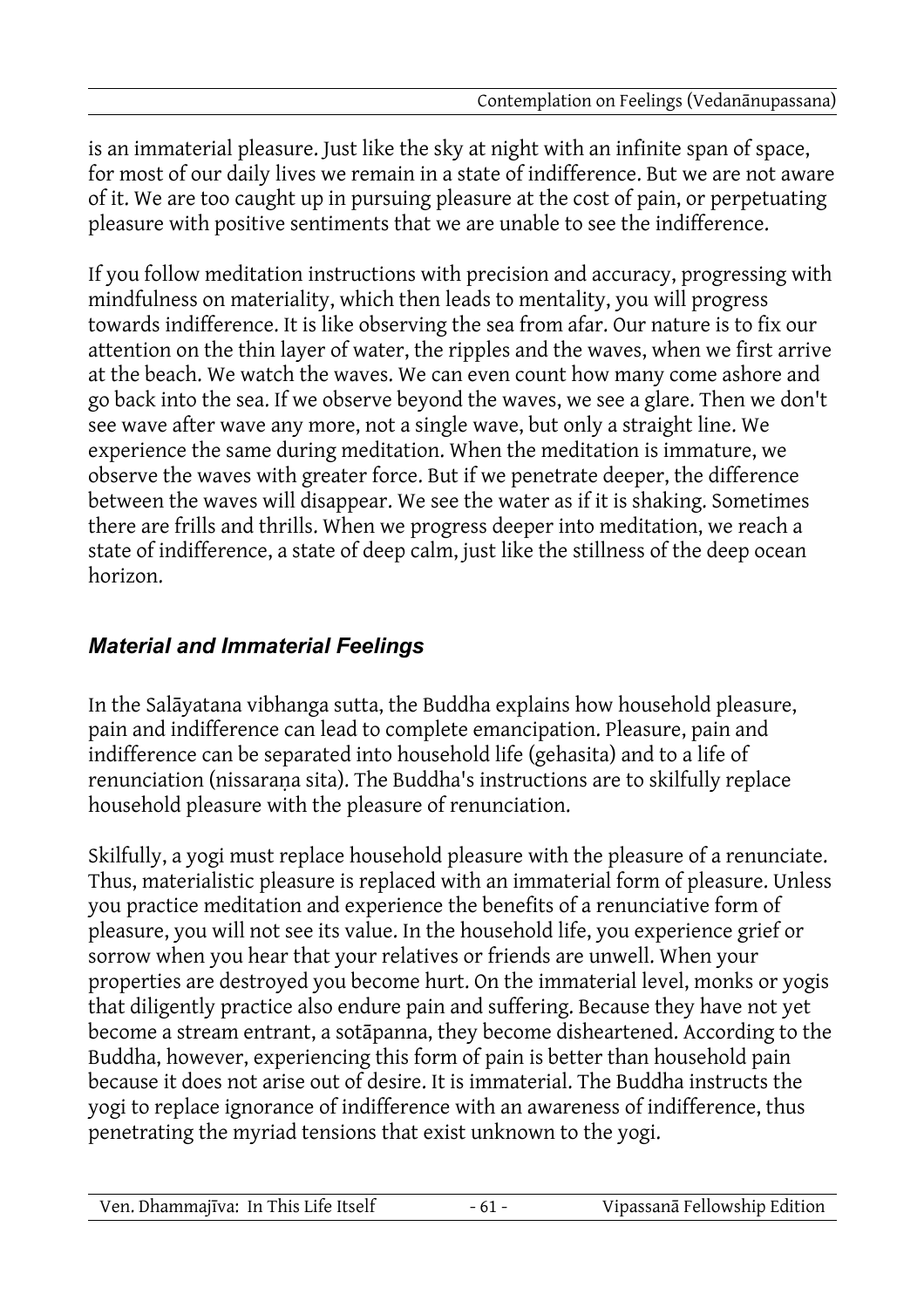A yogi must replace the pain of being ignorant of indifference with the pleasure of knowing indifference. Not all meditation sessions are successful. During a session of meditation, you may find that your mind is scattered and that you are moving away from the primary object. So you become disappointed. Instead of becoming disheartened, you must become aware that you are experiencing an unpleasant state of mind. When you become mindful of your experience, you will immediately experience contentment and pleasure. Thus you replace renunciative pain with renunciative pleasure. That is what the arahant, Dhammadinnā meant when she said that seeing the end of an unpleasant feeling is pleasure. You must be patient to endure pain and see its end.

All dark clouds have a silver lining. But we can see it only if we see the cloud in its totality. Pain can be recycled to give way to pleasure. It is inevitable that yogis endure pain during meditation, in particular when vipassanā insights unfold in practice. Experiences of insight are not without pain.

But the pleasure experienced at the end of pain is still insubstantial. Indifference however is more consistent and natural than the vibrations of pain and pleasure. So the Buddha recommends that renunciative pleasure must be replaced with renunciative indifference. When you experience indifference, you are like a turtle that takes all its limbs under its shell. Whatever distractions may occur, both internally and externally, whether they are sounds, pains or thoughts, with continuous mindfulness and well developed concentration you can remain with the primary object.

Indifference experienced during meditation is two-fold. One is the yogi's indifference to internal and external distractions when establishing continuous mindfulness on the primary object - nānatta sita upekkhā. The second is the indifference experienced in deep undisturbed concentration - ekagga sita upekkhā. To maintain the latter during meditation is very difficult. A yogi must have perfected morality and exerted energy to maintain continuity of concentration. As you progress with meditation, you replace household feelings with those of the renunciative life, renunciative pain with renunciative pleasure, renunciative pleasure with renunciative indifference. At this stage, you enter into deep concentration, a stream of consciousness unrelated to the senses. You experience just being. You reach a state of mind that is incommunicable in words. Because language is based on expression of feelings, it is difficult to communicate a neutral state of mind. Your experience is so subtle that it is indescribable.

A yogi must experience all the feelings, without leaving anything out (iti ajjhattam vā vedanāsu vedanānupassī viharati). Then, by inference, he or she understands

| Ven. Dhammajīva: In This Life Itself | $-62-$ | Vipassanā Fellowship Edition |
|--------------------------------------|--------|------------------------------|
|                                      |        |                              |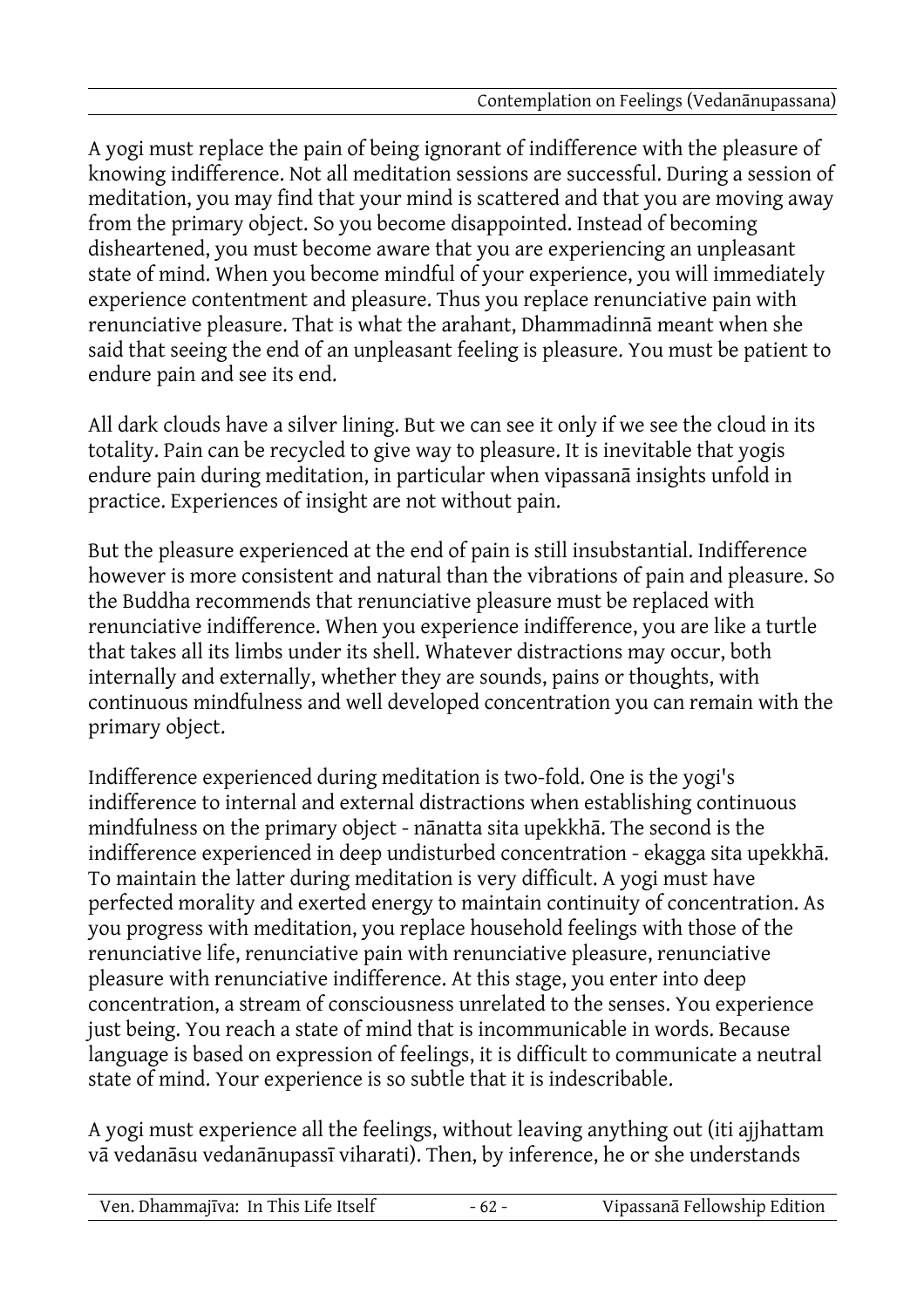that others experience the same feelings (bahiddhā vā vedanāsu vedanānupassī viharati). In the conventional world, we import a gender or a sex to what we experience and we differentiate what we feel. Or else, we differentiate feelings according to pain and pleasure. Instead, we must observe the universality of feelings. Then we will be able to see the whole of humanity through the sensations we encounter.

Whenever a feeling arises, you are prepared to experience it as such (samudaya dhammānupassī vā vedanāsu vedanānupassī viharati). When a feeling disappears, you are not disheartened. You know that is its nature (vaya dhammānupassi vā vedanāsu vedanānupassī viharati). When you observe the arising and passing away of feelings, the difference between pleasure and pain disappears (samudaya dhammānupassī vā vedanāsu vedanānupassī viharati). Then you are only experiencing the indifference. You simply see that this is an ocean of feelings (atti vedanāti vā panassa sati paccupattitā hoti). You mindfully experience feelings. You awaken to wisdom and strengthen your mindfulness (yāvadeva ñanamattāya patissatimattāya anissito ca viharati naca kiñci loke upādiyati). Then you will not grasp either feeling as pleasure or pain. You will neither recognize yourself with the flux of pain nor identify yourself with the pleasure. With a healthy detachment to the sensation, you will neither personalize the feeling, nor will you make the slightest attempt to maximize or minimize the pleasure and pain experienced in life.

The world around us is in a continuous pursuit of pleasure. To appreciate the profound Dhamma preached by the Buddha, we must mindfully retract from this pursuit. Mindfully,we must become aware of pain and pleasure as mere feelings.

May you all experience indifferent feelings in your meditative practice!

## *Questions and Answers*

*In our day to day lives as the sense impingements enter our consciousness, the transition between corporeality and mentality happens very swiftly. So, is it your recommendation to become aware of the sense impingement as soon as it arises?*

Eye consciousness is very swift and therefore being aware of "seeing" is very difficult. So we are instructed to start with the most prominent of the five aggregates - the body. Of the body and the four elements, especially the air element is the most prominent. Therefore, the Buddha instructs us to focus on the in-breath and the out-breath During ānāpānasati bhāvanā we focus on the air element. Then

| Ven. Dhammajīva: In This Life Itself |  | Vipassanā Fellowship Edition |
|--------------------------------------|--|------------------------------|
|--------------------------------------|--|------------------------------|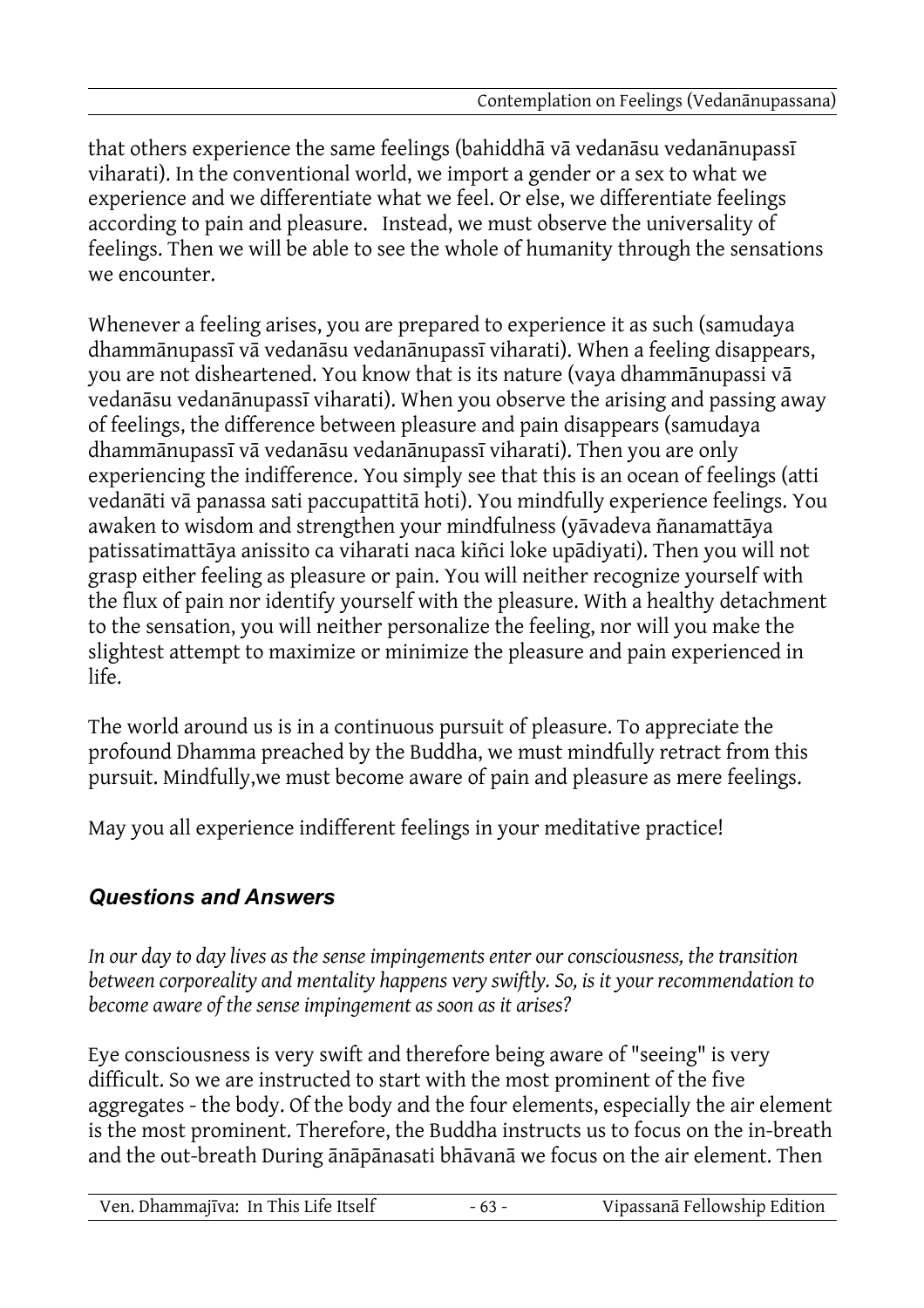we proceed towards the four mental aspects. Of this, the most prominent are the feelings. Then we proceed towards the other mental aspects. Theoretically, we can say that one must become aware as soon as the sense object impinges on the consciousness. But in practice, we must follow the gradual sequence - moving from what is prominent and perceivable to the subtle.

*How does a Yogi retain mindfulness when the mind experiences unpleasantness during meditation?*

First, become aware that you are now experiencing unpleasantness. With this awareness, you come to the present moment - exert mindfulness. It is easy for us to be mindful of pleasant feelings. But unpleasantness is something that we wish to get rid of. Leave aside the unsatisfactoriness or unpleasantness, entertain the mindfulness. Whenever an experience is unpleasant, the mind reacts. We want our pleasant feelings back! Under the light of mindfulness however, we see the difference between action and reaction. When we are mindful of the feeling, pleasantness and unpleasantness has the same taste. They become two sides of the same coin.

Take the example of a burglar that is regularly breaking into houses. One day the State hires a private investigator. Assume you are the private investigator. If you are keeping a keen eye on the burglar, he or she would be breaking into the house under your surveillance. If you are doing your job properly, the burglar is likely to get caught isn't he? Even though you are following the burglar, you don't have the right to catch the burglar do you? Your job is simply to keep a keen eye on what is happening, what time the burglar becomes active, what he does etc. In a similar vein, mindfulness lacks the jurisdictional rights like the private investigator. Its task is to be mindful of the object - be mindful of the burglar. Once the police are tipped off, then the police will catch the burglar. So you must appreciate the true function of mindfulness and its quality. Whether you are experiencing a pleasant or unpleasant state of mind, it does not matter, you just become choicelessly aware. Do not choose or discriminate between feelings and try to maintain one form of feeling and discard the other - be choicelessly aware of the pleasantness and unpleasantness under the light of mindfulness. Pain will no doubt lose its vigour under the power of mindfulness.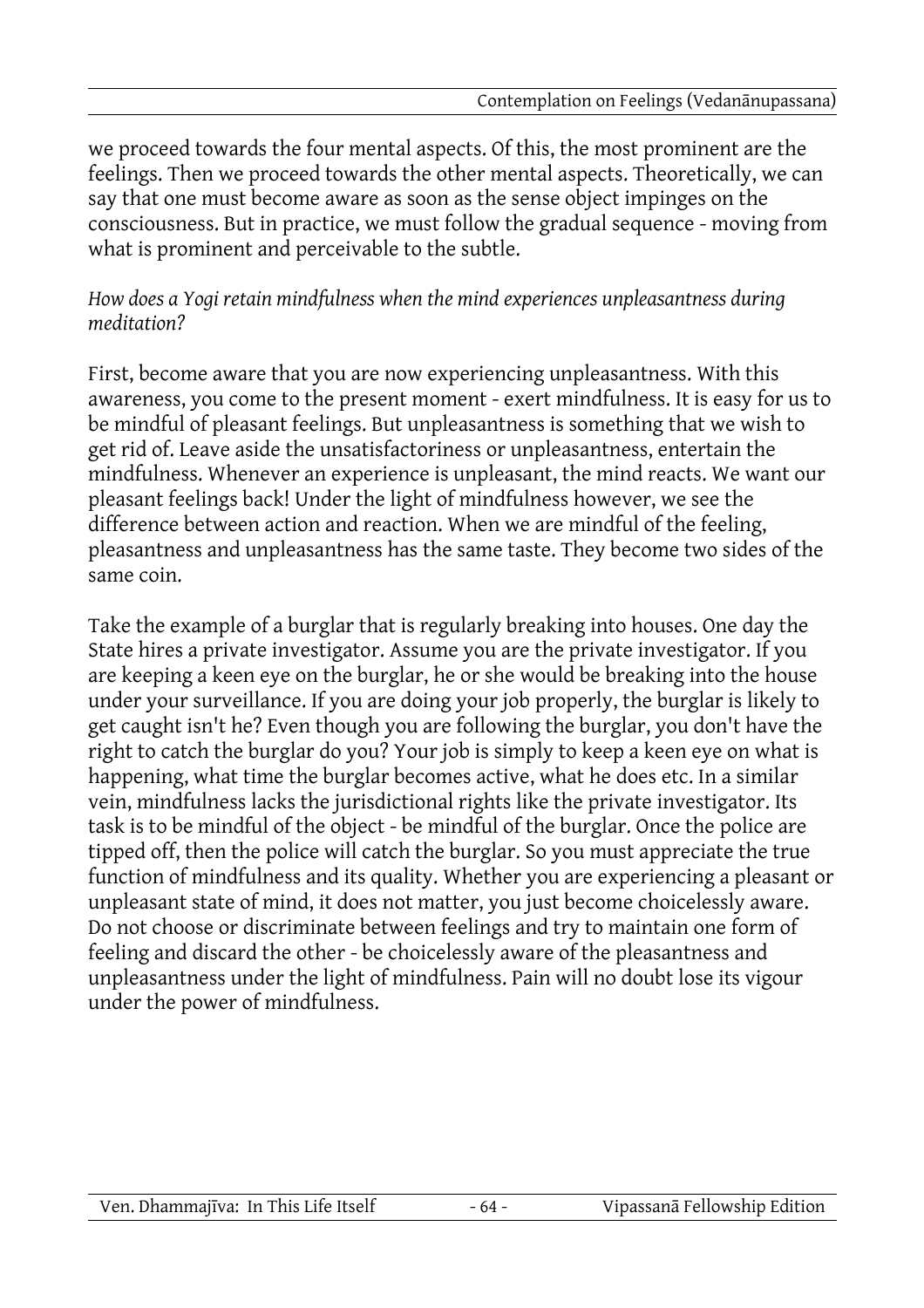# **Appendix**

#### *Instructions for sitting meditation, walking meditation and establishing mindfulness in daily affairs*

## *Sitting meditation*

A yogi can practice both insight meditation and concentration meditation (vipassanā and samatha bhāvanā) during ānāpānasati bhāvanā. In the Satipaṭṭhāna sutta, Ānāpānasati sutta and the Girimānanda sutta, the Buddha discussed the suitable environment and the appropriate posture for the ānāpānasati practice.

Ānāpānasati bhāvanā must be practised in a relaxed environment, with a little breeze and a medium amount of light. The yogi must be in solitude and consider a comfortable and conducive posture. It is recommended that the yogi sit firmly on the ground in the full lotus posture. Alternatively, the yogis can sit in a half-lotus or quarter-lotus posture. Yogis with disabilities or weak health conditions, precluding them selves from sitting on the ground, can use a meditation bench or a straight back chair. It is important that the yogi sits in a symmetrical and relaxed manner, keeping the upper part of the body erect. An erect posture facilitates the movement of air through the body and energizes the meditation practice.

Close your eyes and sit in a comfortable, relaxed, symmetrical and erect manner. Then become mindful of the sitting posture. Scan through the posture and bring your mind to the present. Do not think about the past or the future, the person sitting in front of you or those around you. It is preferable if you are in a solitary place with the least amount of distractions.

If you customarily sit in a particular place, you will become accustomed to it and it will be conducive for your practice. Early sittings of course will be a trial and error process. Through experience, you will identify the most conducive posture for you. Once you know your alignment and the posture that works best, you can commence ānāpānasati bhāvanā. Bring your attention to the present, to the "here and now". Sitting in this manner in itself is a meditative experience. Remain in the present to avoid chain thoughts, irritating sounds or bodily pains from disturbing you.

Focus your attention on the primary object. Then your attention will converge to one part of the body - your nostrils, the top of the lip, the throat or the diaphragm. Do not do forced breathing to locate the in-breath and the out-breath, or to gain a

| Ven. Dhammajīva: In This Life Itself |  | Vipassanā Fellowship Edition |
|--------------------------------------|--|------------------------------|
|--------------------------------------|--|------------------------------|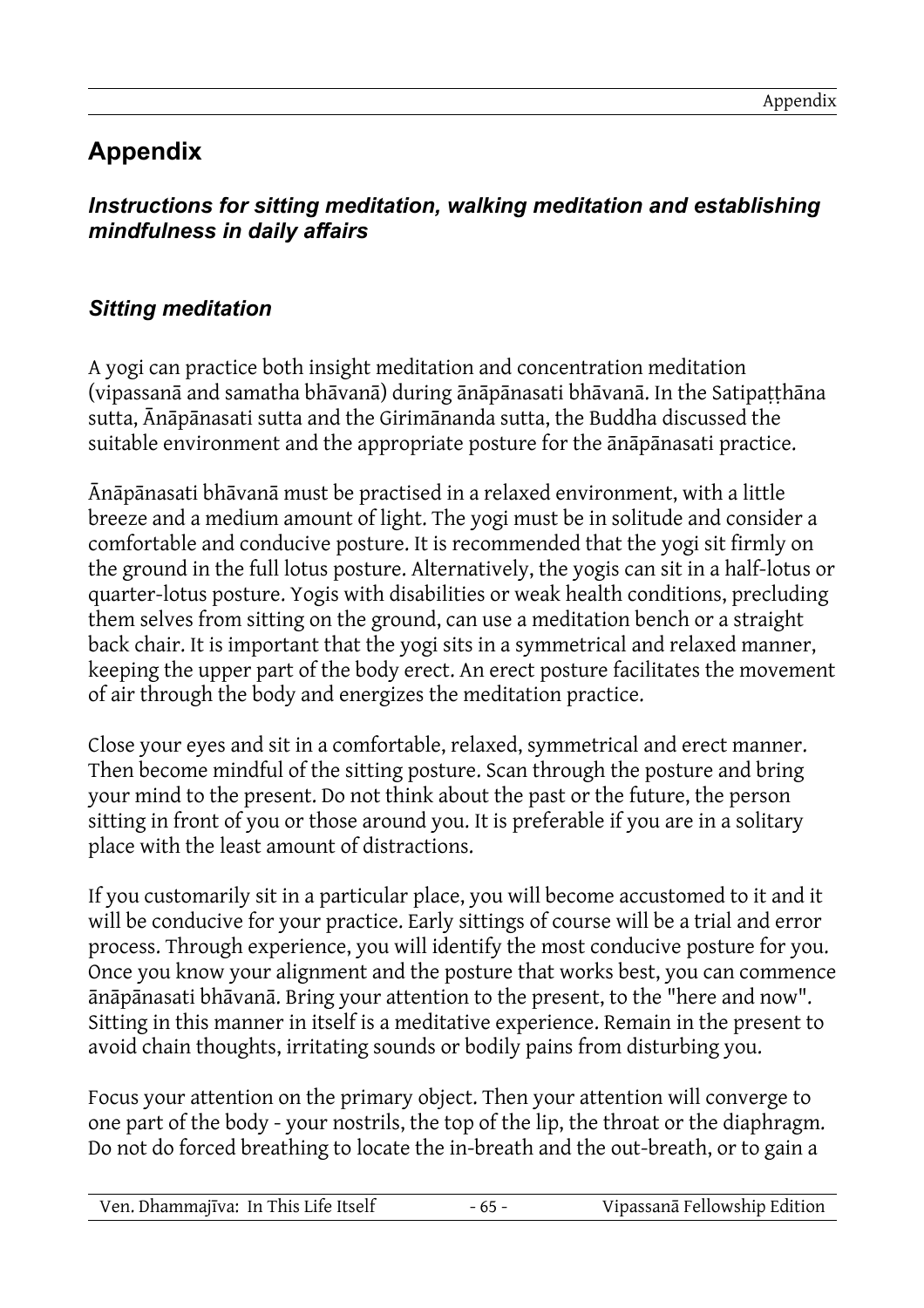prominent experience. Let the breath become prominent at its own pace.

Gradually, the in-breath and the out-breath will become prominent. The breathing must be natural and not forced. Just be aware of the in-breath and the out-breath occurring. As you continually focus on the in-breath and the out-breath, the breathing process will become prominent at a particular point. Then, your attention should be refined to this point.

According to the Satipatthana sutta, you should focus on the object in front of you (parimukhaṃ satiṃ uppatthapetvā). Classically, the attention of the in-breath and the out-breath is referred to as being at the tip of the nose or at the top of the lip (as an object in front of you). But some may find the most prominent point of touch to be in the middle of the skull, the throat, the chest or in the naval. Wherever it may be, your attention should be confined to one place and you should not allow the mind to move from one place to another. Your focus will become refined as you progress with the meditation. With a refined focus, calmness will set in.

You must observe the in-breath as a separate unit from the out-breath. Observe the in-breath and its touch. Be fully aware of the out-breath as it occurs. Gradually the noting mind will move closer to the breath and you will experience the in-breath and the out-breath in a contrasting and different manner. For example, you will observe that the air draught of the in-breath is cooler and that the out-breath is warmer. Or else, you will observe that the in-breath is longer than the out-breath or vice versa. Do not manipulate what is occurring. Just observe the transaction of air.

Owing to continuous mindfulness, you will not be distracted by irritating sounds, bodily pains, day dreaming or fantasizing. But external distractions will interfere. If distractions come and go without any interference, you can continue to observe the in-breath and the out-breath. By making a mental note of the in-breath as "in" and the out-breath as "out", you can keep casual thinking, bodily sensations or sounds at bay.

With continuous mindfulness, the breathing will become subtle. The mind will have a refined observation and the body will calm down. The breath will become less prominent. Mindfully, you must observe the difference between continuing inbreaths and continuing out-breaths. Earlier you observed the difference between the in-breath and the out-breath. At this stage, you must observe the in-breaths and the out-breaths in the totality, from the beginning, through the middle to the end. Observe the difference between one in-breath to the next and one out-breath to the next.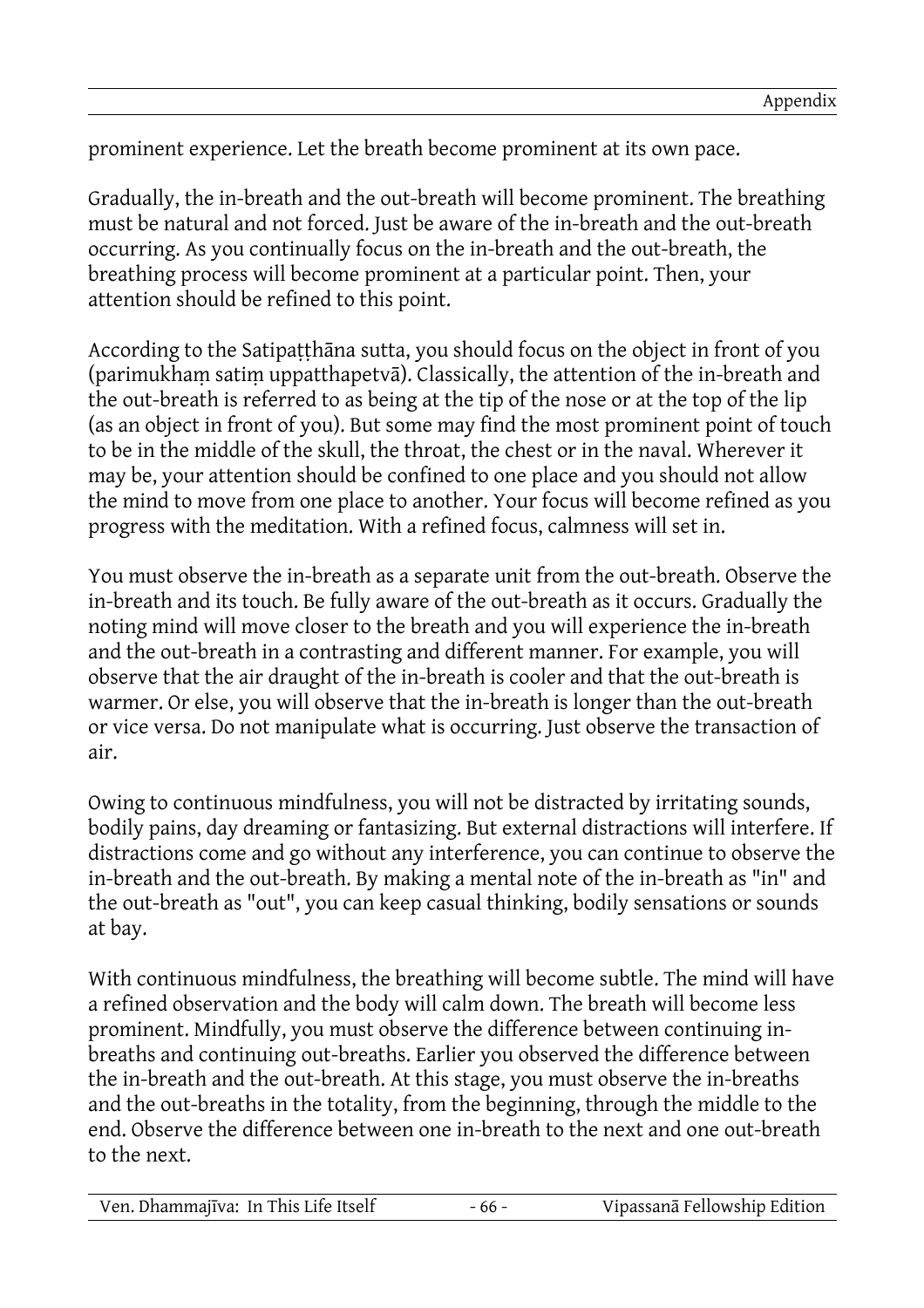Distractions such as thoughts, sounds or bodily pains will occur. Do not react to them. If you are a habitual thinker and day-dreaming occurs, make a mental note that you are "thinking" and bring your attention back to the breath. Or else, you should note it as "thinking-thinking-thinking", "day-dreaming - day-dreaming day-dreaming" or " fantasizing-fantasizing-fantasizing''.

Whenever thinking is noted as "thinking", you are able to detach yourself from digesting the contents of the thought. Simply become aware that "thinking" has occurred and not be concerned about the content of the thought. Similarly, if a sound irritates you, just note it as "hearing-hearing-hearing". When pain arises, note it as "pain-pain-pain". When they recede, come back to the breath and note the in-breath as "in" and the out-breath as "out". The line between the noting mind and the object of meditation must be straightened. That is the purpose of meditation.

Your observations during meditation must be discussed with an advanced yogi every two to three days. By doing this, you can receive guidance on how to advance in your practice. The distractions encountered in the practice will be specific to your personality traits. Accordingly, it is important to report them to an advanced yogi who can give the appropriate instructions. With practice, you can determine whether your natural inclination is towards concentration or insight meditation. It is very difficult to predict this beforehand. Both the meditation and the reporting will lead to the proper path. Your observations must be clear and your reporting should be to the point.

Generally, a beginner yogi must do at least an hour of sitting meditation daily

#### *Walking Meditation*

After a meal or a sleep, it is recommended that you do walking meditation before sitting meditation. Further, a period of walking meditation before sitting serves to focus the mind.

In traditional meditation centres there are open-air and internal walking meditation paths. Internal meditation paths are covered to avoid adverse weather conditions.

Before commencing walking meditation, stand at the end of the walking meditation path and contemplate the body. Then you bring your attention to the present

| Ven. Dhammajīva: In This Life Itself | $-67-$ | Vipassanā Fellowship Edition |
|--------------------------------------|--------|------------------------------|
|--------------------------------------|--------|------------------------------|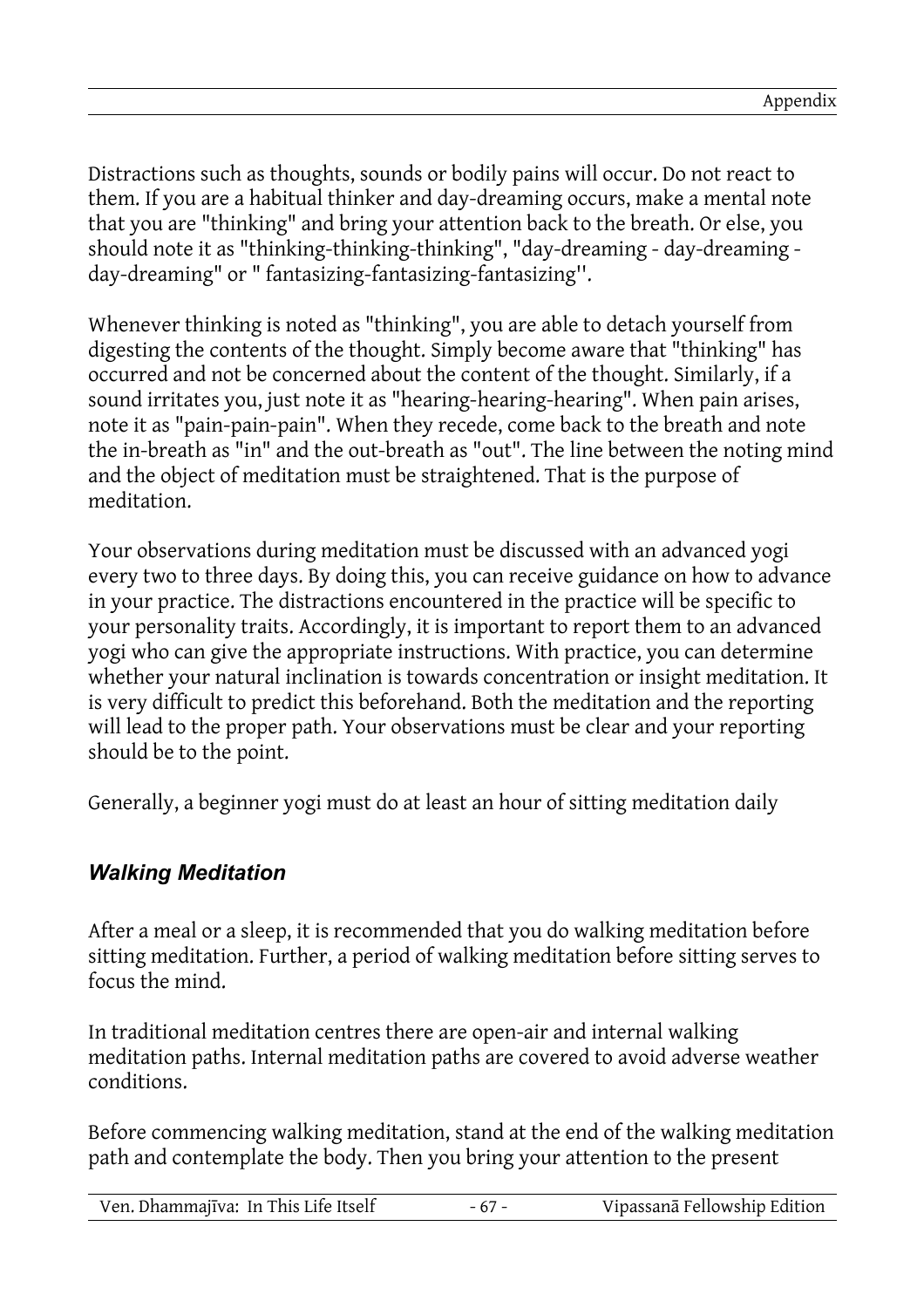moment. During walking meditation, you establish mindfulness amidst activity as your eyes are open and you will hear the sounds of birds and the external environment. Thus, any mindfulness established can be carried forward to day to day activities.

The yogi must first walk up and down the path to activate blood circulation (especially after a long session of sitting meditation). You must walk at a normal pace to ensure that the path is suitable and that there are no obstructions. As you walk, be aware of the movement of the feet. Your arms must be as if tied in front of you or behind you. Your attention must be on the movement of the feet. When the right foot moves, you must observe the experience of the movement and the sensations of the foot. Experience and note the sensation of the sole touching the ground. Observe whether it is a coarse or soft sensation. Then shift your focus to the left foot, its movement and the sensation as it touches the ground. Your attention could also be kept on the movement of the joints, the ankle and so forth.

Your eyes should be cast down and you must look about five feet ahead of you. The eyes should be focused on the walking path. Just as during sitting meditation, your attention may be carried away by thoughts and sounds. However, your attention should remain with the right foot and the left foot as much as possible. With continuous attention on the right foot and the left foot, you can keep distractions at bay and proceed without any interference.

During walking meditation,you exert energy to maintain the focus on the steps and to note the movement of the feet. Accordingly, the energy that is exerted must be double. Warming up in this manner is conducive for sitting meditation. During intensive retreats it is usual to alternate periods of sitting meditation with periods of walking meditation, one after another throughout the day.

In your daily life, you must have at least one session of walking and sitting meditation in the morning and in the evening. If you meditate in the evening after work, doing some walking before sitting focuses the mind and arouses energy for the sitting that follows. Do not commence sitting meditation straight after your daily activities. The energy aroused during walking meditation, develops accuracy of awareness as well as durability of concentration.

#### *Establishing Mindfulness in Daily Activities*

Doing a task simply for the purpose of establishing mindfulness is difficult in our daily activities. Generally we do things for a purpose or to fulfil responsibilities. But

| Vipassanā Fellowship Edition<br>Ven. Dhammajīva: In This Life Itself<br>$-68-$ |
|--------------------------------------------------------------------------------|
|--------------------------------------------------------------------------------|